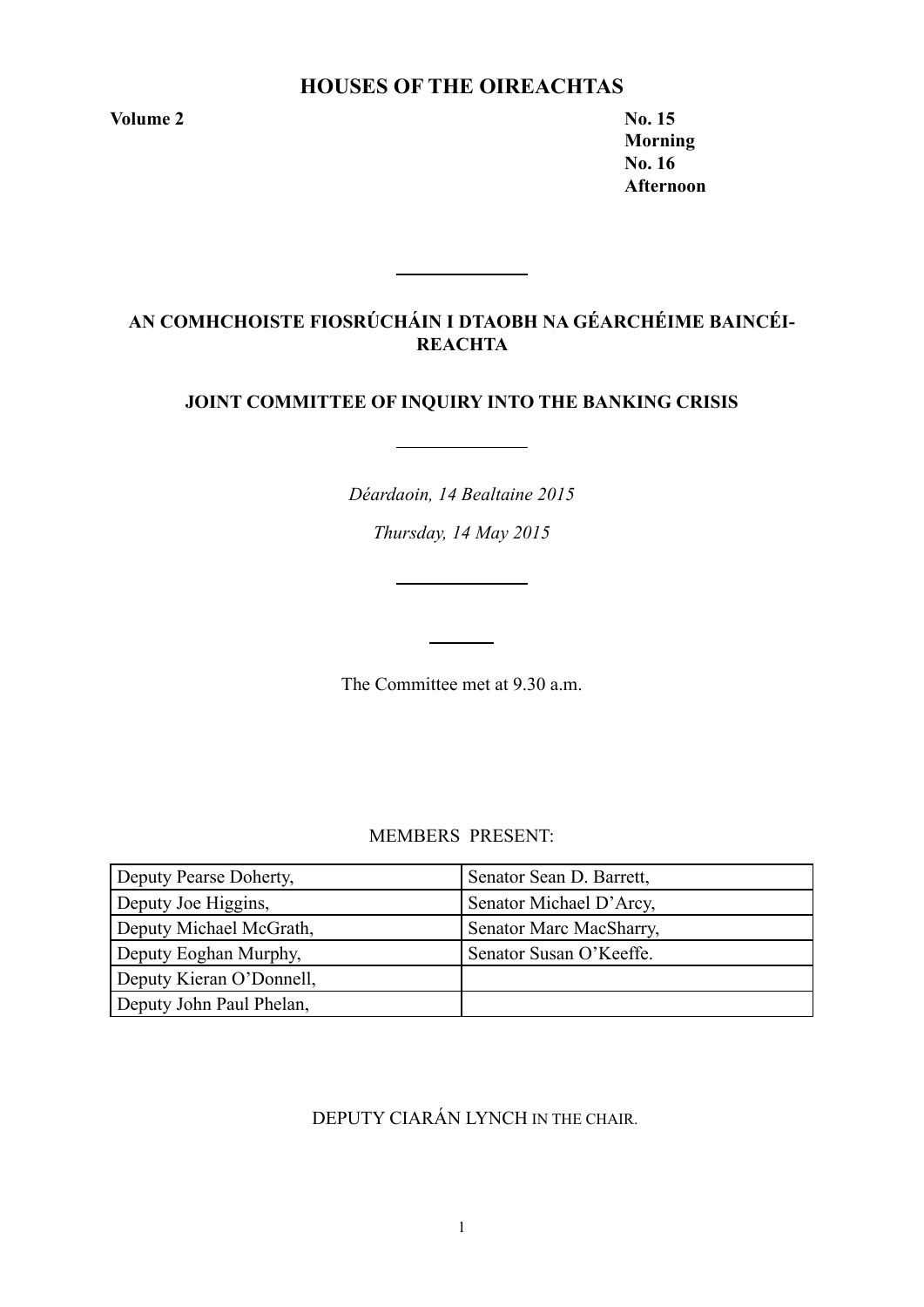after the September guarantee-----

## **Chairman:** Sure.

**Mr. Richard Burrows:** -----I kept the Minister for Finance pretty well informed as to how we were progressing in relation to trying to find third party funds to supplement our capital base. And so he was well aware and we had quite a number of discussions about how that was progressing. And indeed, I think his officials had with Brian Goggin and with others in the Bank of Ireland. So there was a continuing dialogue about that.

**Chairman:** So we know the conclusion of that dialogue ended with a capital ... with a State capitalisation into Bank of Ireland. But are you saying to the committee today that in the period after the guarantee in 2008, that Bank of Ireland was discussing the necessity and the requirement for capitalisation from the State?

**Mr. Richard Burrows:** Yes, up to the point where the capital actually was injected.

**Chairman:** Thank you very much. I'm going to bring matters to a conclusion. Mr. Crowley and Mr. Burrows, is there anything finally, or further you would like to add before we wrap up?

**Mr. Richard Burrows:** I don't think so, Chairman. I would just like to thank you and the members of your committee for the courtesy with which you have received us this morning. And if I may just also put on the record my thanks, seeing as I left Bank of Ireland in 2009, I've relied enormously upon the support of former colleagues there in order to prepare for today. So thank you to all of them. And if I may, just one final word. There is a bunch of people in .... watching all of this in Malahide, Clontarf, London, Miami. Thank you to them.

**Chairman:** I didn't know you were broadcast that far, Mr. Burrows, thank you very much. Mr. Crowley -----

**Dr. Laurence Crowley:** Yes, I'm very happy -----

**Chairman:** -----maybe you could go a bit further geographically.

**Dr. Laurence Crowley:** I'm very happy to endorse what Richard has just said.

**Chairman:** A bit of order, please. I'm just getting order, Mr. Crowley.

**Dr. Laurence Crowley:** I really have nothing to add to that. I wish you well with your important work and we will, of course, continue to offer you our co-operation if and when you require it.

**Chairman:** With that said, thank you both, Mr. Crowley and Mr. Burrows. I would like to thank the both of you for your participation here today and with your engagement with the inquiry. I now state that the witnesses are excused and that we suspend until 2.45 p.m. at which time we will resume to hear from KPMG. Is that agreed? Agreed.

 *Sitting suspended at 1.26 p.m. and resumed at 2.45 p.m.*

## **KPMG - Mr. Terence O'Rourke and Mr. Paul Dobey**

**Chairman:** So I now propose that the committee return back into public session. Is that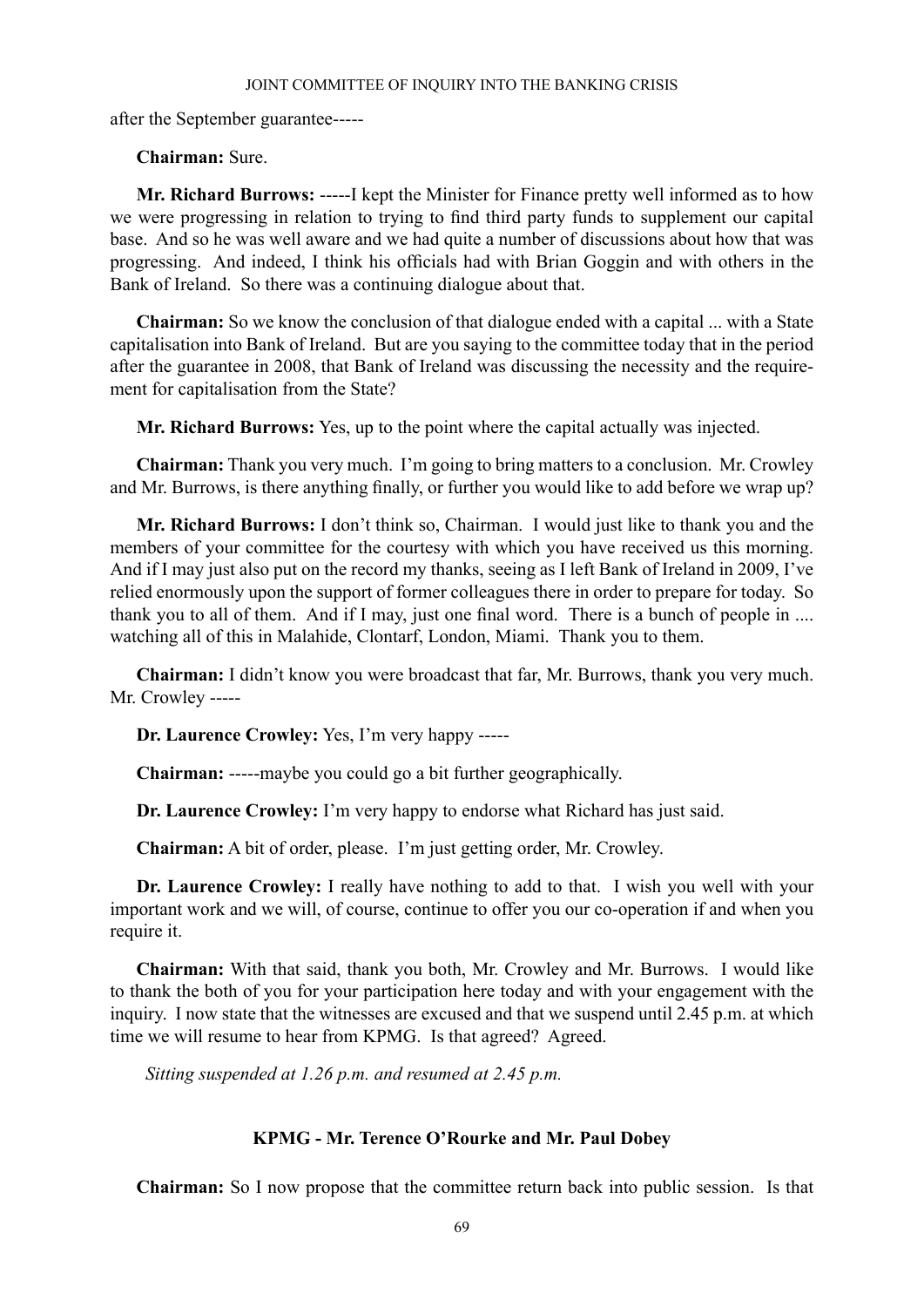## agreed? Agreed.

Okay. And this afternoon's session is a public hearing with Mr. Terence O'Rourke, former managing director, KPMG, and Mr. Paul Dobey, partner, KPMG Financial Services. The Committee of Inquiry into the Banking Crisis is now resuming in public session and can I ask members and those in the public Gallery to ensure that their mobile devices are switched off. Today, we continue our hearings with senior auditors who had roles during and after the crisis. This afternoon, we will hear from witnesses from KPMG: Mr. Terence O'Rourke, former managing director at KPMG and Mr. Paul Dobey, partner, KPMG Financial Services.

Terence O'Rourke was managing partner at KPMG from 2006 until his retirement in April 2013. He was a member of KPMG's global board, global executive team and EMA board from 2007 to 2013, head of audit, KPMG, from 2003 to 2006, and audit partner from 1988. Mr. O'Rourke was appointed chairman of Enterprise Ireland in August 2013. Mr. Dobey is a partner in KPMG Financial Services. He has been with KPMG since 1987 and became an audit partner in 1998. He is currently the AIB audit partner in KPMG.

Mr. O'Rourke and Mr. Dobey, you're both welcome before the inquiry this afternoon. And before I commence proceedings, I wish to advise the witnesses that by virtue of section 17(2) (*l*) of the Defamation Act 2009, witnesses are protected by absolute privilege in respect of their evidence to this committee. If you are directed by the Chairman to cease giving evidence in relation to a particular matter and you continue to so do, you are entitled thereafter only to a qualified privilege in respect of your evidence. You are directed that only evidence connected with the subject matter of these proceedings is to be given. I would remind members and those present that there are currently criminal proceedings ongoing and further criminal proceedings are scheduled during the lifetime of the inquiry, which overlap with the subject matter of the inquiry. Therefore, the utmost caution should be taken not to prejudice those proceedings. Members of the public are reminded that photography is prohibited in the committee room. To assist the smooth running of the inquiry, we will display certain documents on the screens here in the committee room. For those sitting in the Gallery, those documents will be displayed on the screen to your left and right, and members of the public and journalists are reminded that these documents are confidential and that they should not publish any of these documents so displayed. The witnesses have been directed to attend the meeting of the Joint Committee of Inquiry into the Banking Crisis. You have been furnished with booklets of core documents. These are before the committee, will be relied upon in questioning and form part of the evidence of the inquiry. So if I can now ask the clerk to administer the oath to you.

*The following witnesses were sworn in by the Clerk to the Committee:*

Mr. Terence O'Rourke, former Managing Partner, KPMG.

Mr. Paul Dobey, Partner, KPMG Financial Services.

**Chairman:** So once again to thank Mr. O'Rourke and Mr. Dobey for being here this afternoon with us, and if I can invite you, in which either order you choose, to make your opening comments and statements to the inquiry, please.

**Mr. Terence O'Rourke:** Thank you, Chairman, and good afternoon, members of the joint committee. As managing partner of KPMG from 2006 to 2013, I welcome this opportunity of discussing with you the role of KMPG as auditors in the period you're looking at. I have provided a written ... a detailed written witness statement in response to the themes identified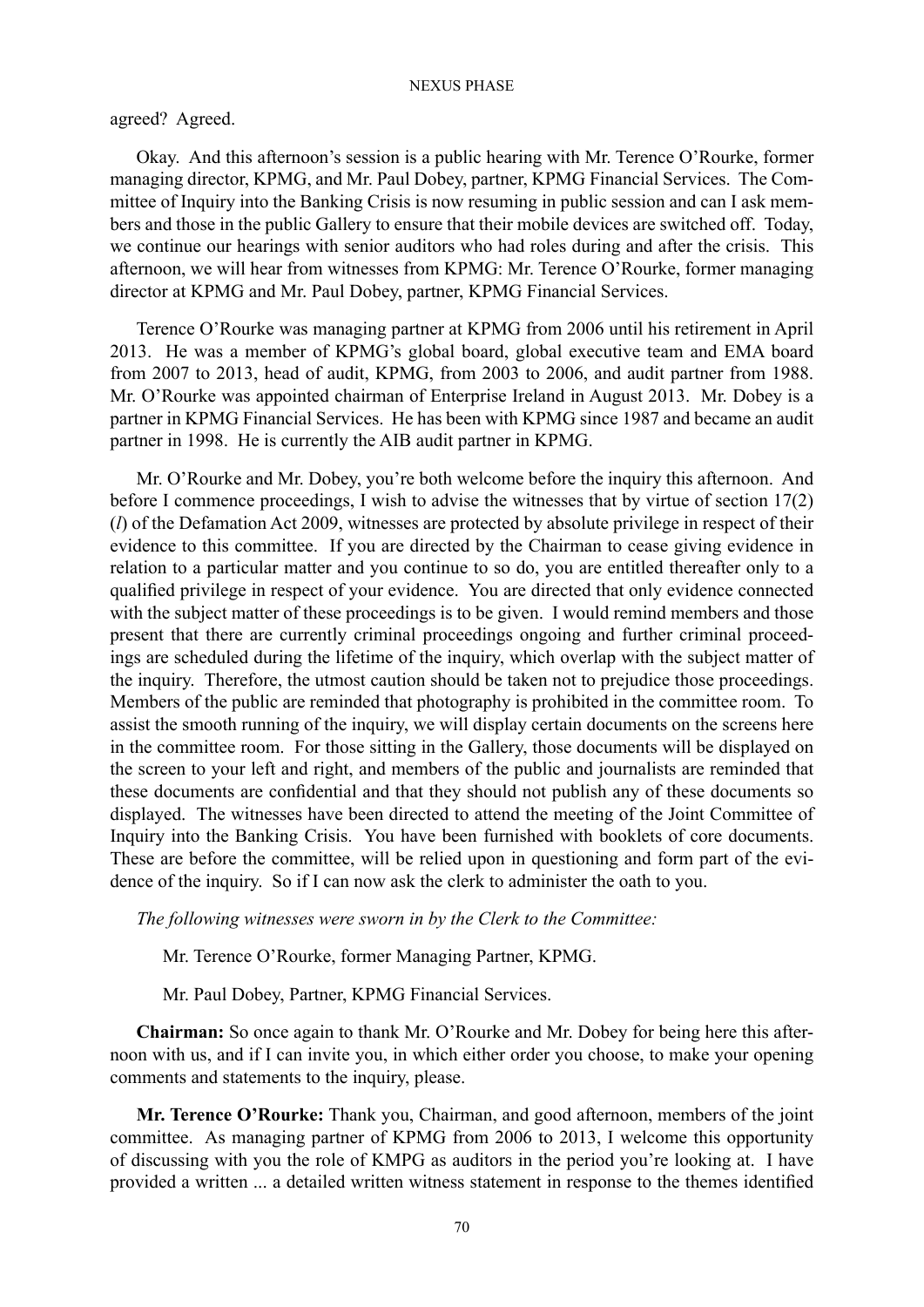by the committee. These themes include the integrity of financial reporting and the impact of prevailing standards in recognising risks. In this brief opening oral statement I will deal with a number of matters in that witness statement, specifically the role of an audit, the purpose of financial reporting and the basis of the accounting standards used in financial reporting, the going concern issue when preparing accounts, and, finally, I'll speak briefly about changes in these areas since 2008, which might have contributed to the avoidance of the crisis like the one we've gone through.

Personally, I've spent all my professional life in KPMG since joining in 1975. I was a partner from May 1988 to April 2013. I was head of audit from May 2004 to December 2006, which also involved participation in a number of financial institution audits, including a role on the AIB audit. I held the position of managing partner from December 2006 to April 2013. I've not held an active role within KPMG since retiring as managing partner in April 2013 but the firm has provided support and assistance to me in preparing for today, and I confirm that, in particular, I have consulted with, and received input from, Mr. Paul Dobey, who's also here today, and who was the lead partner on the AIB audit.

I'd, firstly, like to discuss the purpose of financial statements and the role of the external auditor, as there can be misunderstandings in relation to what an audit actually is and what certain commentators think or would like it to be, particularly in relation to the strategy and risk appetite of an entity. The management of an entity is responsible for the preparation of its financial statements. The overall responsibility for financial statements rests with the board. The role of the audit is to provide a report to shareholders on those financial statements. In reporting on whether the accounts present a true and fair view, auditors do an extensive amount of work in checking and verifying the systems producing the accounts as well as the financial information that is presented. Those who prepare the accounts and the auditors who audit the statements must comply with an extensive framework of technical rules known as financial reporting standards and auditing standards. These standards are set by independent international bodies, apply currently in some 280 jurisdictions, and are underpinned by national and by EU regulation. The objective of having clearly defined financial reporting and auditing frameworks, standards and rules is to provide uniformity, consistency and transparency to the users of financial statements. Without such rules, it would be very difficult to ensure the level playing field ... to ensure a level playing field in comparing the results and financial positions of companies across the world and the quality of audit reports on the accounts of those companies. As far as KPMG is concerned, our work was carried out in accordance with our quality control framework for performing high quality audits and we believe that the accounts of the financial institutions we audited were prepared in compliance with the relevant international standards and that KPMG audited those accounts in accordance with their statutory duty and the auditing rules.

In addition, I'd make the following two points. Financial statements are a point-in-time record of financial information of an entity, including its results. By definition, financial statements are a record of past financial performance and do not seek to forecast or predict future performance. An audit opinion, which deals with whether accounts give a true and fair view in accordance with IFRS, does not assure, for example, the long-term success or sustainability of the business model of an entity nor the effectiveness with which management has conducted its affairs. This responsibility rests with the management and boards of the entity.

I would like briefly to discuss the accounting rules which make up the financial reporting framework. From 2005 onwards, the rules that applied to Irish financial institutions was the set of international financial reporting standards known by the acronym IFRS. The IFRS was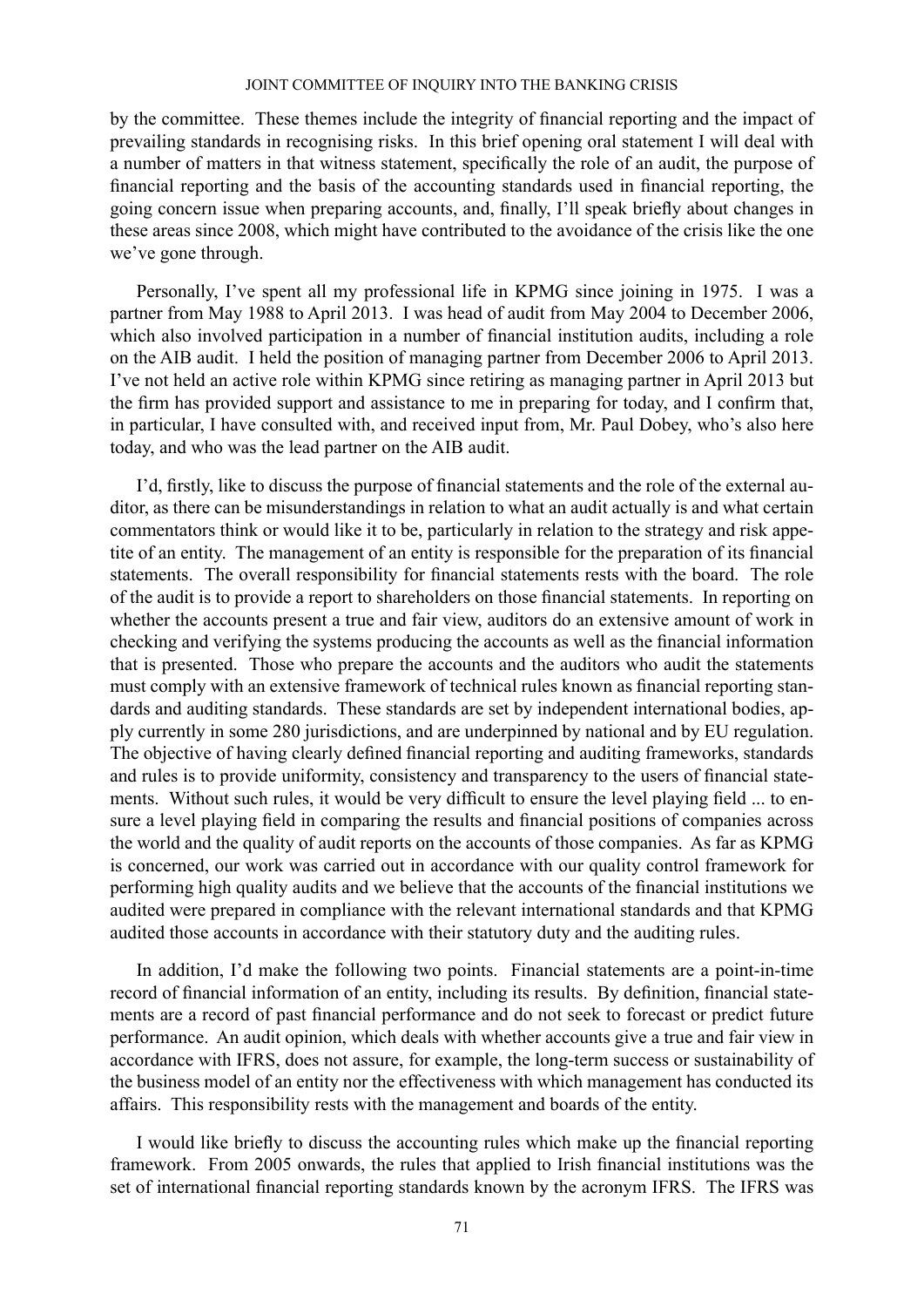developed by the International Accounting Standards Board, IASB, through a formal system of due process and broad international consultation involving the accounting profession, investors, governments, regulators and other interested parties. IFRS seeks to ensure that financial statements provide consistent information about the financial position, past performance and cash flows of an entity that is useful to those making economic decisions. The adoption of IFRS in 2002 across the EU was endorsed with an overwhelming majority vote in the European Parliament and IFRS has force of law in Ireland by way of statutory instrument.

The auditing framework applicable to the audits of the financial statements of Irish institutions was the auditing and assurance pronouncement issued by the UK's Financial Reporting Council, a body independent of the auditing profession. The use of this framework is part of the statutory licensing regime for auditors in Ireland. The directors of our financial institutions which audit clients thus had responsibility for the preparation of financial statements in accordance with IFRS from 2005 onwards. It was, and remains, KPMG's view that the financial reporting of the relevant institutions was conducted in accordance with the requirements of IFRS.

The KPMG teams performing bank audits during the relevant period were experienced in the application of auditing standards in IFRS and had an in-depth understanding of the banking sector. These teams monitored emerging best practice through their connection with fellow KPMG firms in Europe and the US. These audit teams had particularly close ties with our UK firm and were, therefore, familiar with best practice in the UK market and how the accounting and auditing standards were being applied there.

One of the most significant accounting standards impacting the Irish institutions was IAS 39, and its requirements regarding the recognition of provisions for loan losses. My colleague, Paul Dobey, will deal with the issues arising from the fact that IAS 39 is based on an incurred rather than an expected loss model.

I said earlier that accounts were a point in time, and that the numbers that auditors reported on were historic and thus backward looking. There is one matter however that falls to be considered in preparing a set of accounts that is forward looking, and that is the going concern basis of preparation. This means that every year, when preparing the annual accounts, the directors of the company or a bank are required to consider whether they believe the entity will be in operational existence for at least one further year. Typically directors make that assessment based on forecasts, budgets and an evaluation of the risks that the business faces. Auditors are then required to assess whether directors' judgments and conclusions are reasonable and whether it is appropriate for the accounts to be prepared on the going concern basis.

Up to and including 2006 year end, the assessment of our audit teams, based on the economic assessments and forecasts of respected bodies, was that the going concern basis of preparation of the banks' financial statements was appropriate. The additional steps taken by our audit teams in respect of the subsequent years, in light of the unprecedented economic conditions, will be dealt with by Mr. Dobey.

KPMG is very conscious of and acknowledges the significant adverse impact which the banking crisis has had on our society, our people and our clients. We recognise the important work of the joint committee in looking at the systemic issues involved in the crisis and more important, in identifying steps that might be taken to avoid a repeat. KPMG is committed to and is assisting in this process, in particular in relation to further developing audit and corporate and financial reporting standards to reflect the lessons learned from the crisis.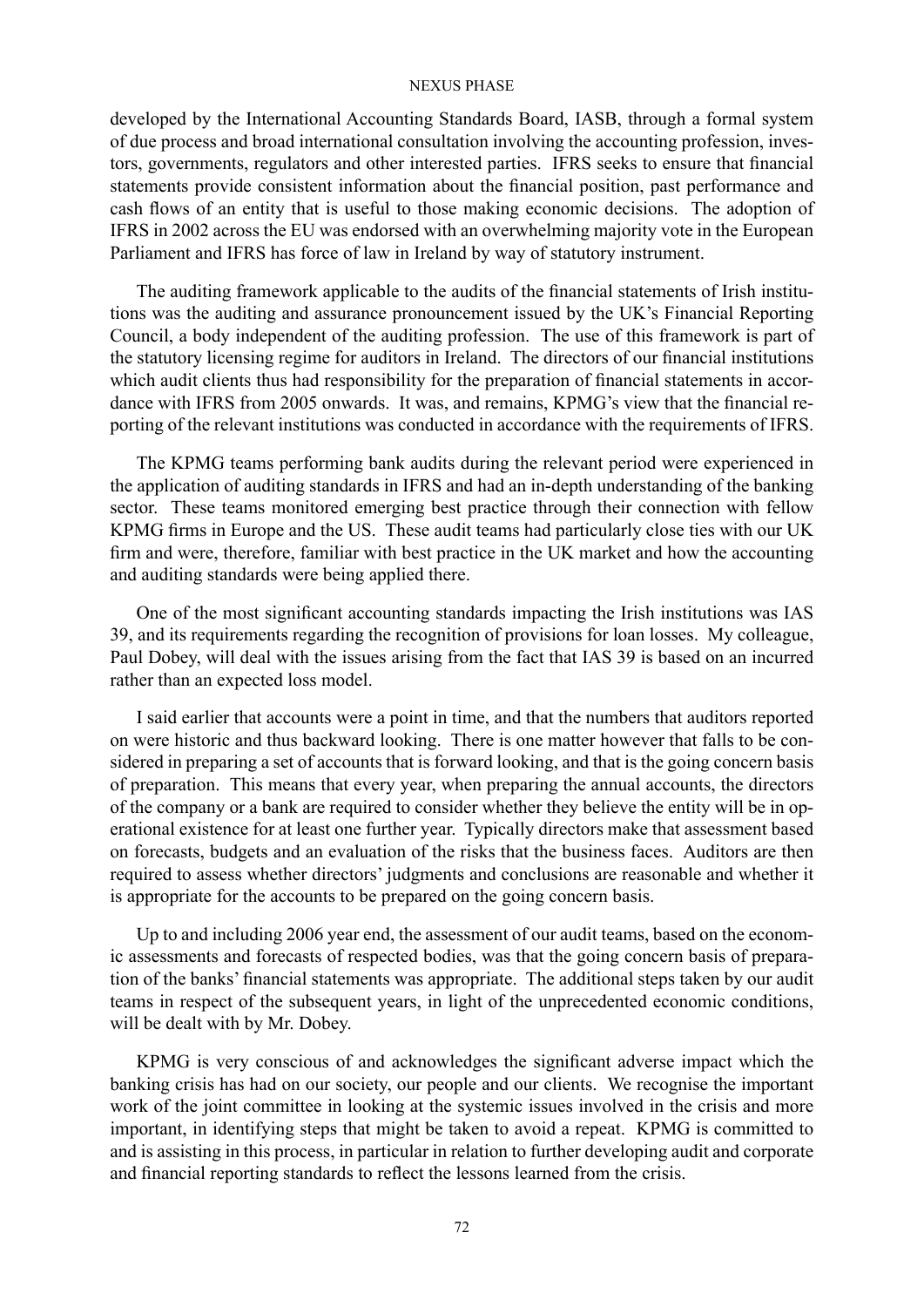And so the final issue I want to address are the changes in financial and reporting standards since 2008. In light of the global financial crisis the International Accounting Standards Board, the IASB, completed a review of what changes might need to be made to accounting standards. This review considered the lessons learned across more than 100 jurisdictions in which the IFRS had applied by 2008. The IASB's post-crisis review confirmed the important role of financial reporting in providing unbiased, transparent and relevant information. However, it also recognised that only so much can be expected of accounting. The IASB noted, and I cite the IASB chairman who said, that accounting standards could contribute to financial stability, but they should not be expected to provide a veneer of stability by ignoring volatility when it is really there.

The most important conclusion of the review, however, was probably that there should be a more forward looking impairment model for loan loss provisions. It is only recently, after much debate and lots of transatlantic dialogue, that the IASB has agreed a new revised loan loss provisioning model that specified an expected rather than incurred loss model for loan loss provisioning. This standard should permit the earlier recognition of loan losses. As a result, it will be possible to recognise expected losses in the downturn when there is evidence of expected impairment.

Apart from the issue of how losses are recognised, a more wide ranging debate is also under way globally regarding how corporate reporting can be improved. One body, the International Integrated Reporting Counsel, a global coalition of regulators, investors, companies, standards setters and the accounting profession, is examining ways in which to better set out in an integrated report what is happening in a business in more than just financial terms. Such an integrated report would be a concise communication about how an organisational strategy, governance, performance and prospects in the context of an external environment, is intended to lead to the creation of value in the short, medium and long term.

To conclude, I have sought to give the committee an overview of the context of which financial statements are prepared and audited, the legal framework within which that work is done and some developments in standards since the crisis. Mr. Dobey will address now, in more detail, how these principles and standards were applied now in the case of AIB. Thank you.

**Chairman:** Thank you, Mr. O'Rourke. I call Mr. Dobey.

**Mr. Paul Dobey:** Thank you, Chairman. And thank you for the opportunity to give evidence to assist the committee in its very important work. I am here specifically in view of my role as lead partner on the AIB audit from 2005 to 2008. I'll make some high level comments on the lines of inquiry dealt with in detail in my witness statement. Specifically, I will explain why it is KPMG's view that the AIB financial statements were prepared in accordance with IFRS and Irish law.

KPMG audited AIB in accordance with our statutory duty and the auditing rules. The AIB accounts gave a true and fair view and the accounting rules and related laws were not a contributing factors to the banking crisis in Ireland. Notwithstanding this, there are important lessons to be learned for the accounting profession from the crisis.

AIB was a large and complex organisation with over 25,000 employees in 2008 operating in Ireland, the UK, Poland and the US. AIB had a very experienced board of directors, and an audit committee drawn from a wide range of disciplines. The board oversaw the implementation of the strategy. The audit committee oversaw the internal control and financial reporting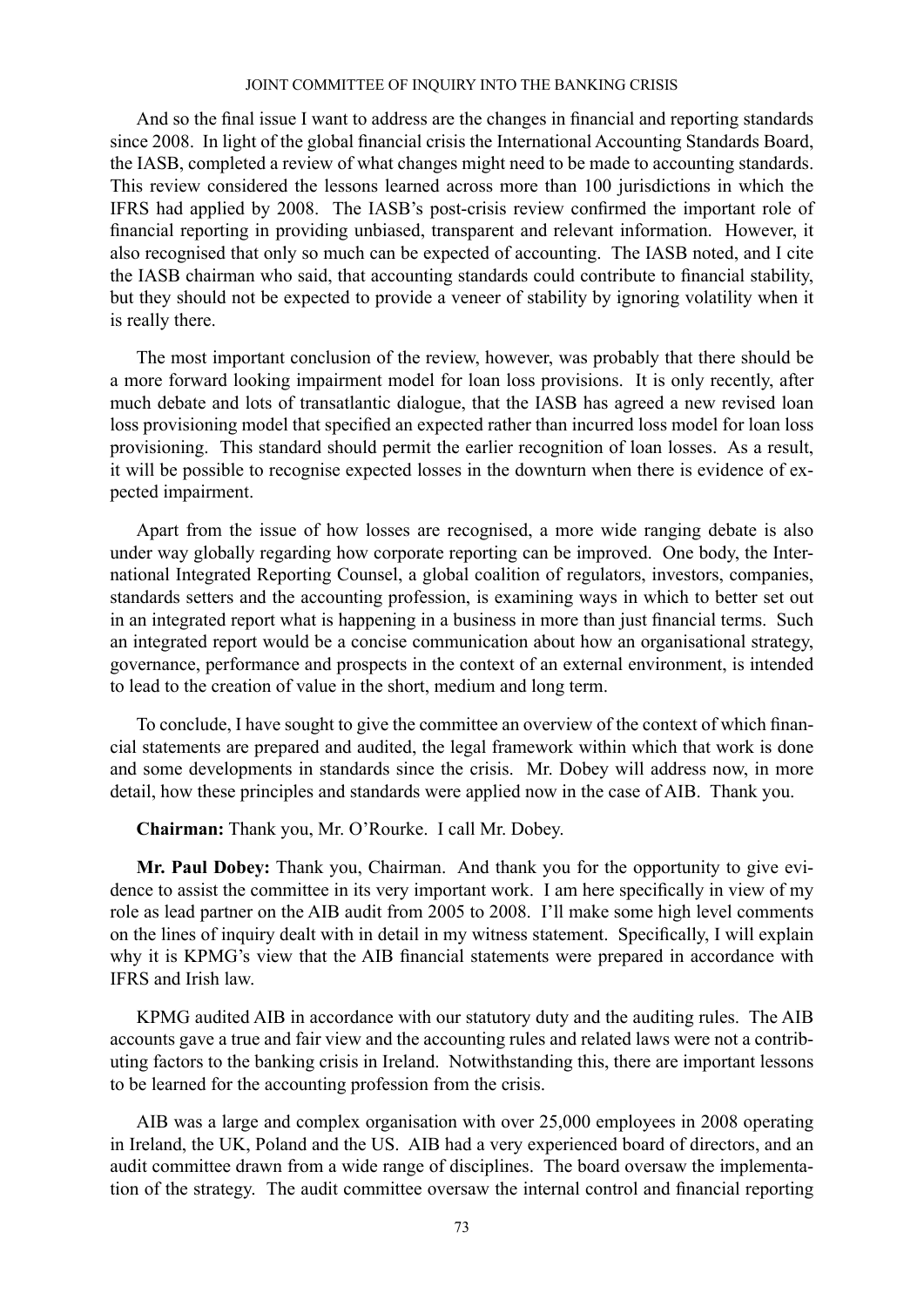of the bank. The AIB accounts are very complex and expertise was required to make sure the transactions, balances and disclosures in these accounts were complete and the accounting was in accordance with IFRS.

The KPMG audit team, which comprised approximately 20 partners and over 200 managers and staff, had the expertise to deal with these matters. The team applied the best practice auditing and accounting standards to the bank's published accounts. A quality review partner for KPMG UK and an SEC reviewing partner from our US firm was also involved in the AIB audit, bringing a further international perspective.

As Mr. O' Rourke has outlined, AIB was required by EU and Irish law to comply with the IFRS accounting rules. Similarly, KPMG was required to carry out its statutory duties as auditors in accordance with Irish law and the relevant auditing rules which were international standards on auditing. The AIB team took all the necessary steps to form an opinion that the AIB accounts gave a true and fair view.

The financial statements set out AIB's exposure to each sector, including the property and construction lending. KPMG is satisfied that the financial statements appropriately disclosed the banks property related lending exposures. AIB was aware of the risks arising from these business strategies, but like other financial institutions, did not anticipate the scale of the adverse circumstances which would give rise to unprecedented loses.

AIB had an extensive risk infrastructure and semi-annual risk reports were presented to the AIB board by the chief risk officer. These reports dealt with the top ten risks facing AIB, including credit risk, operational risk, market risk and liquidity risk. The risk relating to credit and liquidity featured with increasing prominence in these reports in the period from 2005 to 2008. As Mr. O'Rourke has mentioned, there is a common misunderstanding in relation to the role that an auditor plays regarding the strategy and risk appetite. For KPMG to have sought to determine AIB's business strategies would have been beyond our role and expertise as auditors, and would undermine our ability to give an independent auditor's report on the financial statements of our audit clients.

What KPMG did do, was to identify and report the risks to the AIB audit committee in the context of our audit work in order to ensure that the financial reporting implications were properly reflected in the financial statements. Our consideration of these risks, and the audit findings on other communications with the AIB audit committee, were circulated to the Financial Regulator at the end of each audit.

Turning, if I may, to the integrity of financial reporting. The most relevant standard for loan loss provisioning was IAS 39 which required the use of an incurred loss model. This model has been criticised because, in order to avoid smoothing of profits which was and is considered undesirable, it did not allow banks to create or hold general provisions in the good years to offset problems in the bad years. It is the view of KPMG that the operation of IAS 39 was not a contributing factor to the issues which AIB faced in 2008. I am not saying that IAS 39 was perfect, we have learned from the crisis that it needs to be changed and Mr. O'Rourke has outlined some of the steps being taken in this regard. The major shortcoming of IAS 39 was that it delayed the recognition of the loan loss provisions when the downturn came in 2008. It was always acknowledged that IAS 39 was pro-cyclical and would give rise to significant additional provisions in a downturn. The scale of these additional provisions would reflect the scale of the downturn as it occurred. When the downturn came in 2008, AIB was not permitted by IAS 39 to make impairment provisions for all of the losses it was forecasting for subsequent years.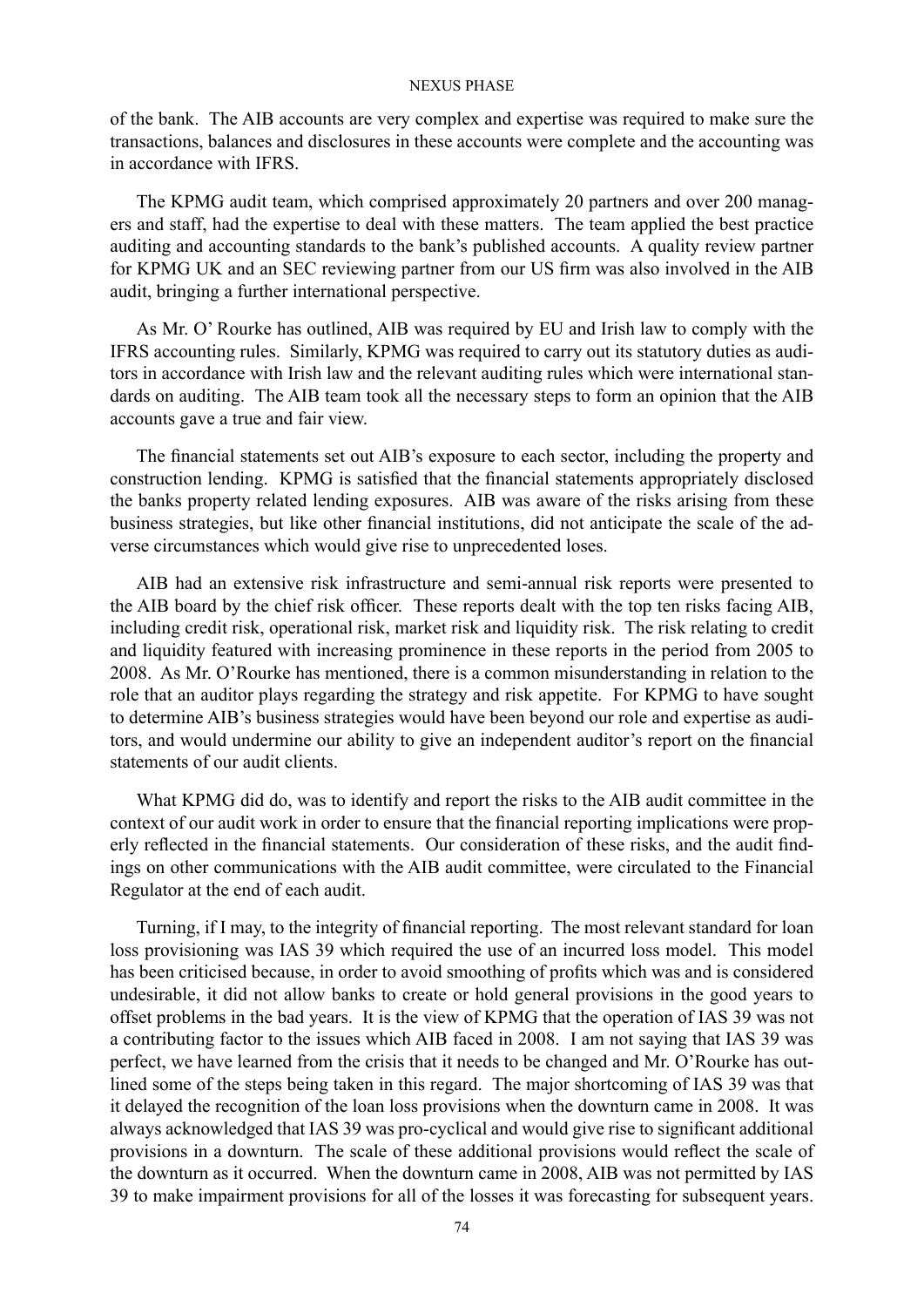It was for this reason that AIB disclosed to the market in its investor presentation in February 2009 that it expected to book further losses of between  $64.6$  billion, base case, and  $66.7$  billion, stress case, in 2009 and 2010 as the Irish economy further contracted and property prices further declined. These estimates were based on models and assumed a contraction of the economy in 2009 of between 5.5% and 7% and a peak-to-trough decline in property values of between 20% to 50%, excluding land, and 30% to 80% for land. It is now known that the economy contracted by over 10% in 2009 and certain categories of property such as land became almost worthless. As a result, the actual losses recorded by AIB in 2009 and 2010 were much greater than the forecasts. Finally on this issue, I would add that financial regulators can require banks to hold additional capital to absorb losses that could arise in a downturn. This was done in some jurisdictions such as Spain and Canada. Regulators may also do this in the downturn to reinforce confidence, and that was done in Ireland in 2011.

Chairman, I'd just like to make a few comments on the liquidity and solvency of AIB in 2007 and 2008. At each year end, our audit team was required to consider whether the going concern basis of AIB's financial statements was appropriate. In performing the 2007 year-end audit in early 2008, we were concerned about the effect of worsening financial markets on the liquidity and funding position of the bank. AIB prepared a detailed going concern paper in early 2008, and based on this and AIB's liquidity plans, KPMG was satisfied with the going concern basis. One year later, when it came to our 2008 year-end audit, our audit team had very significant concerns in relation to both liquidity and solvency of the bank. These concerns arose for a number of, from a number of factors. There was great uncertainty in Ireland and the economy was contracting rapidly, AIB was forecasting losses of up to  $\epsilon$ 8.5 billion between 2008 and 2010. It had agreed to take  $\epsilon$ 3.5 billion from the Government in preference shares. The position in relation to the availability of emergency liquidity access from the Central Bank and the euro system was not at all clear. In early 2009, we informed AIB that we needed to take additional steps on the going concern issue and engage with the regulator, the Central Bank and the Government as part of our 2008 year-end audit completion process. Confirmation and clarification was sought of our understanding of the public statements made by the Minister for Finance in relation to the Government's support for AIB. This was provided to the AIB audit team at meetings held in February 2009 with the head of banking supervision of the Financial Regulator, with the deputy governor of the Central Bank of Ireland and the assistant secretary general of the Department of Finance.

The onset of the global financial crisis was a shock to all of us. The worldwide financial system broke down and regulators and Governments were forced to take unprecedented steps in response. In my role as lead audit partner in AIB, I experienced some of these challenges first hand. From mid-2008, the KPMG team knew that the 2008 audit of AIB was going to be the most difficult we had ever done. Based on the Irish and international environment at the time, there were factors at play on this audit that were without precedent. In the face of these challenging circumstances, our audit team and AIB, in late 2008 and early 2009, worked tirelessly to deal with those issues. We brought all of the global expertise and local expertise of KPMG to bring to bear, and all of our personal energies to bear, in completing and ensuring that the audit was in compliance with the required standards, both for the bank and for us.

Chairman, to conclude my opening statements I would reiterate that the AIB financial statements in each of the years, relevant years, was prepared in accordance with IFRS and Irish law. KPMG audited AIB in accordance with our statutory duty and auditing rules. The directors of AIB had a legal obligation to prepare accounts that gave a true and fair view and fulfilled this obligation. We formed an audit opinion that AIB's accounts gave a true and fair view. The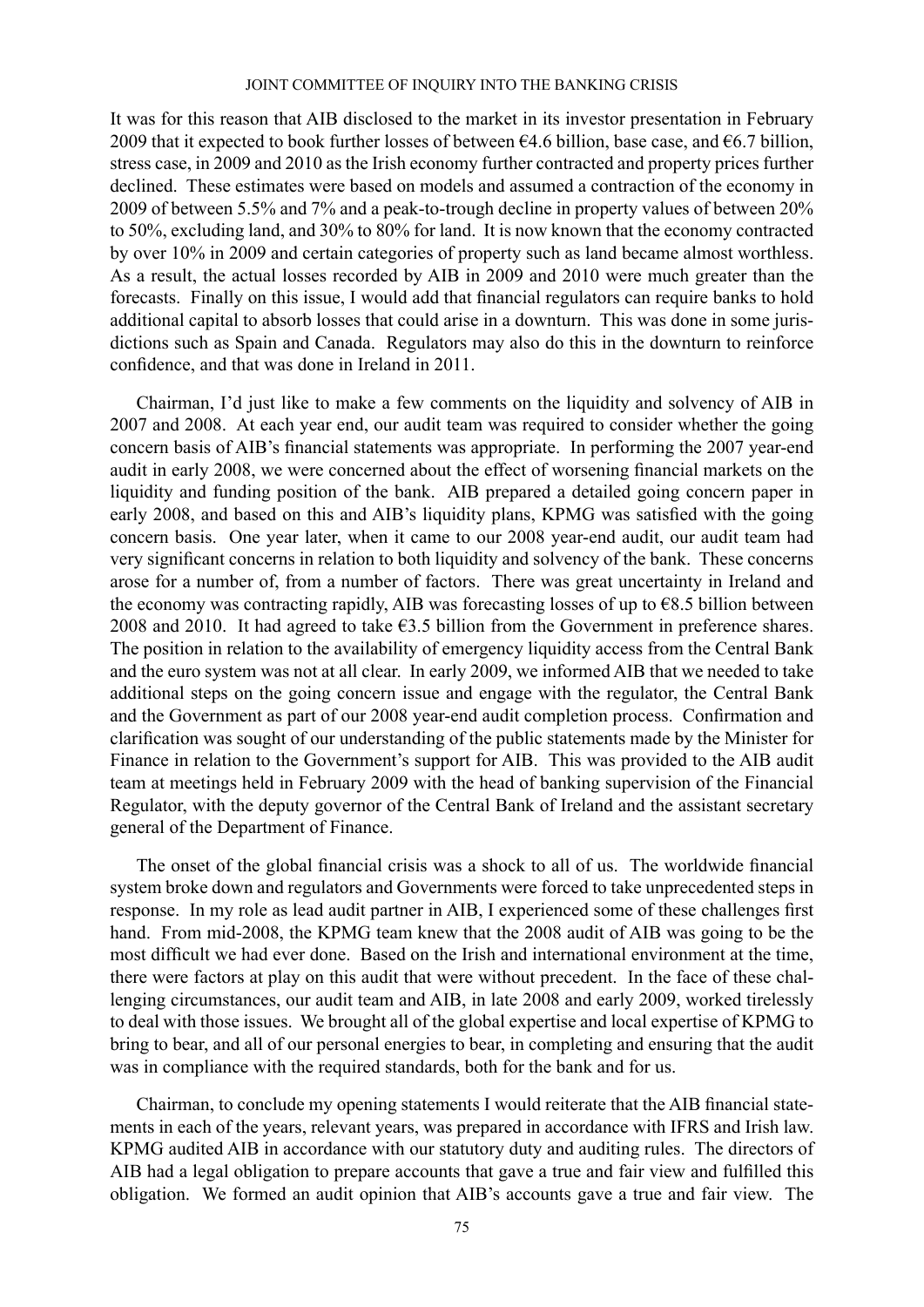accounting rules and the related laws did not, in our view, contribute to the banking crisis in Ireland. However, as I said at the outset, there are important lessons to be learned by the accounting profession from the crisis and I would be happy to give my views on some of these to the committee if it considers it helpful in its questioning. Thank you.

**Chairman:** Thank Mr. Dobey and thank you, Mr. O'Rourke, for your earlier statement. Just to restate as well that your purpose before the joint committee is to give evidence relating to your roles as partner and lead engagement partner at KPMG. So it's not just about what KPMG were doing but your specific roles actually inside there. So with that said, if I can invite Senator MacSharry. Please, Senator, you have 25 minutes.

**Senator Marc MacSharry:** Thanks very much, welcome gentlemen and thanks for being here. Can I ask at the outset who regulates KPMG?

**Mr. Paul Dobey:** Our work is regulated in a number of different ways. Firstly, we are registered with the PCAOB in relation to our SEC registrants, and AIB was a SEC registrant. The accounts of AIB were reviewed regularly by the SEC, the Securities and Exchange Commission in the US and they would have looked at the detailed application of accounting policies, including IFRS. They looked at fair value accounting in 2008, they looked at credit risk disclosures in 2007, they looked at compliance with IAS 39 in 2005 and they looked at the M&T accounting in 2005.

**Senator Marc MacSharry:** So who was regulating this, sorry?

**Mr. Paul Dobey:** There's a number of regulators, that was the SEC.

**Senator Marc MacSharry:** Okay.

**Mr. Paul Dobey:** The PCAOB also. We also are regulated by IAASA and by CARB.

**Senator Marc MacSharry:** And did they ever specifically review your audit, say, of financial institutions?

**Mr. Paul Dobey:** Yes. CARB reviewed our AIB audit for 2007, and that was completed in early 2009 with no negative findings. You may also be aware that there was a review carried out by CARB in relation to the 2008 audit for all the covered banks, and that work is not complete but we ... we have spoken to CARB and have asked them what we can say to the committee.

And if I may just read out some of what CARB have said we can say. Our firm is registered as a statutory audit firm by CARB. CARB is subject to oversight by IAASA. CARB, as part of its regulatory responsibilities, carried out inspections of the firm's compliance with auditing standards. CARB, as part of its ongoing regulatory responsibilities, is reviewing the audits of the covered institutions for the financial years ending 2008 and, where relevant, 2009. The purpose of these reviews was to determine whether the auditors applied appropriate procedures and complied with relevant standards in the audit work carried out on the provisions for impairment as part of the firm's audit of the financial statements as a whole. CARB's review is not yet concluded. On their conclusion, CARB will prepare and issue a public report, in accordance with its governance procedures, which will outline the overall results of the reviews conducted without naming specific firms. Conclusion has been reached in relation to our firm and we have received a report on AIB. And I note what CARB have said is, audit work of the firm in relation to all of its financial institution audits complied with relevant auditing standards. While there are a number of instances where improvements were recommended, these are not material.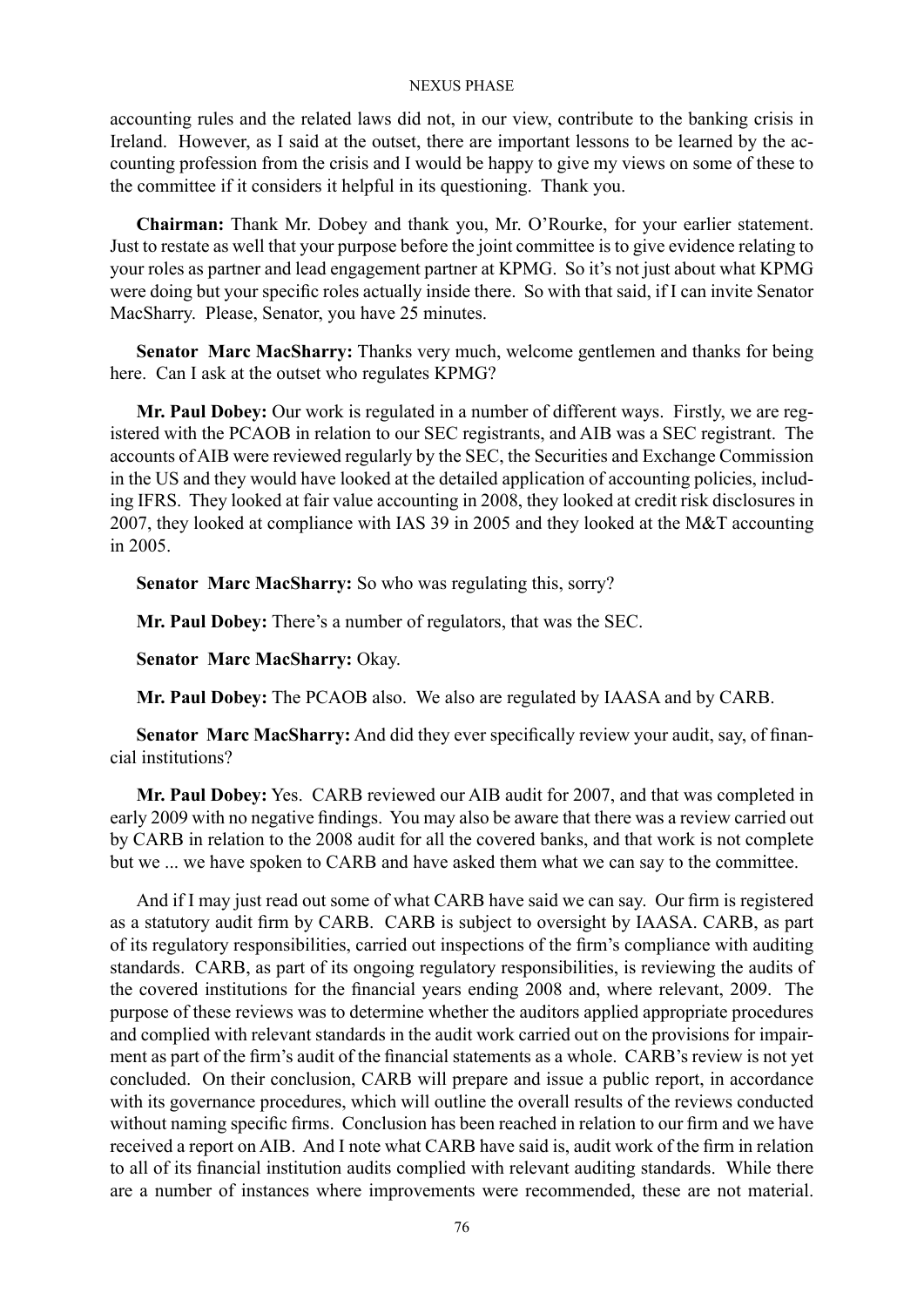Should further questions arise, for example, regarding improvements required, these are set out in detail in the firm's responses to the quality assurance committee. The report arising from the review could be sought by the committee but it should be sought directly through CARB.

**Senator Marc MacSharry:** Okay, that's interesting. Can I ask, of the issues that have been highlighted, has there been lessons learned ... from the, you've got the report from CARB from the look at your 2008 and 2007 audits of AIB, in particular, or other financial institutions? And are there lessons, with the benefit of hindsight, that they've raised and that you've taken action to remedy?

**Mr. Paul Dobey:** Yes. As you know, when regulators do a review, they would have findings. The findings in relation to our audits, as CARB had said, were not material. There was a couple of matters in relation to documentation ... there was, specifically, we had a consultation in the firm in February ... sorry, in January 2009 in relation to the going concern basis of preparation and that involved the partner I mentioned earlier from the UK firm, myself, Terence and our risk management partner. I prepared a detailed agenda for that meeting with some actions suggested which we subsequently took. I think CARB would prefer it if we documented that better; I think the actions were clear. We also communicated with the regulator in writing and it's in the pack on 29 April. Given the matters raised ... our concerns in relation to going concern and liquidity, we engaged with the Financial Regulator and had meetings with them - that I mentioned during my opening statement - in February. I think CARB would have preferred if that ... the letter that we sent on 29 April had gone in earlier and there were some other minor documentation matters but nothing of substance.

**Senator Marc MacSharry:** And all firms, to your knowledge, were subject to these reviews, were they?

**Mr. Terence O'Rourke:** They ... they viewed audits of the covered banks, so all the firms were auditing the covered banks.

**Senator Marc MacSharry:** Okay. Can I ask ... the 2007 and 2008 financial statements were audited and provided an unqualified independent audit opinion. So in hindsight, would you provide those opinions and the accounts as a true and fair view, with the benefit of hindsight?

**Mr. Paul Dobey:** I'm very comfortable that the opinions we gave in 2007 and 2008 did give a true and fair view. I've outlined in my opening statement some of the steps we took in relation to liquidity in 2007 and some of the very detailed and unprecedented steps we took in relation to engaging with the Government and others in 200, in relation to going concern based preparation. So, very comfortable with ... that those accounts give a true and fair view.

**Senator Marc MacSharry:** Okay. In a property construction loan portfolio of 3 November 2008 report to the audit committee, it states and quote: "there has been a significant deterioration in the quality of the Property and Construction loan portfolio".

**Chairman:** That is coming up on the screen, okay, that's page 11 to 14, KPMG audit committee, 3 November, it's coming up now.

Senator Marc MacSharry: Sorry, I meant to ... so I'll let you get it there first. That said, just quoting, "there has been a significant deterioration in the quality of the Property and Construction loan portfolio", continued later, "Given the concentration of advances to the Property and Construction sector in the [Republic of Ireland] division, we are carrying out extensive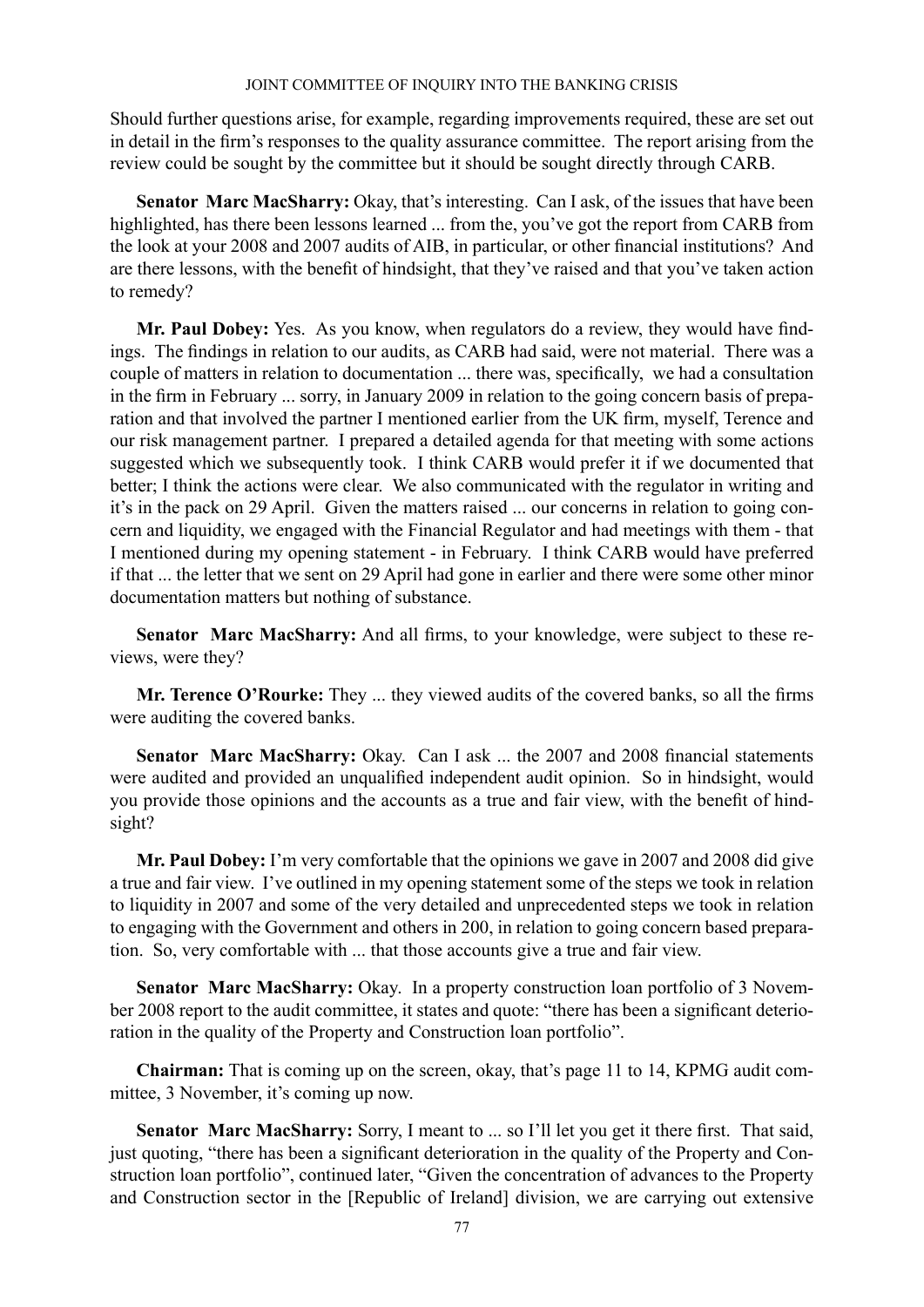loan review procedures on this portfolio." Did KPMG ever perform a review on the valuations received for assets offered as security and were KPMG satisfied with the valuation policy?

**Mr. Paul Dobey:** We did carry out reviews of valuations. When we looked at each individual loan in our sample, we looked at what the security was, what the circumstances of the borrower was and we looked at the collateral value as well. In most instances, certainly for the large cases, AIB sought valuations. However, as we moved into late 2008 and early 2009, valuations were not very reliable so we were applying haircuts, as were AIB, of between 20% to 30% in the latter part of 2009 ... sorry, the latter part of 2008. And when we got to 2009, our view was that the haircuts that needed to be applied were 40%, particularly for land, and maybe 30% for property.

**Senator Marc MacSharry:** Okay, that's because we had no clear market at the time, is it or not?

**Mr. Paul Dobey:** I was because that was the view as to the extent of the client in the market.

**Senator Marc MacSharry:** When ... you said that in most instances you were happy with the valuations. Were there instances of any large ones that you were unhappy, that looked-----

**Mr. Paul Dobey:** Yes, we looked at ... where we were unhappy with the valuations, we would have looked at steps ... the analysis that AIB had done to assess the provision - because they may have looked at the valuation as well - and if we weren't satisfied with the provisions that were made by AIB, we requested that they would make additional provisions.

**Senator Marc MacSharry:** Did you ever come across a situation where you felt that the valuations weren't being provided?

**Mr. Paul Dobey:** If valuations weren't provided, we wouldn't have relied on the collateral in assessing the loan.

**Senator Marc MacSharry:** Did KPMG ever review AIB's process for the registration of mortgage securities?

**Mr. Paul Dobey:** We did and we were satisfied that the registration of mortgage securities were fine. There was a practice in the market in relation to getting solicitors' undertakings for security ... more for commercial lending but we were satisfied with the security arrangements for the mortgages.

**Senator Marc MacSharry:** And this practice in the market, did that have a foundation in law or regulation?

**Mr. Paul Dobey:** Not particularly. I mean, there was an issue with the registering of security and there was a delay in that process. And what would happen was AIB would appoint ... for the larger loans, would appoint a top tier firm to perfect the security after the loan was given. That would take some time but we would ... we and AIB would rely on the solicitors' undertakings in the period where ... between when the loan was given and when the security was perfected. There were some delays in that process.

**Senator Marc MacSharry:** But it was taken as given that if, as you put it, a top tier firm were to say "Leave it to me", then the practice was that was accepted as gospel.

**Mr. Paul Dobey:** No. There was a follow up process in AIB, they had a register of security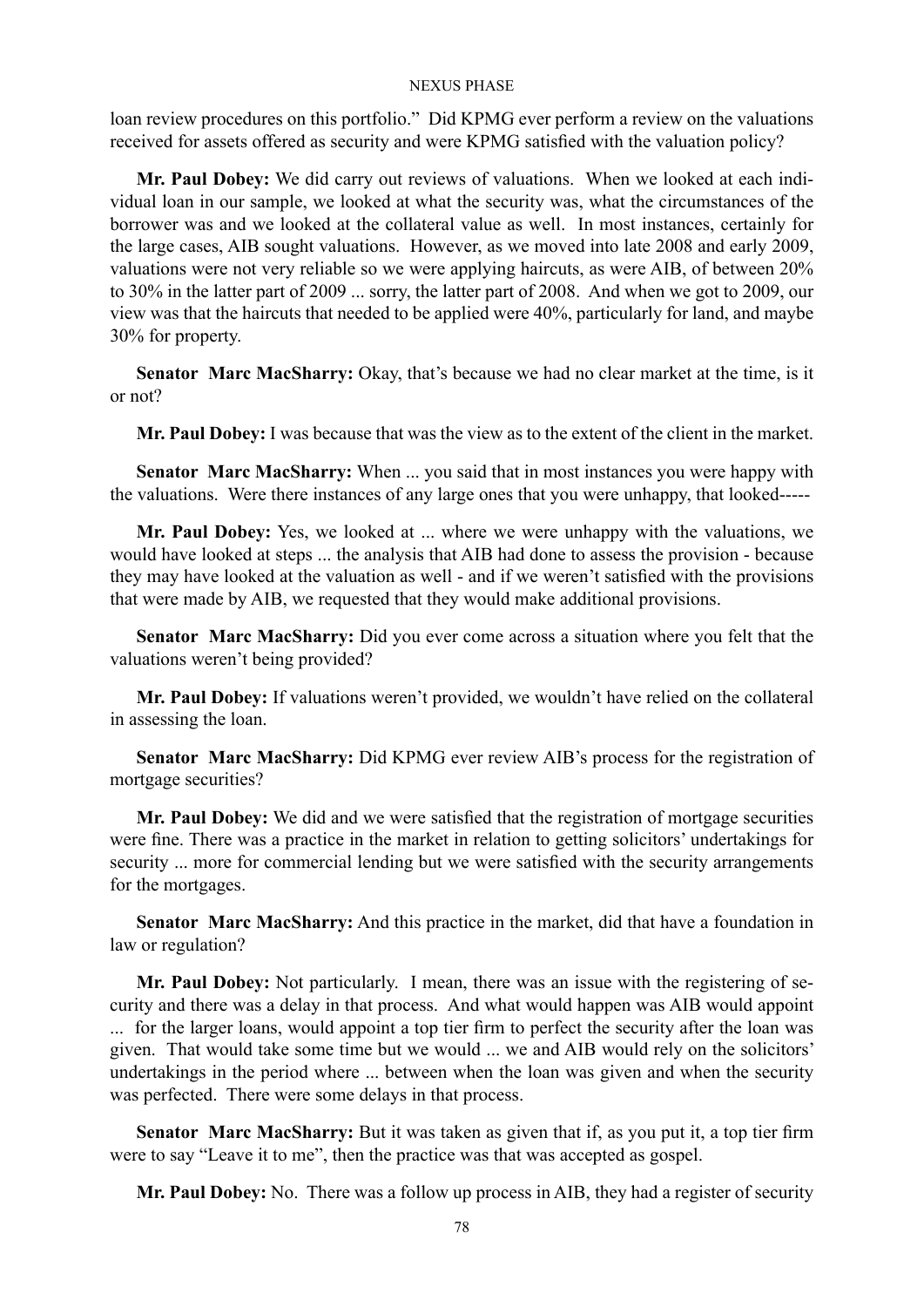that hadn't been perfected. That ... there was a large number of outstanding matters towards ... in mid-2007. There was a project under way within AIB to perfect the security but while that project was under way, we were satisfied that we could rely on the solicitors' undertakings.

**Senator Marc MacSharry:** And in 2008, for example, would there have been a large amount of these?

Mr. Paul Dobey: I can't ... I can't be sure of the numbers but there was a project under way that commenced in 2007 and continued into 2008.

**Senator Marc MacSharry:** And just to the best of your recollection, would that project have gone back over six months, a year, five years, ten years?

**Mr. Paul Dobey:** The majority ... there was just a delay in the process ... so the majority would have ... of the solicitors' undertakings where security hadn't been perfected would've been the newer loans, if can put it that way.

**Senator Marc MacSharry:** So recent, as opposed to historic?

**Mr. Paul Dobey:** There may have been some older ones as well but the majority of the cases was recent.

**Senator Marc MacSharry:** Does this practice still exist?

**Mr. Paul Dobey:** It's been tidied up.

**Senator Marc MacSharry:** Okay. In regulation or in-----

**Mr. Paul Dobey:** Just process. There's less ... there's less-----

*(Interruptions).*

**Senator Marc MacSharry:** The practice has improved or there's been a law to improve it?

**Mr. Paul Dobey:** No, I think it's just been improved. It's been recognised that it needs to be improved. There's a register now and the banks haven't got the same level of volume of loans and there isn't the same level of backlog and there's more discipline in the banks around how this process works.

**Senator Marc MacSharry:** Do you feel that the process and controls around such things are sufficient now?

**Mr. Paul Dobey:** They're better.

**Senator Marc MacSharry:** They're better. Okay. When NAMA acquired loan portfolios from AIB, NAMA imposed a haircut of 40% of the nominal loan ... on the values of the assets at the particular time. Were you satisfied with the valuation methodology used by NAMA in assessing the value of AIB land and development loan book and the potential impact on subsequent provisioning?

**Chairman:** Page 17 of KPMG, annual report and financial statement 2011.

**Senator Marc MacSharry:** So it's the KPMG annual report and financial statement 2011.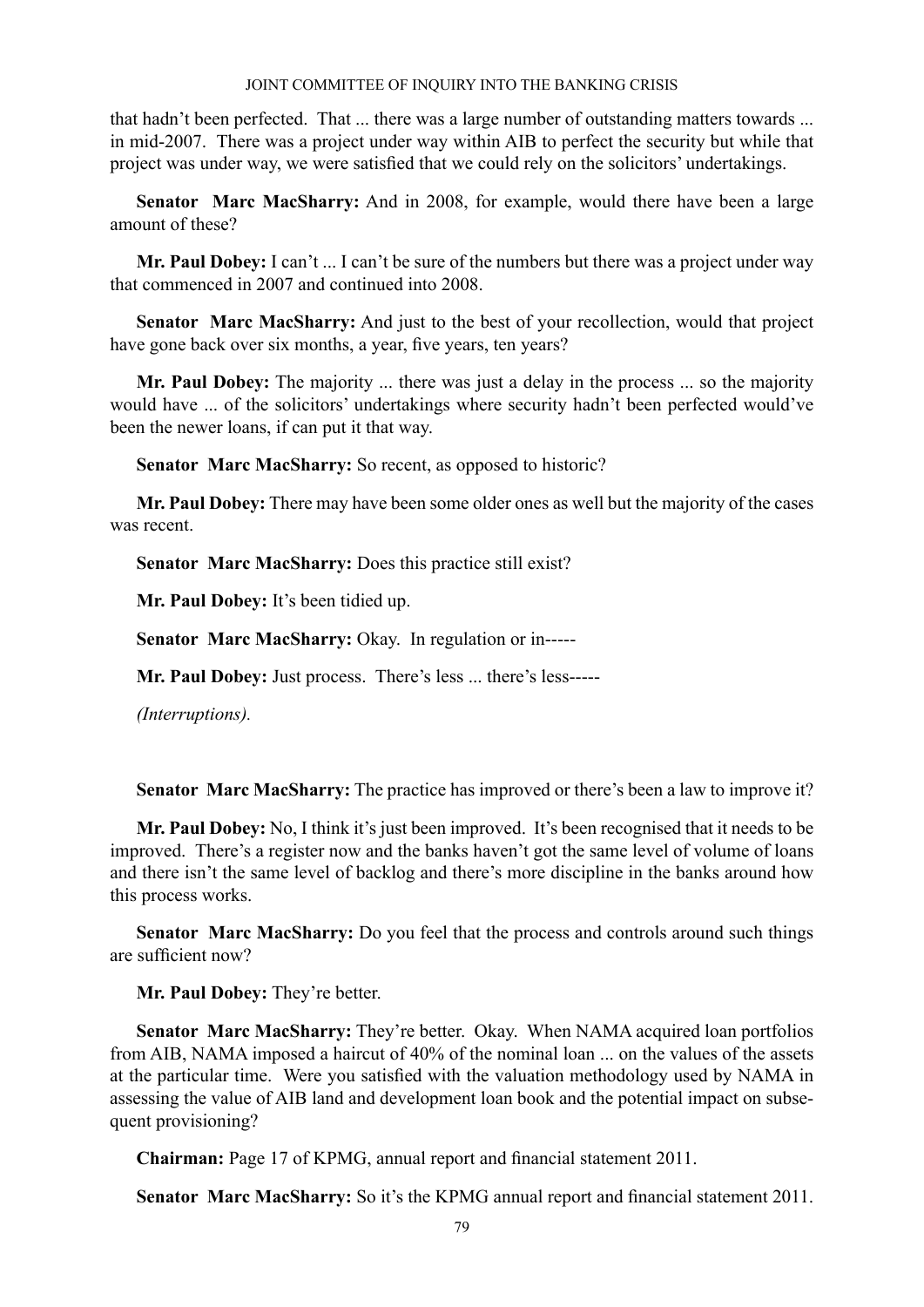## Page 17.

**Mr. Paul Dobey:** I wasn't involved in AIB at the time and I wasn't involved in the process ... I'd no involvement in the process that AIB ... sorry, that NAMA used to assess those discounts.

**Senator Marc MacSharry:** No, I appreciate that you'd no involvement but I am asking were you satisfied, as a firm of auditors - as a firm that had a professional opinion on these issues - were you satisfied that the valuation methodology in assessing was right, was good, what did you feel about it?

**Mr. Terence O'Rourke:** As a firm, I think we understood what NAMA was doing. NAMA was acquiring the loans on a very specified basis. They went through that process and all the audits that have been done of NAMA since have not shown anything to show that that valuation ... on that special basis ... it was a particular basis that NAMA took over the loans on ... and it seemed that they acquired the loans on that basis, properly.

**Senator Marc MacSharry:** So, I mean, the practice was just to take it as read or not or did you have a view at the time, "Look, that looks a bit high ... it looks a bit low"?

**Mr. Terence O'Rourke:** I mean, in the case of AIB transferring loans to NAMA, AIB got what NAMA valued the loans at. AIB, you know, took ... so from the point of view of our audit of AIB, all we could do is accept the values that AIB got and that was it. So we didn't have a view on it, one way or the other, except to make sure that AIB recorded the correct values in which loans had been transferred.

**Senator Marc MacSharry:** And can you provide an explanation in your view as to why the haircut was so high?

**Mr. Paul Dobey:** Yes, I can. As I mentioned in my opening statement, when AIB announced to the market in early 2009 that they expected through ... they expected to take additional provisions in 2009 and '10. And those provisions ... and they were some  $\epsilon$ 6.2 billion I believe ... those provisions were based on this investor presentation from AIB that's ... that contained this information. It's still on the AIB website. But it assumed certain declines in values. So, for example, it assumed, on a base case ... a base case declining values of ... for residential property between 20% and 40% in a base case and 50% on a stress case for zoned land. A base case with a decline of values of 25% to 50% and a stress case of 70%. So ... and ... so broadly, declines on a stress scenario were between 50% and 70%. So, in that light, there would've been equity in a number of the transactions that were transferred to NAMA so the 60% ... the 56% discount isn't a particular surprise in the context of the numbers that AIB issued to the market in 2009. They wouldn't have planned to ... AIB would've planned at the time to hold these loans to the cycle. What happened, with the benefit of hindsight, is these loans were transferred to NAMA at the bottom of the cycle.

**Senator Marc MacSharry:** Okay, I just take a ... on then to page 29 of core documents, AIB report to the audit committee, 23 July 2008. In the KPMG report to the audit committee of 23 July 2008, it outlines: "We expect the increasing arrears across the bank's books and sectors will continue to feature in the second half of 2008 and into 2009 as the worsening economic conditions in Ireland and the UK take hold." Given the market environment, did KPMG express an opinion on the planned dividend payment to shareholders?

**Mr. Paul Dobey:** No, we do not have any role regarding dividends that are paid by our audit clients to their shareholders.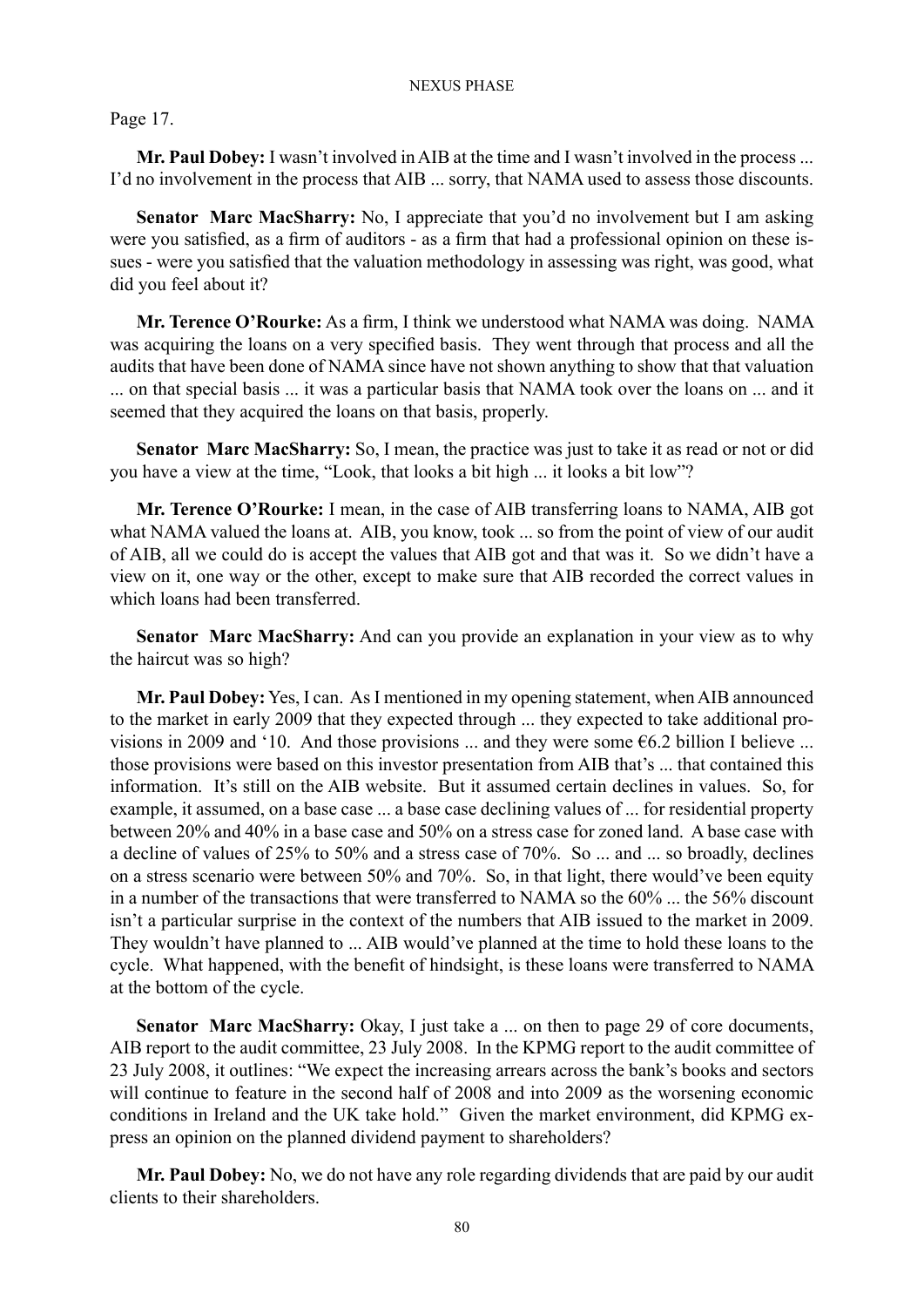**Senator Marc MacSharry:** I suppose I should've asked earlier. Apart from auditing, do KPMG, at the time, provide other services to AIB?

**Mr. Paul Dobey:** Our primary role in AIB was to provide audit services in that period and AIB viewed us as their auditor. We did do some audit-related work, particularly in relation to the SOX project, which was a very significant project for AIB and was very important to AIB in the context of its securities listing on the US markets. And we did some relatively small amounts of tax work, so the lion's share of the work that we did for AIB was audit work and audit-related work in that period ... in the period I was involved anyway.

**Senator Marc MacSharry:** So, would you have a view on the appropriateness of paying a dividend, given the situation at the time?

**Mr. Paul Dobey:** I'm familiar with the decision-making process that happened in AIB at the time. It's documented in the minutes. There was a dialogue. AIB took a decision to declare that dividend, I believe, in July and then it was paid subsequently in September and I think the view is, it was committed from July to pay that dividend and, ultimately, paid it in September. There was a lot of dialogue within AIB and at the board of AIB and I do recall having a discussion with the, certainly the finance director and the chief executive in relation to the dividend, and I understand the reasons why it was done.

**Senator Marc MacSharry:** And what were the reasons?

**Mr. Paul Dobey:** I think it was to show strength. AIB believed it was in a relatively strong position at the time from a capital and liquidity perspective and it wanted to show strength to its shareholders.

**Senator Marc MacSharry:** Okay. In July 2006, the bank's exposures to the broad property and building construction sector amounted to 260% of all funds when the Central Bank's limit was 250%. The bank continued to breach these limits and such lending reached a level as high as 390% at September 2008. Did KPMG ever analyse the risk level associated with the percentage share of the property-related lending?

**Mr. Paul Dobey:** We were aware of all of this. In the accounts of AIB, the sectoral exposure is set out in great detail and was set out in great detail for all of the years. If you go back to 2004, we would've been highlighting a concentration of credit risk in property and construction, also in 2005, 6 and 7, as a matter that needed to be considered in the context of disclosures in the financial statements. As I mentioned in my opening statement, AIB were setting the strategy but we were concerned to make sure that the risks associated with those strategies were set out in the financial statements and they were very clearly set out in the financial statements ... set out all the exposures to the property lending and the exposure to the Irish economy in particular. And the breaches were addressed. The breaches first started to happen in June 2006. We had ... we attended all of the AIB audit committee meetings and we would've read the AIB board minutes. And we read the board minutes of 27 July, which are in the pack, which set out a dialogue that the management of AIB were having with IFSRA at the time. It was discussed subsequently at a board ... at an audit committee meeting, I remember it being discussed. It was probably either at the meeting just after ... just before ... around that time in July 2006. And we were very happy that that dialogue was happening at the board level, as, you know ... there was an open dialogue at the board level, there was an open dialogue at the audit committee, there was a discussion with the regulator, there was-----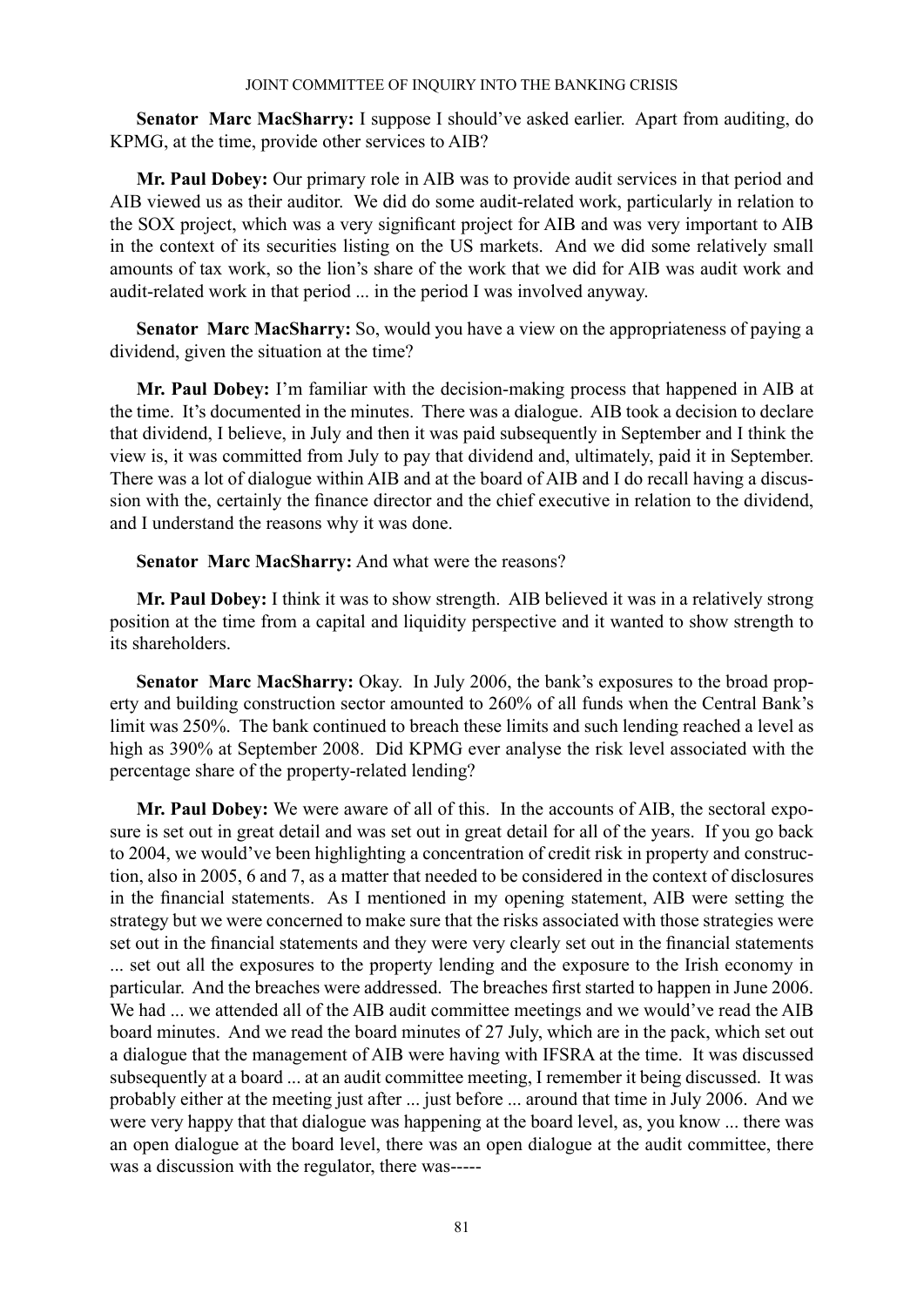**Senator Marc MacSharry:** It was being discussed, but it was increasing.

**Mr. Paul Dobey:** Yes, AIB was going through a process with the regulator of getting its Basel models approved and the view in AIB, likely or not at the time, was that the Basel models would look at the exposures at a borrower level and apply capital ... allocate capital at a borrower level and that-----

**Senator Marc MacSharry:** The definitions of Basel were going to be different and, therefore, the exposures wouldn't be as high. Is that what you mean?

**Mr. Paul Dobey:** The ... well, no ... therefore, the capital allocation would be different and these sectoral limits might be superseded.

**Senator Marc MacSharry:** Okay. In terms of ... just on page 47 of ... is it page 47 of the evidence book? It shows an individual worth  $\epsilon$ 3.2 billion ... total bank borrowing of circa  $\epsilon$ 1.8 billion comprising residential and commercial developments and investment properties. It had a peak underwrite of facilities of  $\epsilon$ 790 million with AIB in September 2007. So the top 30 exposures of AIB accounted for €8.8 billion or 29% of the total portfolio. Was there ever concerns raised by KPMG about group large exposure policy limits?

**Mr. Paul Dobey:** We were ... we looked at the group large exposure policy and the group large exposure policy was such that, if limits were breached ... sanctioning limits were breached at one level within the organisation, they kept getting elevated up through the process. And the reason why those limits exist is when the exposures get larger, you want to make sure that there's a fair amount of distance between the lender ... the lending ... the relationship person and the borrower. So there's a process of going through approvals. This would've come through the AIB ROI credit committee and it, ultimately, came to the board. I believe this document is a summary that went to the chairman's committee and there was a very large document that supported this, that analysed it in very great detail that went to the chairman and would've been considered by the group credit committee. So there was a process by which AIB considered this loan. It elevated it up through those processes and, ultimately, it was approved by the board. So when I mentioned in my opening statement AIB board set the strategy, their strategy was, in relation to this lender, to advance more on the basis of what they thought was a very good LTV position or they believed it was a very good LTV-----

**Senator Marc MacSharry:** Would you have a view on the top 30 exposures accounting for 29% of the total portfolio?

**Mr. Paul Dobey:** It was very clearly disclosed in the financial statements, all of those exposures.

**Senator Marc MacSharry:** But you wouldn't have a view that----

**Mr. Paul Dobey:** Well, I have a view that it was properly disclosed in the financial statements.

**Senator Marc MacSharry:** Okay. Just one final question for Mr. O'Rourke. At any time in your period as managing partner, would any financial institution have ever complained to you about the intrusive nature of auditing?

**Mr. Terence O'Rourke:** Certainly in the case of AIB, that didn't happen, okay?

**Senator Marc MacSharry:** No, no, but any financial institution?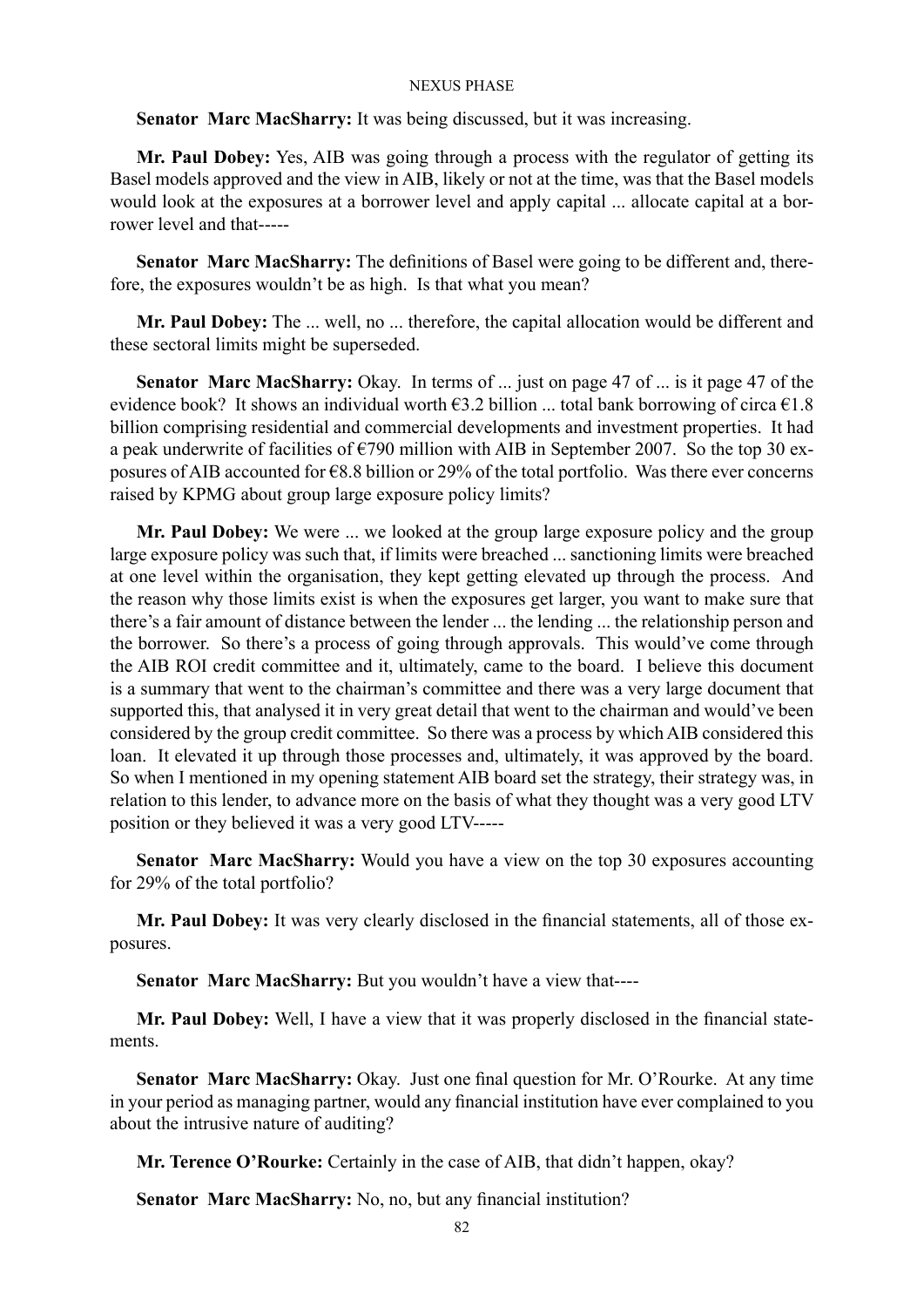**Mr. Terence O'Rourke:** Well, I don't think I'm going to mention any other names-----

**Senator Marc MacSharry:** All right, I'm not going to mention the names.

**Mr. Terence O'Rourke:** In terms of, generally speaking, as a practice in my experience as managing partner, occasionally and rarely happened that we did get approaches from companies to say, you know, we're not getting on well with the audits ... a member to the audit team. In those circumstances, where there was any request for a change in audit team, we would take that very seriously because obviously, that's an issue in terms of audit independence. If an audit partner, for example, is causing too much trouble, we need to be very sure that the request for any changes are ... is well-founded and all the rest. So we will take any such requests to a separate group on the firm and any such issues would've been referred to a group, including myself as managing partner, the head of audit and the head of risk. We would've looked to the issues and we would've tried to understand the circumstances that were going on and we would have sought to make sure that the independent position of the firm was unaffected. And that if, you know, we can see life is life and personalities don't get on sometimes and it is a matter if there's somebody, you know, not liking the way somebody sat or looked at you or something like that, then we will accede to requests but if a person was doing the right thing, and the client was not liking the way they were doing the right thing, well then we would do the right thing and we wouldn't change an audit partner for that. Any such decision would involve us, the client didn't request ... we would appoint any replacement partner, we decided who the right person was to reflect the skills required and the experience ... and the client didn't have any choice as to who they got. We decided who the partner would be in those ... and, as I say, it's very rarely happened over my life as managing partner.

**Senator Marc MacSharry:** Just to finish this line, if it's okay. So, how many times did it happen in your time as managing partner?

**Mr. Terence O'Rourke:** I would say that I would think, probably ... of kind of ... it would've come to my attention maybe three or four times as managing partner-----

**Senator Marc MacSharry:** And of the three or four times that it happened, was the person removed from the audit team, or how many of the three or four times were they?

**Mr. Terence O'Rourke:** I would think in, I would say once we persisted with the person and the other times we changed.

**Senator Marc MacSharry:** Okay. And of those instances that ... that ... that you removed the two or three ... that the person was removed, was the complaint over-intrusiveness or the way the person sat or a personality - use your own-----

**Mr. Terence O'Rourke:** Well, yes, I mean, there are two sides to any story. So the client will tell us it's personality and all the rest and the audit partner might say "Well, I'm not sure of that, I think I was just doing a good job". So we'd have to sit back and say "What's going on here?" No, the right thing is that for us to do our job properly, we've got to have an effective audit relationship. We've got to have people who can walk in, get full co-operation with the client, have respect for the client, lead the team, apply the judgments, get things done - that's the most important thing for us.

**Senator Marc MacSharry:** And you don't want to lose the ... you don't want to lose the business, either.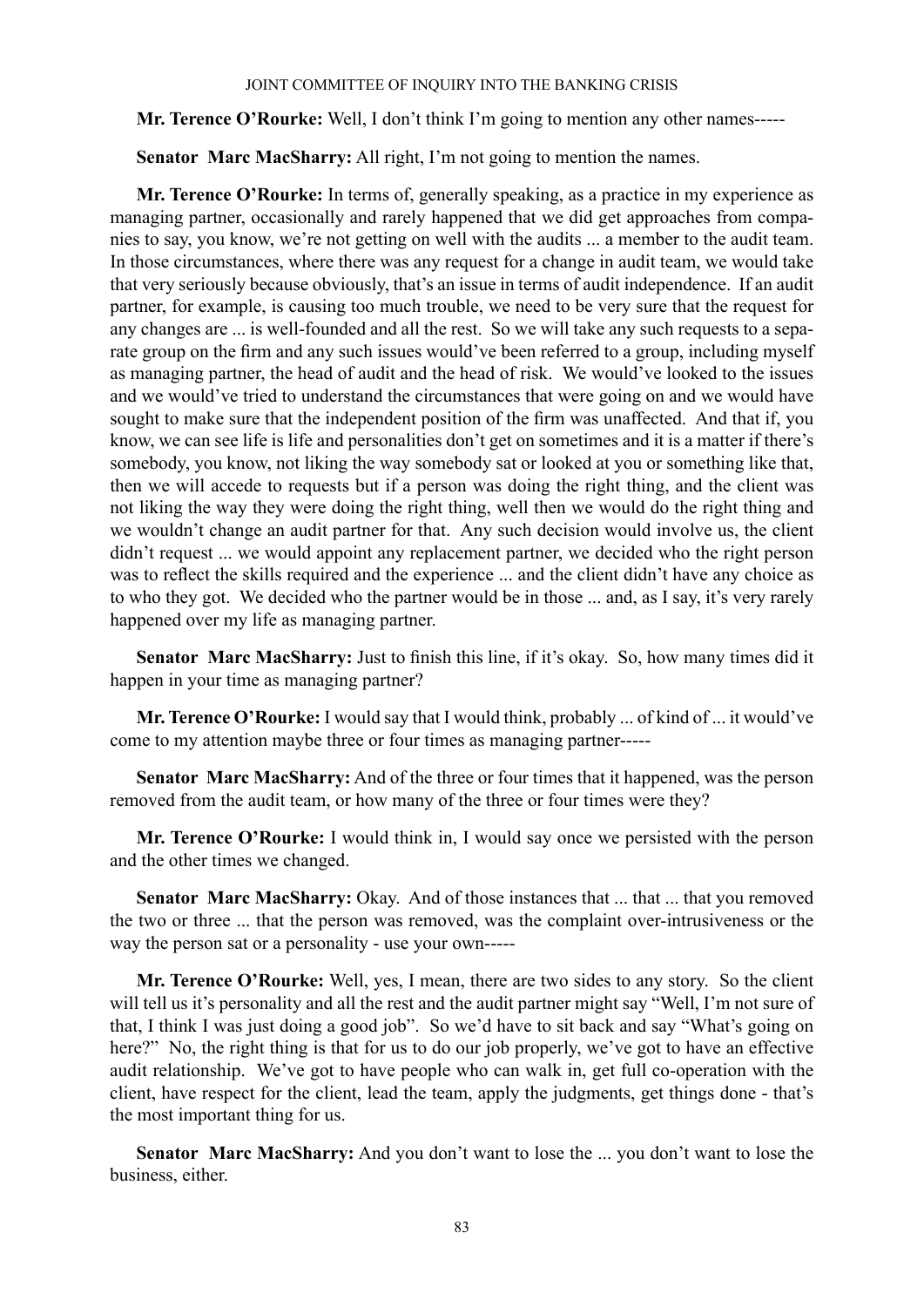**Mr. Terence O'Rourke:** Well, we want to get the right audit. I mean, we've walked away from business too, there's, you know, we want to do the right job is what we want to do. So we want to make sure the right person does the job. In circumstances where we've felt the client was just, it wasn't going to work, there was no point in us persisting with somebody that wasn't going to work with the client ... but we often make sure that if there was intrusiveness to be done, there was ... intrusiveness continued ... and the new partner may have a different style but he was going to address the same issues and carry on the same way.

**Senator Marc MacSharry:** Did it happen with Irish Nationwide?

**Chairman:** Senator-----

**Senator Marc MacSharry:** Am I'm allowed answer that, no?

**Chairman:** If you get the question ... I will be bringing you in at the end. You'll get some more time later towards the wrap-up.

**Senator Marc MacSharry:** I don't know whether I'm allowed ask this so I'll-----

**Chairman:** Well, if you don't know whether you can ask it maybe ... we'll be taking a coffee break later and you can find out if you can ask it or not.

**Senator Marc MacSharry:** Okay. Well, we'll ask it now and you can rule me out of order: did it happen with INBS?

**Mr. Terence O'Rourke:** Chairman, I'm being ...

**Chairman:** I'd say we'll move on the next questioner. I just want to deal with the dividend issue there before I move into Senator D'Arcy, and just bring you to core document ... page 33, it's the minutes of the board's meeting of AIB in December 2008, and, Mr. Dobey, you were speaking to Senator MacSharry there a while ago, with regard to the appropriateness or inappropriateness of the view of AIB on this. Can I just ask you ... if you look at paragraph three in that ... Mr. Sheehy reported that investors were expressing concerns with respect to capital adequacy and dividend policy. He considered the capital position to be satisfactory and did not foresee a need to go to the market for equity. With respect to dividend, he advised that, in due course, management was likely to recommend a 10% increase in the interim dividend. Some directors expressed reservations in relation to such an increase. Now, in your own comment there earlier, you said that your interpretation of this is ... was that it was a show of strength. Now, a show of strength can be a real show of strength or an implied show of strength. Which do you think it was?

**Mr. Paul Dobey:** It's a difficult question to answer.

**Chairman:** It is, that's why I'm asking you.

**Mr. Paul Dobey:** I can only say that I believe AIB believed it was a real show of strength, that's my understanding of it at the time, based on my discussions with AIB at the time. I believe Mr. Gleeson has addressed this in his evidence and has expressed his view on it now.

**Chairman:** Okay, ah, but the ... and I know that, I'm not asking you for a view of Mr. Gleeson's opinion but, as an auditor, I would imagine that you would've been looking at the group management accounts and how would you have interpreted the group management accounts?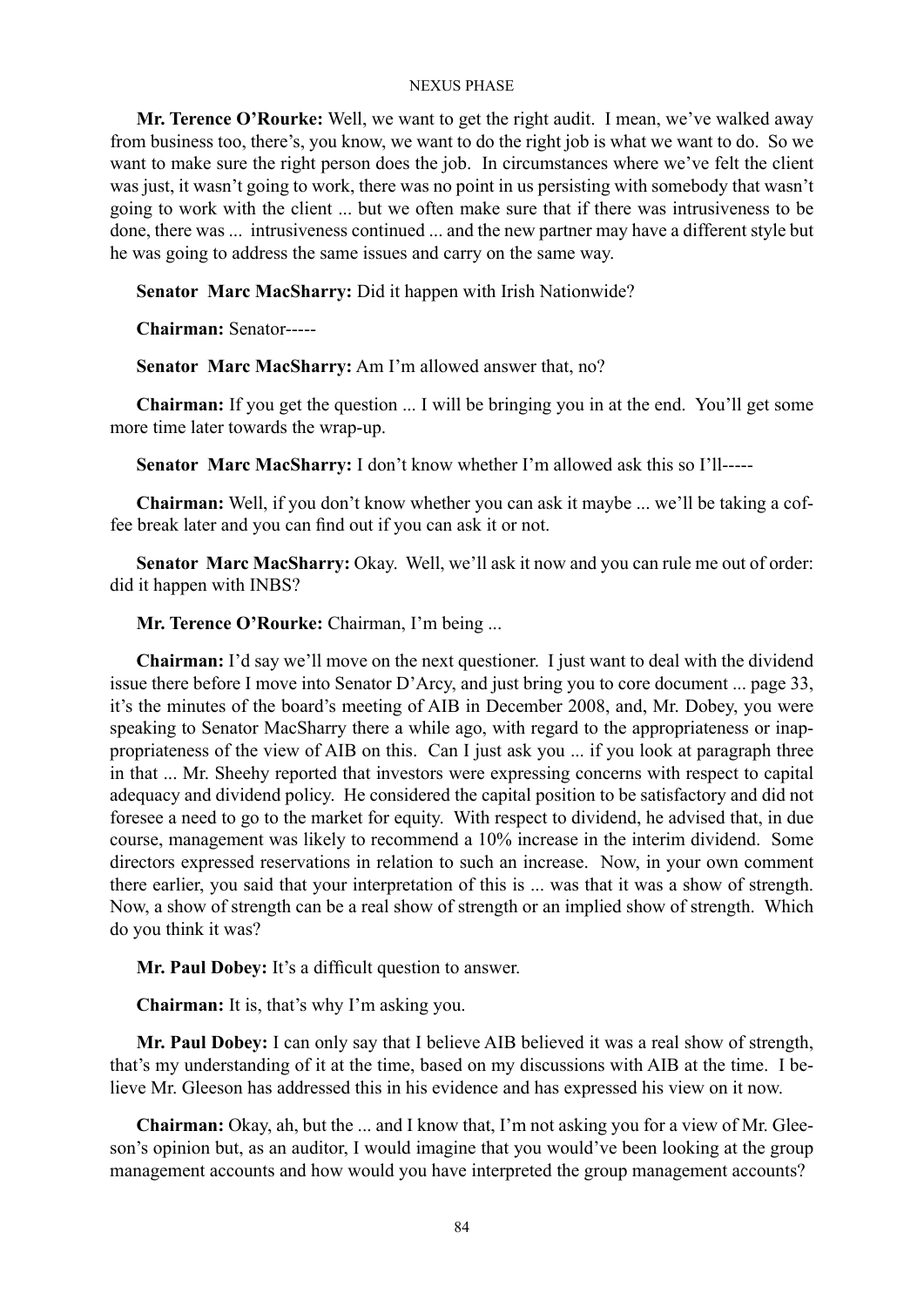**Mr. Paul Dobey:** Well, we had just completed an interim review, that's not an audit, but it is an interim review. AIB had raised capital, I think it's referred to earlier in the minutes, it has raised tier 2 capital, around that time, so the capital markets were still open to AIB at that time. And ... we didn't have to form a view, as auditor, as to whether that opinion ... that dividend was appropriate. The circumstances where an auditor would get involved in whether a dividend was appropriate would be as part of our year-end audit, if there's a distribution made that is illegal or is beyond ... brings them beyond the capital distributed reserves, then that's an issue. But at that time, AIB's belief was that they had distributed reserves and based on our previous audit -we hadn't done an audit at the half-year but we had done some work - the AIB financial statements were still showing very significant distributed reserves.

**Chairman:** Thank you. And just on the issue of the 30 loan concentrations, might that have had an influence on the going concern consideration?

**Mr. Paul Dobey:** I mentioned in my opening statement ... when we got to February 2009 we were very concerned about a number of aspects of going concern, including liquidity and solvency. The fact that AIB was predicting ... had taken loan loss provisions of  $E1.8$  billion in 2008 and was predicting a further  $\epsilon$ 6.2 [billion], I believe, on a stress case, was ... important in our consideration of the going concern and yes, it was important, and we engaged. So we were concerned in 2009 about liquidity and we spoke to the deputy governor of the Central Bank around the availability of ELA, and we got assurances in relation to that matter. We were also concerned, in 2009, about the capital of the bank and solvency, if I can put it that way. They had agreed ... the Government had agreed to put capital into the bank of  $\epsilon$ 3.5 billion. That came in Q2. We weren't sure whether that was enough and we spoke to the Department of Finance ... to the assistant secretary general of the Department of Finance in February 2009 to get assurances that if more capital was required it would be made available.

**Chairman:** Okay, thank you, Mr. Dobey. Senator MacSharry. Sorry, excuse me, Senator D'Arcy.

**Senator Michael D'Arcy:** Chairman. Gentlemen, you're welcome. To Mr. O'Rourke - CARB who funds CARB?

**Mr. Terence O'Rourke:** Who ...?

**Senator Michael D'Arcy:** Who funds CARB?

**Mr. Terence O'Rourke:** CARB is funded by the Institute of Chartered Accountants.

**Senator Michael D'Arcy:** Pardon me?

**Mr. Terence O'Rourke:** It is funded by the Institute of Chartered Accountants.

**Senator Michael D'Arcy:** So it's funded by the industry itself.

**Mr. Terence O'Rourke:** It's funded by ... yes. CARB is part of the legal structure of the Institute of Chartered Accountants. Its board, of which I was a member from 2007 'til last May ... May '14 ... its board ... is a majority of non-accountants on the board of CARB, so it is an independent body within the Institute of Chartered Accountants framework.

**Senator Michael D'Arcy:** And, Mr. Dobey, you said that the review wasn't concluded about the AIB '08 accounts, is that correct?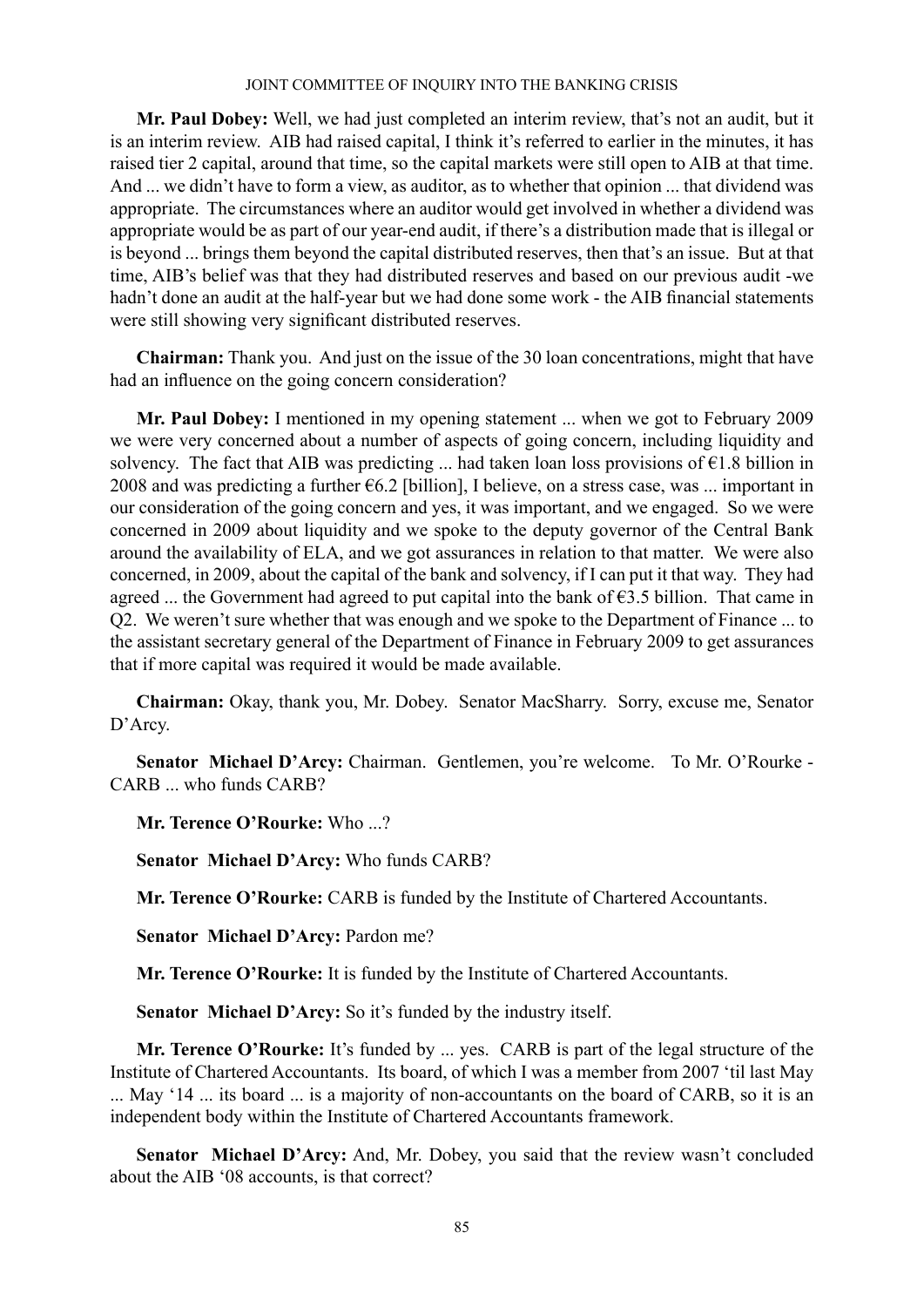**Mr. Paul Dobey:** Yes. They've issued a report to us-----

**Senator Michael D'Arcy:** But it's not concluded.

**Mr. Paul Dobey:** That's final, but they're completing a process of preparing the public report that will be made available publicly.

**Senator Michael D'Arcy:** And, Mr. O'Rourke, you were a member of the board, was it?

**Mr. Terence O'Rourke:** Yes.

**Senator Michael D'Arcy:** Would it usually take that long to conclude a review?

**Mr. Terence O'Rourke:** No. I wasn't involved in this process at all-----

**Senator Michael D'Arcy:** Yes, I understand-----

**Mr. Terence O'Rourke:** -----I was not involved in any discussions, there were quite long periods-----

**Senator Michael D'Arcy:** I'm talking in general.

**Mr. Terence O'Rourke:** In general, no.

**Senator Michael D'Arcy:** Do you have any ... can you offer an opinion of why this is taking so long?

**Mr. Terence O'Rourke:** The audits of the banks are very complex audits. As I say, I was not party to the discussions at all.

**Senator Michael D'Arcy:** Okay. Mr. O'Rourke, there were ... during your tenure as managing partner, did KPMG audit any other financial institution within the State?

**Mr. Terence O'Rourke:** Yes, they did.

### **Senator Michael D'Arcy:** Who?

**Mr. Terence O'Rourke:** Permanent TSB, Irish Nationwide ... we took over the audit of Educational Building Society, EBS, for its ... for the December 2009 audit, we audited Bank of Scotland Ireland and we audited a number of other IFRS banks ... sorry, IFSC banks.

**Senator Michael D'Arcy:** And any of the other non-Irish domiciled banks, but banks that trade here, KBC, Rabo?

**Mr. Terence O'Rourke:** Yes, well, help me now - DEPFA we would have audited; HSBC, we were auditors too; sorry, Postbank we were auditors to as well in Ireland-----

**Senator Michael D'Arcy:** So you've a lot of banks on your books.

**Mr. Terence O'Rourke:** We've quite a few banks on our books, yes.

**Senator Michael D'Arcy:** Can I ask about the ... I mean, you've a lot of banks on your books ... can I ask about the changing of staff who would go in to ... would you leave particular staff with a bank? I see in a document here ... you've been auditing AIB from '02 to '10. Do you change them around, do you leave the same people? What way does that work?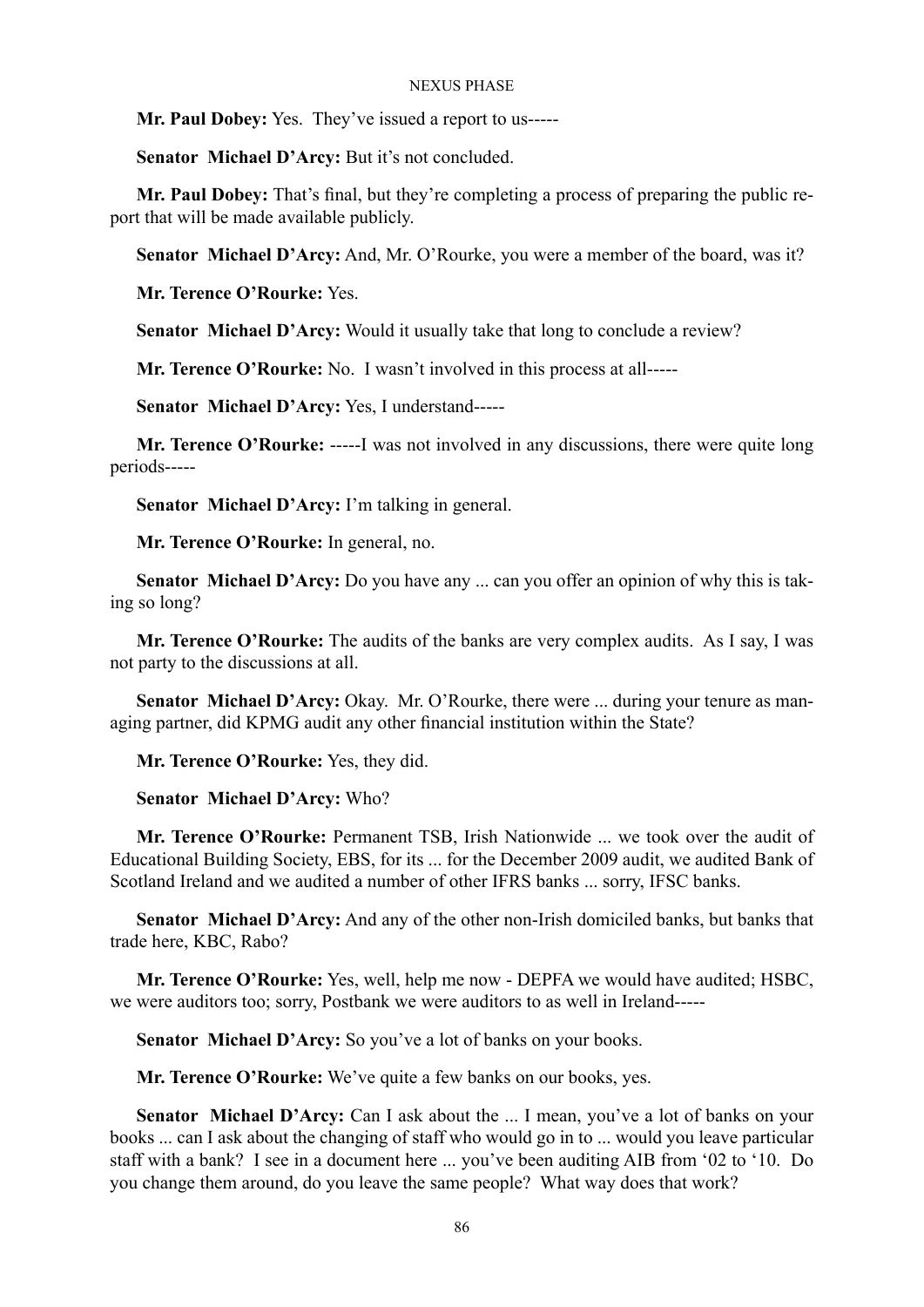**Mr. Terence O'Rourke:** Well, the key person is the partner because the partner is the person who directs the audit and the partner is the person, at the end of the day, who expresses the opinion and decides whether they're going to sign the audit report or not. The rotation was that partners ... would spend no more than five years in charge of the AIB audit. As it happened, the auditor who, when we were appointed auditor in 2002, the partner who was in charge of the audit retired about three or four years later so he didn't do it five years. And then somebody, Paul, did it for five years after that-----

**Mr. Paul Dobey:** Three. For three.

**Mr. Terence O'Rourke:** For three, three years after that. And then we had another partner after that 'cause Paul changed role in the firm so he had another responsibility. So we did rotate people, and then below that level there would be other people coming through as well, there would be changes. There'd be a combination of continuity and some changes, yes.

Senator Michael D'Arcy: But your, your, your standard rate near ... standard term is five years.

**Mr. Terence O'Rourke:** Standard term for-----

**Senator Michael D'Arcy:** A maximum, maximum of five.

**Mr. Terence O'Rourke:** -----the maximum of the noted partner of a public interest client including a bank, would be five years.

**Senator Michael D'Arcy:** And is that ... in your view is that too long?

**Mr. Terence O'Rourke:** No, I think a bank's a very complex entity to understand, and to understand the, the systems and to understand the people, understand the strategies, understand the business models, and if you've got to, sort of, every year, every two years, you get a new person in there, it just takes a huge amount of learning. So I think the most effective way is to get somebody in, and, typically, when somebody's taking over they would probably be shadowing the year before they take over to get an understanding of it, so they come in ... so it's ... it's an extensive process, and I think five years is about right to get familiarity and in-depth knowledge, but not too long to be over-familiar, and not to be fresh in your approach to it.

**Senator Michael D'Arcy:** And in terms of the staff who were there, are you satisfied that they had enough banking knowledge and experience?

**Mr. Terence O'Rourke:** Yes, we are, yes, 'cause, as I say, KPMG, not just in Ireland, but globally, would have a strong market share in ... in banking audits. Our teams were not only working on bank audits but they got extensive training in bank audits, some of which we organised locally, some of which would be part of KPMG international training as well. So we were very conscious-----

**Chairman:** Including property experience as well, yes?

**Mr. Terence O'Rourke:** Pardon?

**Chairman:** Include property experience as well, at the bank.

**Mr. Terence O'Rourke:** Property experience as well, yes we did have, yes. I ... the thing we'd obviously take a look at every now and again, when I was head of audit and the managing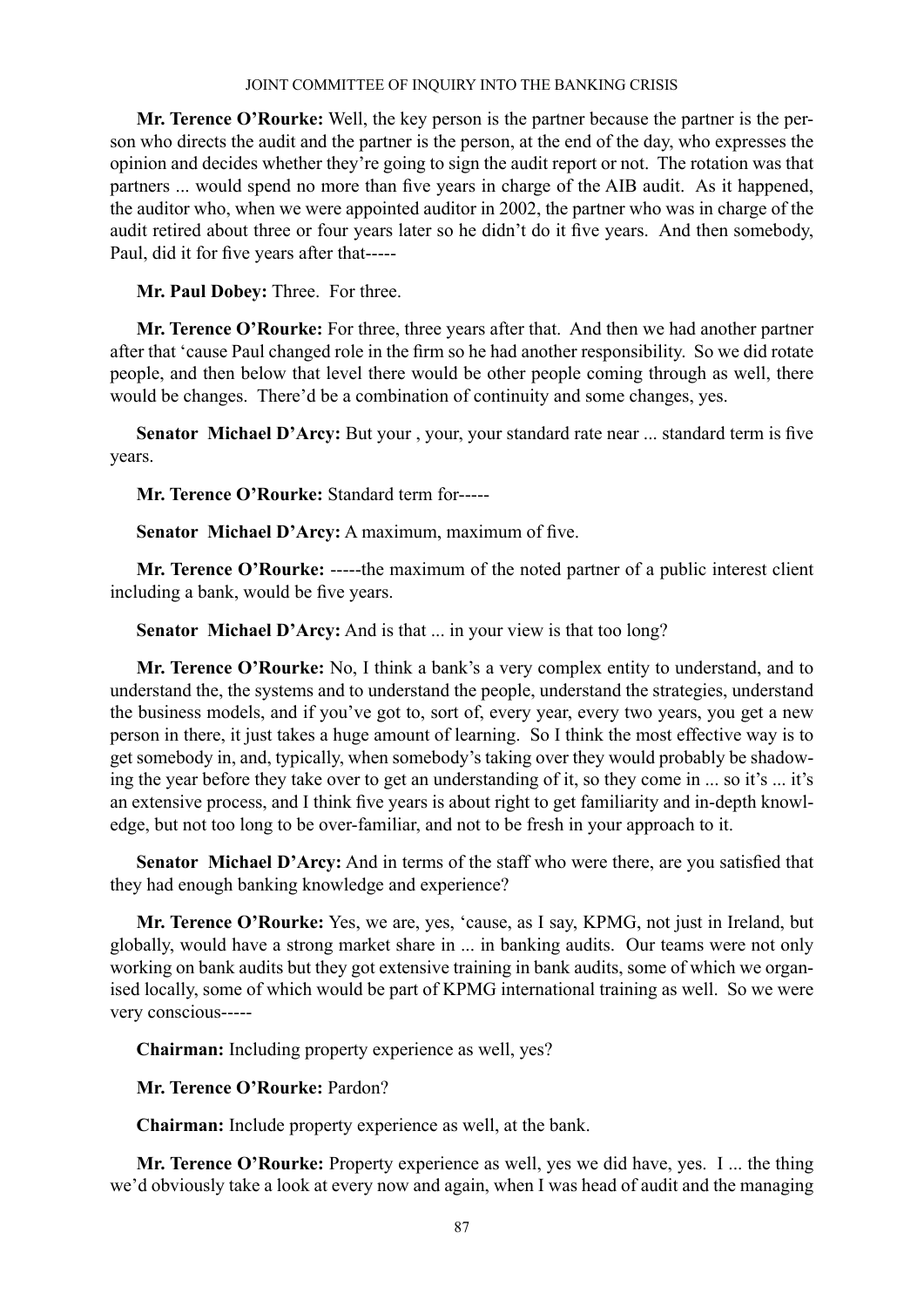partner ... make sure there'd be the right level of expertise in the main audits and every now and again, we'd take a look at the make-up of the teams in each of our main clients, and we'd make sure we got the skills, we got the appropriate experience, we got the people doing ... who got the right training. AIB is also an SEC registrant, so in terms of being knowledgeable of the US rules, and the SEC rules, we had to make sure they had ... the people that were assigned to those, those audits, had the full range of experience and expertise.

**Senator Michael D'Arcy:** And, in particular, the people with property experience, what profession would you pull them from?

**Mr. Terence O'Rourke:** Well, the ... say ... in auditing banks you can be lending to lots of different sectors so we didn't necessarily have people in-depth knowledge of those sectors. Obviously the, the-----

**Senator Michael D'Arcy:** Should you have?

**Mr. Terence O'Rourke:** Pardon?

**Senator Michael D'Arcy:** Should you have?

**Mr. Terence O'Rourke:** Well, I think we had sufficient knowledge. I mean, I was quite happy that, obviously, property lending was a feature of banks' audits, has always been, and banks always have lent to property. So I was ... anybody who has experienced knowledge of the bank audits, who understood the issues of property lending, they understood the issues in terms of the ... the lending decisions, the credit decisions, collateral, all those issues. So I'm quite happy that the people involved in the audits of AIB and other financial institution audits understood property lending and understood the issues in assessing the quality of the loans.

Senator Michael D'Arcy: And specifically, within property, in terms of commercial real estate property, did you have enough expertise within your firm to be able to be satisfied that, specifically for commercial real estate property, that those people have enough experience?

**Mr. Terence O'Rourke:** Yes. Yes, I believe so, I mean, our client ... in AIB ... they would do extensive work. There was huge papers produced in terms of, of the bank clients, they would produce papers. But there's also KPMG international guidance as well, in how you went auditing commercial real estate and all the rest. So we had access to lots of material in terms of the kind of risk you looked at, for the kind of audit procedures to apply, they would have been absolutely ... I'm sure our people are fully competent and fully expert in that.

**Senator Michael D'Arcy:** Were they experienced enough?

**Mr. Terence O'Rourke:** I think they were experienced enough, yes.

**Senator Michael D'Arcy:** In terms of, of IAS 39, you spoke about it earlier, Mr. Dobey, can I just read some quotations from, from evidence that has been presented to us previously? And I'm going to make a statement and I'm going to ask you to comment upon that afterwards. In terms of IAS 39, does that mean that the "audited financial statements no longer had to comply with the true and fair view standard" and the previously accepted standard-----

**Chairman:** You made a statement, Senator.

**Senator Michael D'Arcy:** Yes. I'm going to qualify that now, Chairman. In evidence, Mr. Donal Forde, when asked, "Did you understand the flaw in [the] standard when it was intro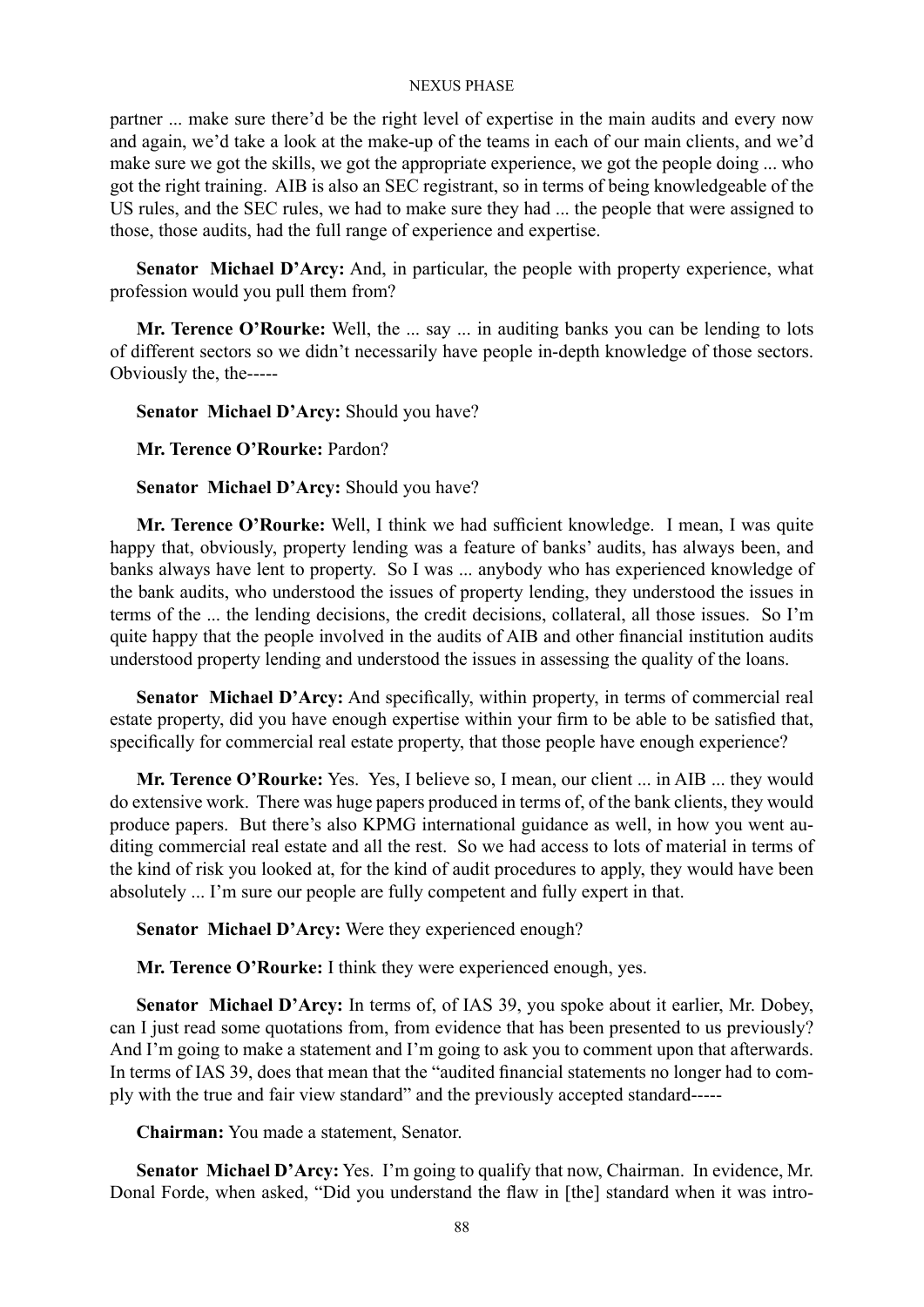duced?", he replied, "I had a view that it wasn't an appropriate formula". That view was held by all the senior people in AIB. Subsequently, in Mr. Eugene Sheehy's evidence, he stated, "It's a totally nonsensical accounting standard from a banking point of view", and "We discussed whether we should go to the regulator with our concerns". Could you offer your view, for both gentleman, in relation to those statements from those very senior banking officials within AIB?

**Mr. Paul Dobey:** The first thing to say is I don't believe that AIB senior management held a view that the accounts reflecting IAS 39 didn't give a true and fair view, and that's very important to me because the primary responsibility for the true and fair view, given by the accounts, rests with the directors. And indeed, the directors, including the chairman, and the directors, signed the financial statements and approved them in the belief, I believe, that they gave a true and fair view. So, the first part of your question, I don't believe that the application of IFRS negated the true and fair view. In actual fact I believe the true and fair view was informed by IFRS, and our opinions state that the accounts give a true and fair view in accordance with IFRS, which is an explanation of what the true and fair view is. The true and fair view must be informed by some rules because, your true and fair view and my true and fair view ... they'd be a different true and fair view by individuals, it's a pretty broad term. So it's ... it's explained by reference to accounting standards. So that's the first and very important, point. And ... and if I believed that AIB were saying that they didn't believe the accounts gave ... gave a true and fair view that would be something, that would be significant. I don't believe that's the case. I'm aware, though, of the views of AIB in relation to IFRS, and I was aware at the time. There was an extensive dialogue in AIB around the application of IFRS. One of the issues in IFRS ... the reason why IAS 39 was introduced in relation to loan loss provision was to stop income smoothing. And there was a very significant debate around income smoothing in, in the US actually, in 1998, when chairman Levitt of the SEC outlawed earnings management. And there was a very significant dialogue between the SEC and the Fed in the US, that went on for ... for three years until it eventually resolved in 2001, what, yes, 2001, that the incurred loss model prevailed. And the issue here was, that the Federal Reserve, like regulators, for example, would like to have significant buffers in their general provisions, by general provisions to enable banks, maybe, to report less volatile earnings. The Fed might like that there would be more buffers and provisions to smooth earnings, because that encouraged confidence, it avoided volatility. What the SEC were very focused on was to make sure there wasn't earnings management.

**Senator Michael D'Arcy:** Okay. Mr. O'Rourke, in your opinion, did KPMG feel it was the right standard to adopt, IAS 39?

**Mr. Terence O'Rourke:** I certainly understood the reasons why it was introduced. The benefits of accounting standards is that they are objective and what .... IAS 39 was certainly a very objective standard. It tried to remove any subjectivity, in other words, people deciding, well, it's ... we'll put away this amount this year, and this amount another year. And the problem beforehand was that people were putting away different amounts in different places, so analysts, in trying, and investors trying to understand the financial statements of banks were coming up with different answers. When IAS 39 came along, the benefit was you knew that the only things that were provided for were incurred losses. Now, there is , I mean, there is, we grew up with the concept of prudence in banking and prudence was this concept of putting away more money but there is another side to the coin, which is the objective, and it's good to have objectivity as well. I think what ... this debate has now moved on, the IASB are moving towards an expected loss model. But it was one of the things about an expected loss model, is you only provide for expected losses, you don't provide for unexpected losses. It's still got to be done on the basis of evidence of credit deterioration. So, expected loss is not providing for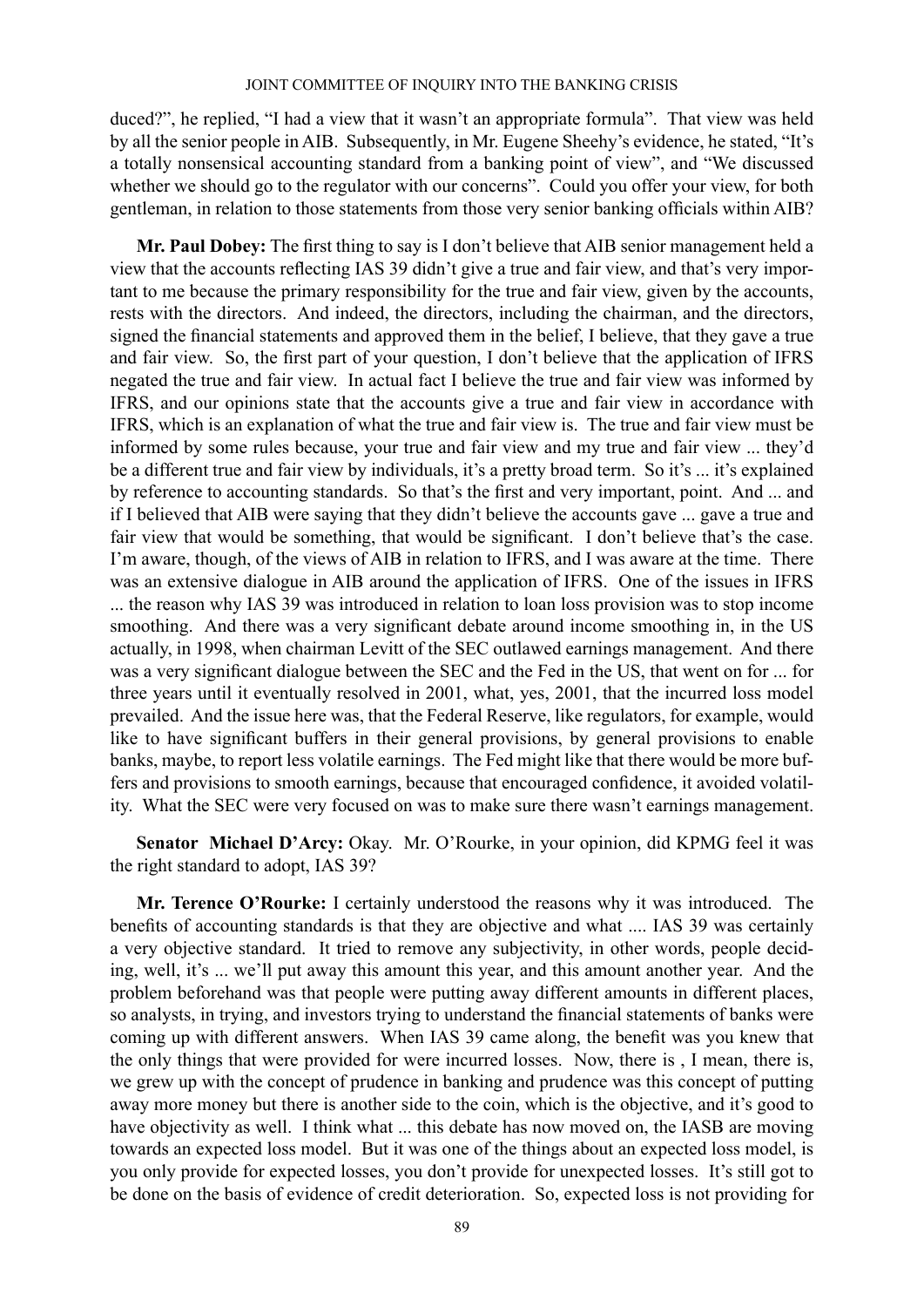unexpected loss then, it's not back to the old general provisioning, we just put away whatever we think we should put away. And, therefore, I think there, there was definitely merit in IAS 39 and I think where we're getting to now is probably a more sensible situation.

**Senator Michael D'Arcy:** In Donal Forde's evidence, also, previously, when he was asked, "Did you express that view to anybody?", about the standard, he replied, "It would have been a point of discussion with our external auditors", and I continue, in Michael's Buckley's evidence, when asked did he recall expressing these concerns to the regulator he stated, "A lot of these discussions we would have had with the auditor". Mr. Dobey?

**Mr. Paul Dobey:** Yes, there was some dialogue in ... on the transition to IAS 39, sorry, IAS generally, with AIB. As I recall it, AIB wrote a letter to the EU, I think it went in Michael Buckley's name, I couldn't find it actually when I went looking for it over the last couple of days, but I recalled that they did actually write a letter to the EU making a submission as to-----

## **Senator Michael D'Arcy:** AIB?

**Mr. Paul Dobey:** Yes. As to, as to why they thought it wasn't an appropriate standard, and there was a big ... the French banks had a very ... had great difficulties with IFRS, and they actually ... Jacques Chirac held up the transition to IFRS as a result of the French banks' concerns, which-----

**Senator Michael D'Arcy:** Mr. Buckley, did you have any contact with the Financial Regulator about the implementation of ... of the standards?

**Mr. Terence O'Rourke:** No, not ... previous in my life I had been involved in the Institute of Chartered Accountants and we would have had discussions about bringing in IFRS and we would've probably been in discussions with the Financial Regulator at that stage and it was one of the issues that we would be coming to that but financial statements can only provide ... I mean, the financial statements tell the story of numbers based on certain rules but there are other things to be taken into account and the Financial Regulator has other weapons and other methods of assuring and I mean, banks have a way of making sure that they have enough capital. I mean, putting aside additional audit provisions is one way of doing it but there are other ways of doing it as well. So the fact that IAS 39 came along didn't mean that suddenly all the accounts were on that.

**Senator Michael D'Arcy:** One of the other issues that you touched upon, I'm not sure which of you touched upon the going concern that the business would be trading in 12 months. Was there any time that any of the firms that you were auditing were not going to meet that going concern threshold?

**Mr. Paul Dobey:** If we were concerned about going concern on any of our banks and we were concerned in relation to AIB and a number of our other banks, we took certain steps. In 2008, we took steps to obtain assurances from the Financial Regulator and that was to address just what ... make sure they were aware of what the Financial Regulator was aware of. We spoke to the Central Bank because we wanted to understand ELA and the information ... what dialogue was going on between the Central Bank and the euro system. And we did that in 2008 and we got the assurances we need from the deputy governor of the Central Bank of Ireland and we also spoke to the Department in relation to capital. Now, when we came along ... and we, therefore, concluded that those banks were going concerns, that there wasn't a significant ... there wasn't a matter that cast a significant doubt on their ability to continue as a going concern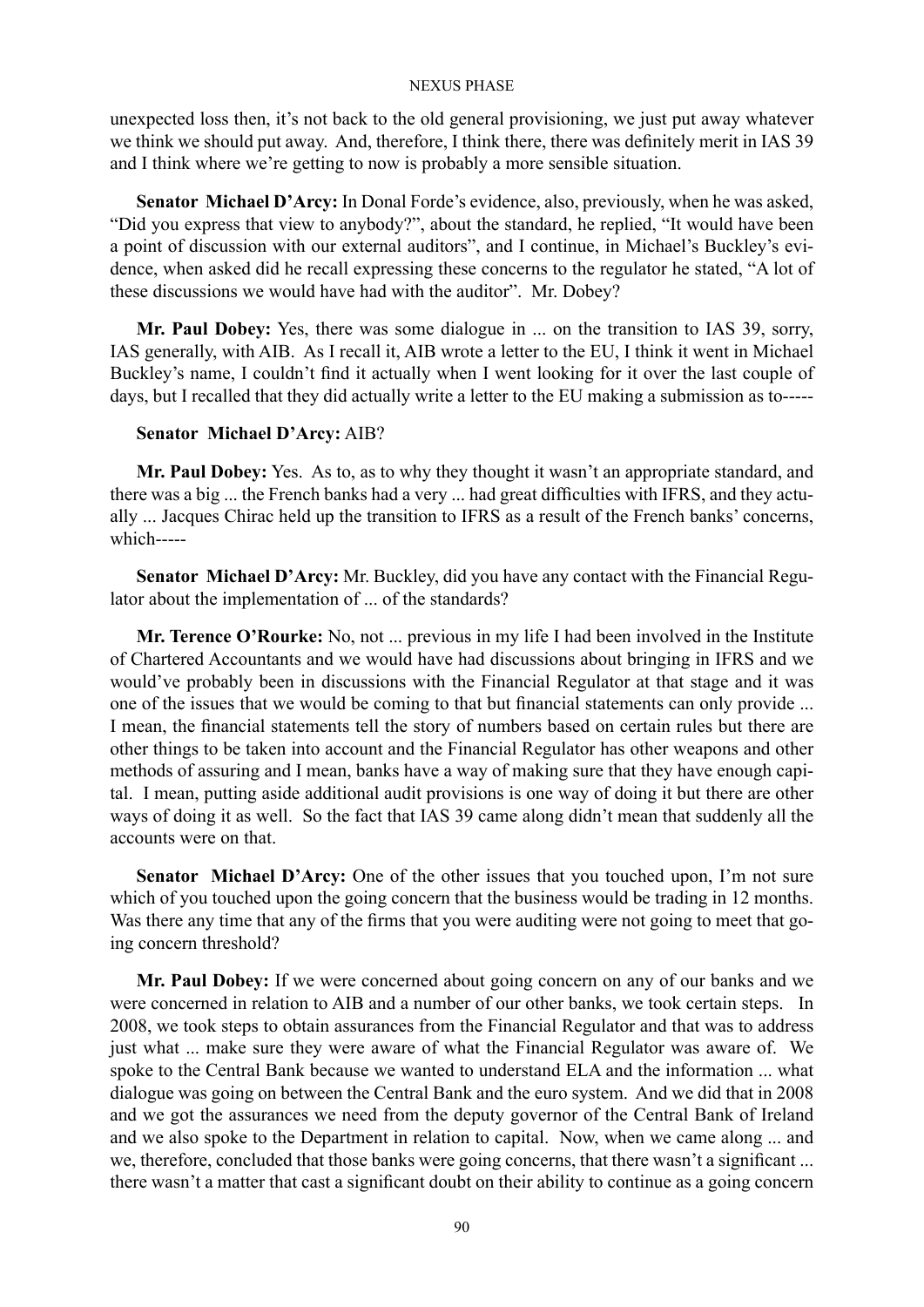because if we had concluded that there was such a matter, we would have included an emphasis of matter in our reports. When we got out to 2010, we sought ... sorry, in 2009 we got the same assurances, we had the same concerns and when we got out to 2010, I think, maybe we were just after an election ... there wasn't a Minister for Finance in place and we didn't get the assurances that we required and we did put an emphasis of matter paragraph into the accounts for a number of banks ... that we audited.

**Senator Michael D'Arcy:** And can I ask Mr. O'Rourke, were you satisfied that you had access to accurate information which enabled you to discern the full financial position of the group at all times?

**Mr. Terence O'Rourke:** Yes, we were. AIB had extensive risk management processes, extensive internal reporting and I must say we were very happy with the adequacy and the comprehensive nature of the way that matters reported up the chain in AIB and the matter was being reported to the board. We never had a situation where we found things in our audit that hadn't been reported to the board. So, we were happy with the quality of information the AIB board had, yes.

**Senator Michael D'Arcy:** And in terms of within the financial sector in general, the crosscollateralisation of security and loans, some of the banks didn't know exactly who had what loans where and the securities were mixed up and took quite some time to resolve. If they didn't know, how did you know?

**Mr. Paul Dobey:** In the case of AIB, we knew AIB would have some sense of the securities they had. They would have other security that they might have liked to have. When the downturn hit, there was that issue that you've referred to of multiple borrowers having borrowed from multiple banks and that was very, very difficult for the banks to resolve because each bank then was scrambling to strengthen its security position and, actually, I think, in that regard, NAMA was very helpful because NAMA could get all of those borrowers under one roof and resolve the security package together. So, there was that issue in relation to resolving the position in relation to borrowers but AIB would have known exactly what securities it had, it just mightn't ... might have liked to have more ... as the position in the economy deteriorated and there was a scramble for security.

**Senator Michael D'Arcy:** Tell me, within your firm did ... KPMG were the auditors for some of the 30 major developers. Was there a potential conflict of interest?

**Mr. Paul Dobey:** No, they're completely separate teams and we do maintain client confidentiality rules because, obviously, the team in client A don't tell the team in client B what's happening, so we keep the client confidentiality rules.

Senator Michael D'Arcy: In terms of what changes, if any, to the auditing process should be taken to enhance the current approach, what would you recommend?

**Mr. Terence O'Rourke:** Well, a couple of things have already happened. I mean, one of the things, I think, more dialogue with the regulator along the way through. I mean, we did report every year to the regulator as required but the new protocols now of the regulator are to meet more regularly to have dialogue with the regulator and to discuss ... make sure each side knew the other. The regulator is also constrained. In some meetings we did have with the regulator, the regulator was unable to tell us things. We'd tell the regulator something and they said, "We can't tell you anything back because we're constrained by confidentiality". Now some of those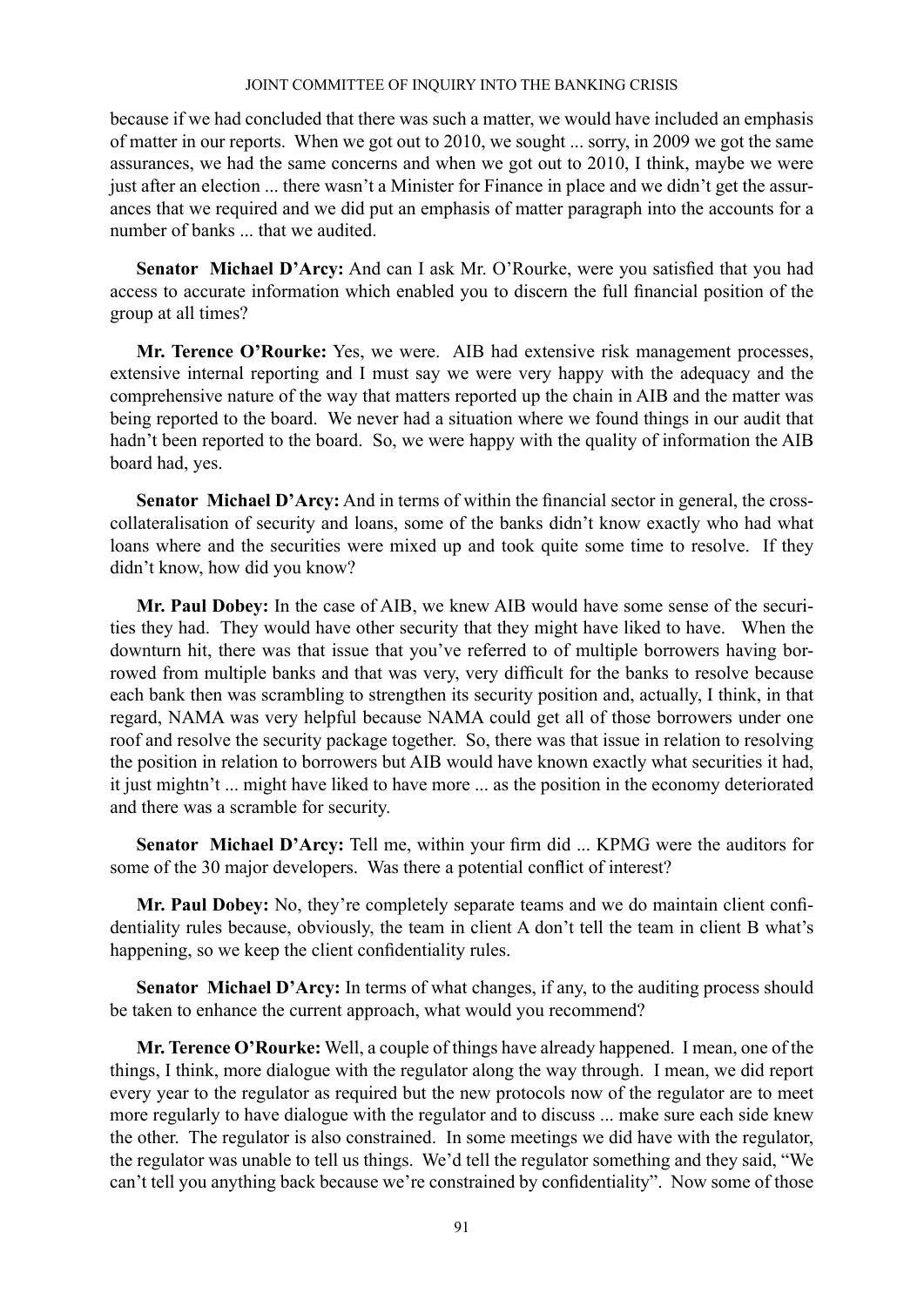confidentiality rules have been lifted, so there's a more open dialogue now between regulator and auditor which, I think, is important.

A couple of other things, one is the going concern basis and the basis on which banks decide that they are a going concern, there is now agreement there should be extensive disclosures of what the issues the directors took into consideration when they're making those things. The guidance, for example, previously would have focused on liquidity and now it's very clear that going concern decisions should be based both on liquidity and solvency. Also, the previous guidance on going concern was more about a point-in-time, intermittent, "Are we a going concern today when we do our accounts?". And now the view is that this should be a matter of constant ... under constant attention by a company and they should be looking to make sure they're a going concern at all times. So, those things are helpful.

And finally, I would say in audit reporting, we now see that audit reports which are boilerplate ... they were beforehand, there was a lot of things we had to say but they were pretty much the same things we said to everybody. Now, auditors are required to identify the major risks that they have identified, so that in their published audit report to shareholders to say, "These are the things that we think could give rise to most risk of the accounts being wrong and this is why we think those things are the biggest risks." We also ... Auditors also use materiality, in other words, we don't audit every last penny because we'd be there forever if we .... so we take a material ... and make sure everything is materially right, whether the balance sheet is  $\epsilon$ 100 million or €99.9 million, it doesn't make much difference but if it was €90 million it would be a big difference, so there's a materiality aspect and auditors now have got to disclose in their audit report what materiality judgments they use. And, finally, auditors have got to now to say in their audit report in a bespoke way what they've done in terms of the major risks they identified - so, what audit work have they done to work on the major risks. So, those are now published and are in the audit reports of public interest entities and are a new feature which was not there in the crisis. So, all those are helpful, I think, for readers----

**Senator Michael D'Arcy:** And finally, you said KPMG audited PostBank, HSBC, Defpa, INBS, AIB, EBS at one stage or now ... sorry ... currently, PTSB and BOSI at one stage also. Did you always ensure that there was no crossover in teams? And then if somebody was moving from one bank to another bank, was there a cooling-off period before they went in or not?

**Mr. Terence O'Rourke:** Paul, you had the financial services audit, so you'll be involved in the------

**Mr. Paul Dobey:** We weren't concerned with a crossover of teams on the banks because ... and we would have spoken to our clients about that because what we needed to make sure was that the banking expertise was brought to bear on all of our clients-----

**Senator Michael D'Arcy:** But had a lot of banks?

**Mr. Paul Dobey:** Yes.

**Mr. Terence O'Rourke:** So there were some people who were involved in more than one bank, yes.

**Senator Michael D'Arcy:** Was there?

**Mr. Terence O'Rourke:** Yes.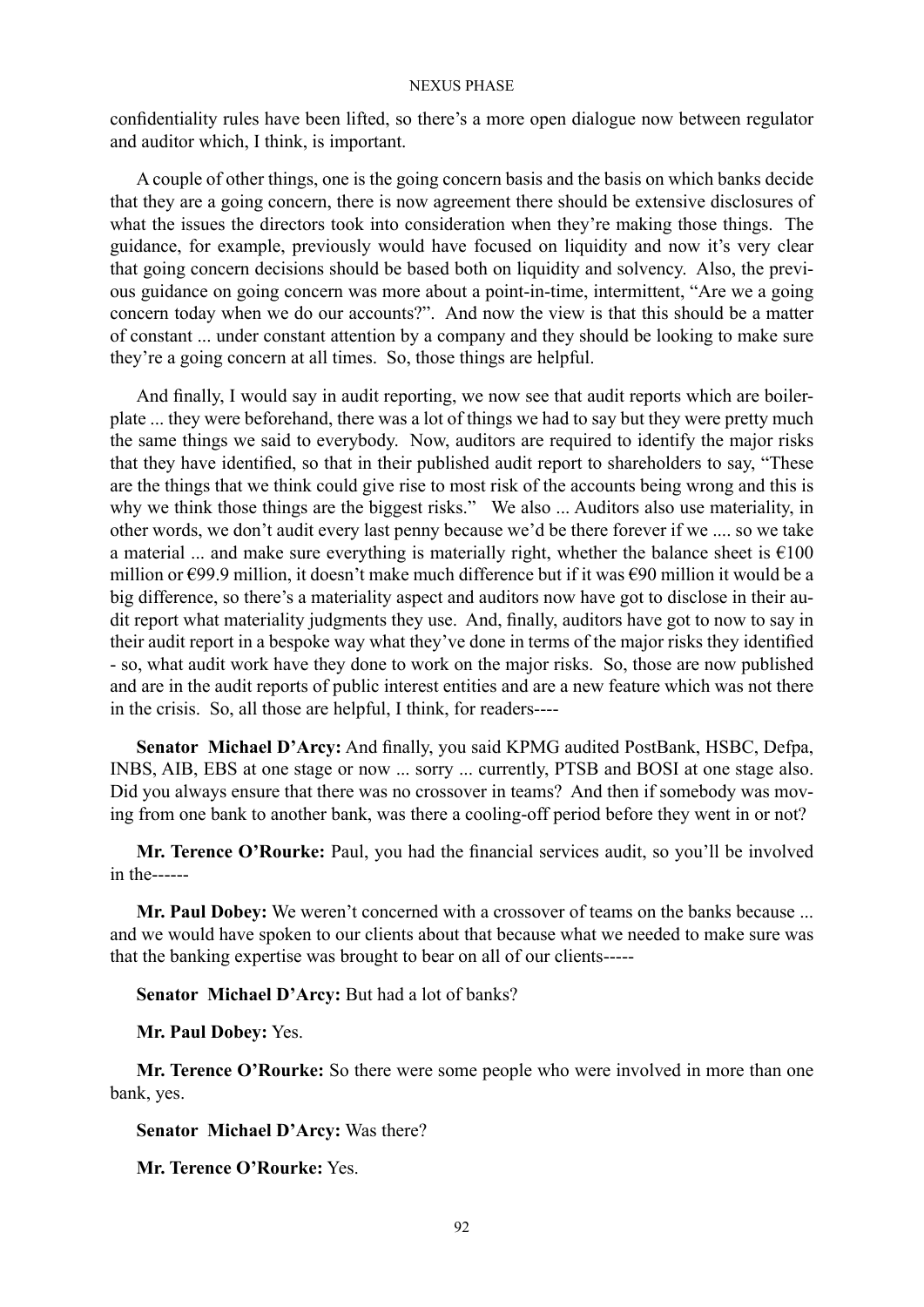**Mr. Paul Dobey:** And that was in our view-----

**Senator Michael D'Arcy:** And is that appropriate?

**Mr. Paul Dobey:** We believed it to be totally appropriate and our clients were very comfortable with that because what we were making sure was we brought the expertise, the very best expertise that the firm had to bear to all of our clients.

**Senator Michael D'Arcy:** And would that person have been senior or perhaps more junior?

**Mr. Paul Dobey:** We could have had partners working on multiple banks.

**Senator Michael D'Arcy:** All right, Chairman.

**Chairman:** I just have a few moments there if you want take ... I think it's No. 14, okay. I'll just take one question in that regard. It's did KPMG ever review loans that were outside the lending policy? This would be kind of the exceptions to loans or lending policy loans. Did it ever, in its engagement with AIB, find itself in that space?

**Mr. Paul Dobey:** Where we were reviewing them on the other side?

**Chairman:** Yes.

**Mr. Paul Dobey:** I can't ... I don't know.

**Chairman:** Okay. So what I'm simply asking there is as part of your audit process, did you ever end up in a position where you were reviewing loans that were outside lending policy? These are the exceptions to lending policy.

**Mr. Paul Dobey:** Oh, sorry. Yes, we would have reviewed ... I suspect we reviewed all of the large loans in 2008 and some of them in 2007 in great detail.

**Chairman:** Okay. And did you have any concerns with these exceptions to lending policies and the level of exceptions?

**Mr. Paul Dobey:** We had ... our concern in relation to the exceptions of lending policies was to make sure that the AIB processes were adhered to so that they got elevated appropriately up to the board, if need be. We also would have made sure in our auditing approach ... in looking at the audit of those loans, that they were recoverable and, in 2009, some of those large loans would have been-----

**Chairman:** So, who were they reported to and how where they then addressed?

**Mr. Paul Dobey:** Within the bank ... there was detailed sanctioning limits within the bank. AIB was organised on a divisional basis. There would have been a credit committee at a divisional basis if ... there would have been a sanctioning limit for individuals, there would have been a sanctioning limit for credit committees, divisional credit committees and then the group credit committee and certain decisions beyond those sanctions would have gone up the board. And that process happened and we wouldn't have seen exceptions to that process, if I can put it that way. We were satisfied that all of the matters reserved for the board went to the board.

**Chairman:** Were the exceptions in a particular area? Were they in construction or were they in business investment or where were they?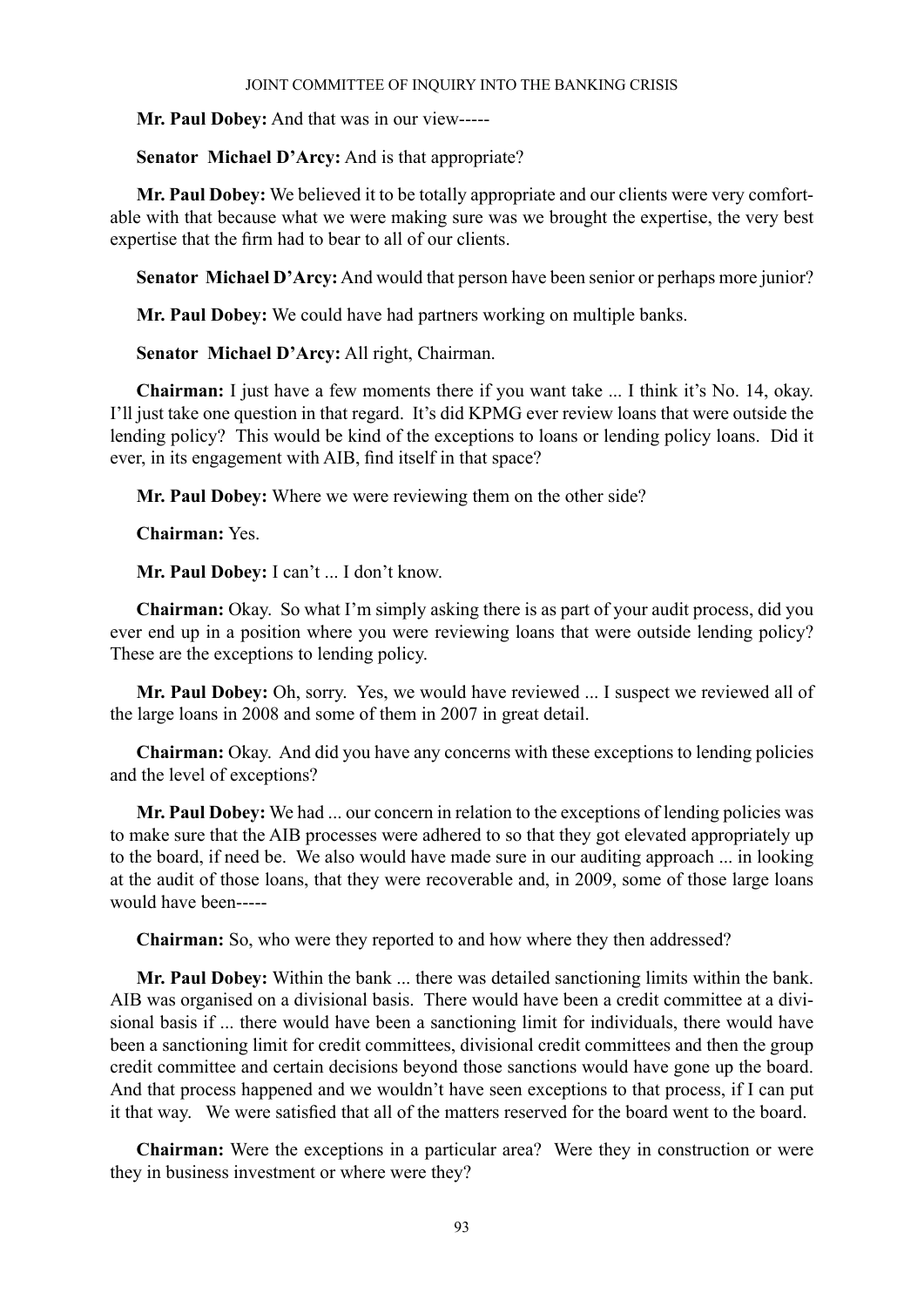**Mr. Paul Dobey:** The large loans tended to be in either property or construction, or large real estate loans in capital markets.

**Chairman:** So, it would have been a broad construction, property sectoral area?

**Mr. Paul Dobey:** Yes. There would have been some syndicated loans, large syndicated loans in capital markets also, I believe.

**Chairman:** Okay, thank you.

**Senator Michael D'Arcy:** Senator MacSharry had asked that previously.

**Chairman:** Oh sorry, I missed it. Can I take in Deputy John Paul Phelan please?

**Deputy John Paul Phelan:** Thank you, Chairman. You've caught me by surprise there. Gentlemen, I've a general question at the start about risk assessment and maybe it's more appropriate for Mr. Dobey, but feel free to answer, Mr. O'Rourke, if you wish. With regards to the preparation of the firm's annual audit plan, and the risk assessment underpinning it, did the risk assessment approach adopted change to meet the prevailing, challenging environment in the period which we're discussing and if you can maybe outline if it did change and how it did change? And, furthermore, did the firm conduct their own independent assessment of the bank's credit risk methodology to satisfy themselves that the principles and processes adopted by AIB were appropriate?

**Mr. Paul Dobey:** Maybe to answer the second question first, we did look at the processes and methodologies and we were satisfied that they were appropriate in terms of processes. I think, as I've mentioned in my opening statement, what was underestimated by AIB was the extent and scale of the downturn and the implications it would have, but we didn't have the concern about their detailed processes. As I mentioned also there was a very detailed risk assessment process within AIB that identified all of the risks. They were aware of all of the risks. They may have underestimated the consequences of some of those risks but they were aware of them. Maybe to answer the first part of your question if I may, and I don't wish to go on for too long, but we did a very detailed assessment and I can take you through, if you wish, some of the comments that we would have been making-----

## **Deputy John Paul Phelan:** Briefly.

**Mr. Paul Dobey:** ----- in ... I'll try. So, in 2004, we would have been talking about strong credit in the economy. We would have been talking about economic conditions and competitive pressures that could exacerbate profitability caused by increased competition and falling margins.

In 2005, we talked about continued credit growth and demand in AIB's markets, particularly in Ireland. We talked about a risk that credits might deteriorate post-approval and policies are not reviewed to reflect the changes in economic environment which could adversely affect credit quality. Also in 2005, we highlighted the level of exposure to different economies and sectors.

In 2006, we highlighted significant and continued growth in the new business volumes and increased credit concentrations in the property sector. At that time, there was increasing ECB interest rates and we were concerned about its impact on the Irish economy; that didn't end up being a big issue. We talked about the competitive environment and we made a comment on the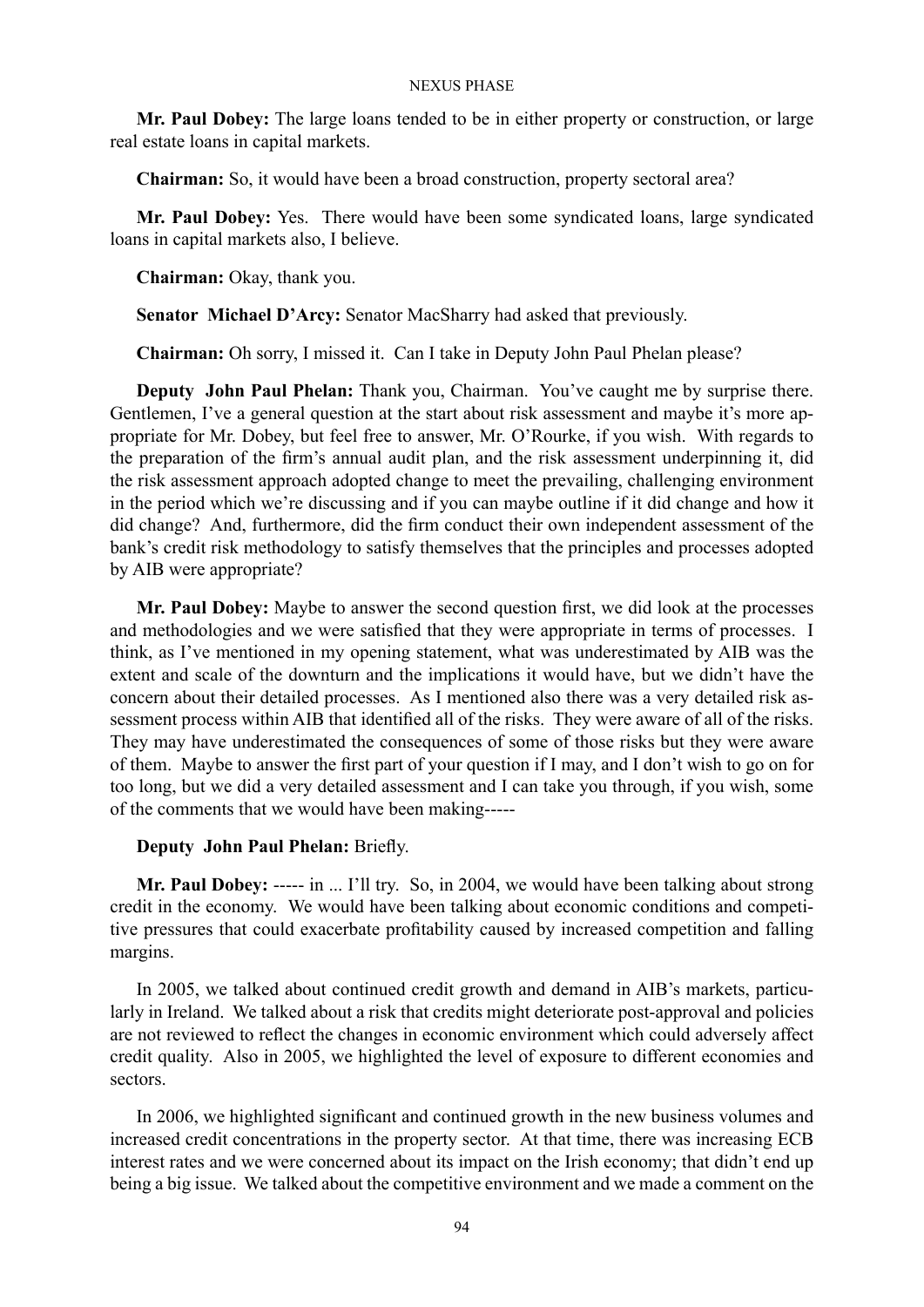aggressive new entrants to the local market with an established infrastructure. We talked about competition to secure long-term capital funding and we talked about the integrity of management information and financial reporting which was dependent on the effectiveness of internal control systems and the tension between that and the drive to maintain EPS momentum and control costs.

In 2007, things were getting a little more difficult. We talked about the provisioning assumptions will require continuous monitoring and appropriate revision as credit grading policies and procedures develop. The favourable credit environment in AIB's markets is reflected in the current provisioning levels. However, as interest rate rises take effect and additional information becomes available, the provisioning may need to be updated to take account of the impact of any deterioration in the credit environment. That was in late 2006, in the context of our 2007 audit. We talked about underwriting in the current environment and breaches of underwriting limits. We talked about the deterioration of credits post-underwriting approval, including the impact of current market turmoil. We talked about credit rating and liquidity positions to support growth aspirations, the significance of the Irish economy to the group and its impact on generating sustainable growth, and we talked about the natural tension between maintaining the integrity of management information versus the ongoing drive to maintain EPS momentum.

And I can continue, if you wish.

**Deputy John Paul Phelan:** No, no, and I'm not wishing to cut you short, but I only have limited time and I've a whole series of questions that I wish to ask. Did you see the evidence from your counterparts yesterday from Deloitte and Touche?

**Mr. Paul Dobey:** I did, yes.

**Deputy John Paul Phelan:** Okay. I want to put a quote to you from Mr. Fitzpatrick from yesterday. I asked him whether ... he's the head of audit in Deloitte ... whether they do bank auditing differently now than they did when they were auditing Ulster Bank prior to the collapse and in light of the findings of the Nyberg report. His response was:

I wouldn't ... I wouldn't say we've done it differently. I think that ... that the emphasis around our whole organisation about the importance of scepticism is reinforced and maybe more so reinforced which is that idea of constantly reinforcing that view of the sceptical mind.

Do you do your bank auditing differently as a result of what you've learned from the crash or, indeed, in light of the findings of the Nyberg report?

**Mr. Paul Dobey:** Well, firstly I would say you are always sceptical in relation to our bank audits and that's a state of mind. I've given you some examples, as we've talked ... I've just given you some and I've talked to you about the going concern assessment that we ... and steps we had to take in 2007 and 2008 and we were quite concerned about AIB in 2008 and for us to take those steps and talk to the Government was unprecedented actually, so that reflected the scepticism. What I can say is that bank audits ... auditing has changed. The engagement with the regulator has changed, that's a change for the better. There's much more active dialogue now and-----

**Deputy John Paul Phelan:** Is the physical way that an audit is conducted different in any respect?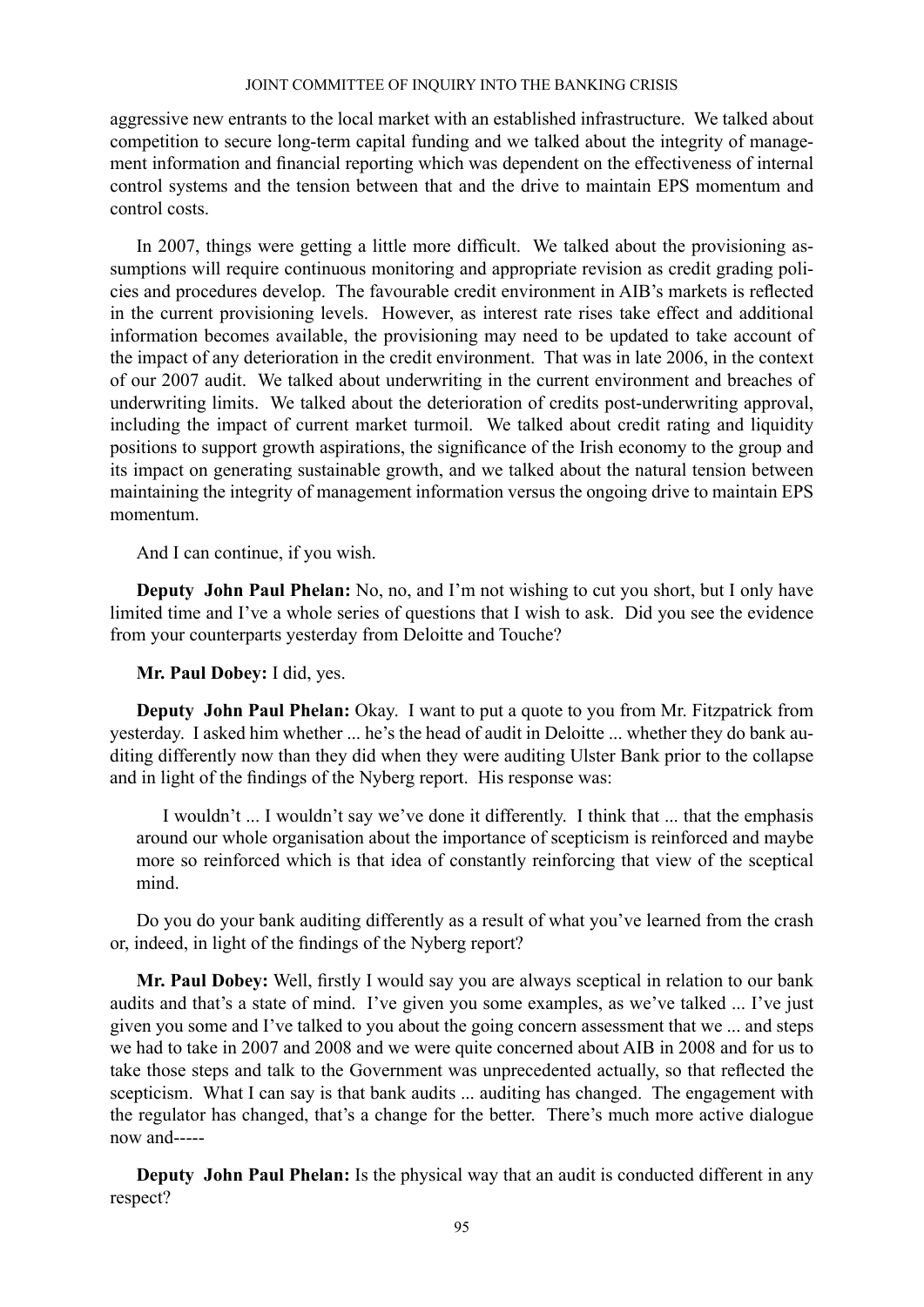**Mr. Paul Dobey:** I think-----

**Deputy John Paul Phelan:** In any substantial way.

**Mr. Terence O'Rourke:** More electronic is one way.

**Mr. Paul Dobey:** Yes. I suppose what we would say in relation to the AIB audits is we were very thorough. We did a very thorough review of all of the loans' exposures when the downturn happened. We were looking at those beforehand, but we weren't overly concerned about the recoverability because of the strength of the economy and the elevated property prices. We need to be sceptical, and maintaining that scepticism is important and having that expertise within our firm is important. Having the international ... the dialogue with our international colleagues is important. We were doing that in 2007, we've continued to do it. Obviously, audits need to evolve to reflect the changing environment. I would say our bank audits ... there's much more dialogue with Government and regulators now and that's important.

**Deputy John Paul Phelan:** Okay. Can I ask, in relation to the auditing of AIB, how many people are involved in the team in total? I don't want to know particularly about individuals, but what sorts of grades of staff are we talking about?

**Mr. Paul Dobey:** We had 20 partners on the AIB audit. Some of those were in Poland, some were in the UK, we had a number in Ireland, we had the treasury operation-----

**Deputy John Paul Phelan:** How many in total then? Twenty-----

**Mr. Paul Dobey:** Twenty partners.

**Deputy John Paul Phelan:** Twenty.

**Mr. Paul Dobey:** And over 200 staff.

**Deputy John Paul Phelan:** Okay. And typically then would the ... and the phrase I used yesterday was the "grunt work" of the audit be carried out by more junior members of staff, with senior partners supervising their work or-----

**Mr. Paul Dobey:** We hire graduates from-----

**Deputy John Paul Phelan:** Yes.

**Mr. Paul Dobey:** And they are the lifeblood of our firm. They perform a very important role in our audits and we invest very heavily-----

**Deputy John Paul Phelan:** So most of the 200 would be pretty junior?

**Mr. Paul Dobey:** No. I was just making the point that the junior staff on our audits are very important. They bring a fresh perspective and they do a very important role and they are the lifeblood of our firm. I would say, on AIB, it would be ... certainly in ... if I go back to 2008, where we allocated ... we had a very challenging audit, as I mentioned in my opening statement. We would have brought in additional partners and directors to review the loans in late 2008, early 2009. I would say we probably had ... and I'm sorry, I am guessing, but I would say it was half of that 200-----

**Deputy John Paul Phelan:** Okay.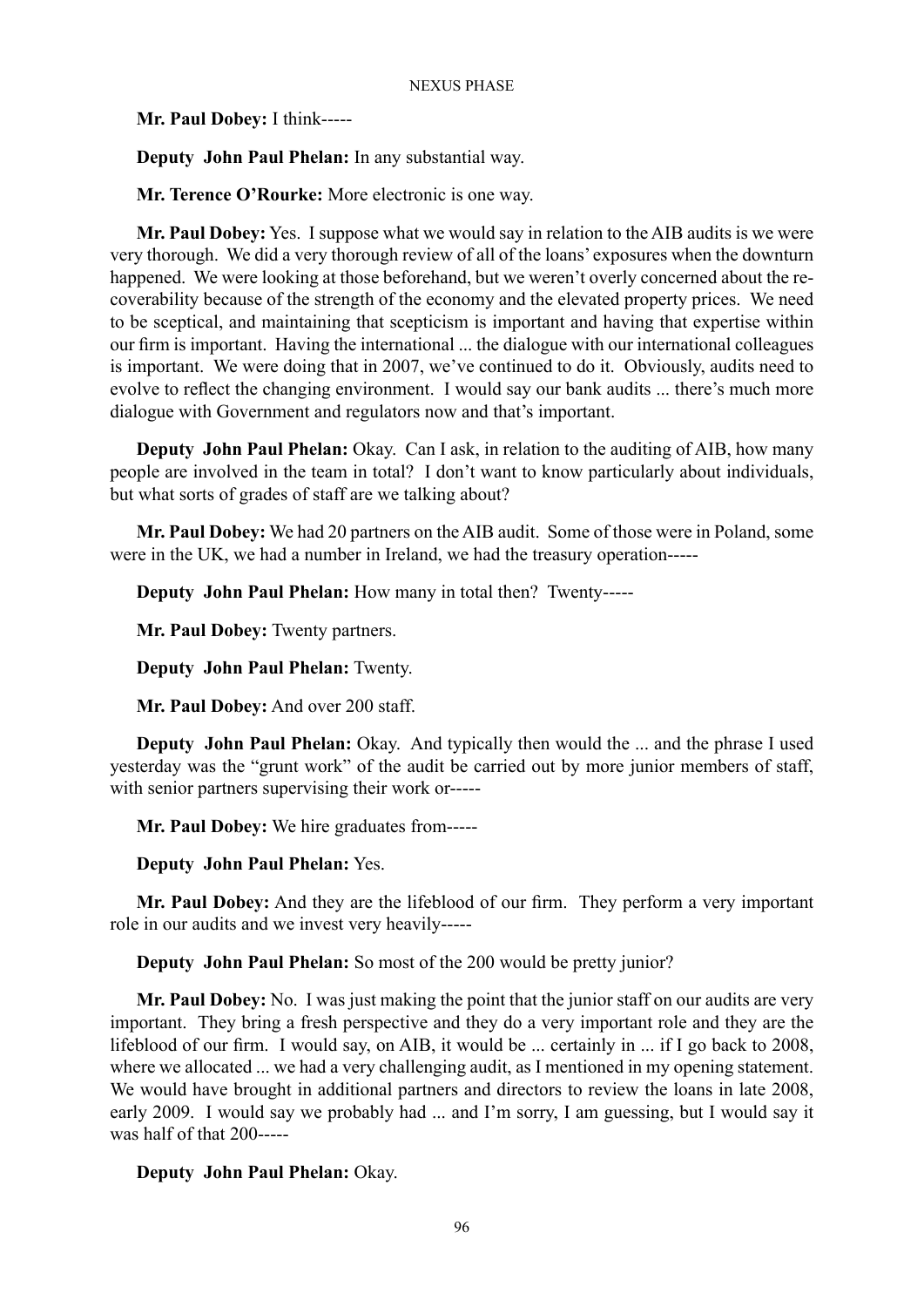**Mr. Paul Dobey:** -----would have been-----

**Deputy John Paul Phelan:** Okay, that's grand.

**Mr. Paul Dobey:** -----partners and directors.

**Deputy John Paul Phelan:** I want to turn to the Nyberg report, page 56, paragraph 3.6.2 - you'll be familiar with it, I would think, anyway, gentlemen - where he says, "The commission would have expected a bank auditor exercising necessary professional scepticism to have concerns where there were growing property and funding exposures, combined with material governance failings." Do you accept that finding of the Nyberg report in relation to your audit of AIB?

**Mr. Paul Dobey:** I presented to Mr. Nyberg, to the commission. I pointed out to him, as I have pointed out to you, the steps that we took in all of the relevant years. I think Nyberg's primary criticism of auditors is that we didn't point out the implications. So, we pointed out the risks and he would have expected us to point out the implications. I think, if you look at some of the documents that we've presented, maybe they were presented in a particular way. We were making ... we were dealing with the very senior members of the audit committee and if you look at ... there's a document we referenced earlier, Mr.-----

**Deputy John Paul Phelan:** I only have 40 seconds left.

**Mr. Paul Dobey:** Yes.

**Deputy John Paul Phelan:** In relation to that comment, does it apply to your auditing of AIB?

**Mr. Paul Dobey:** I don't believe it does.

**Deputy John Paul Phelan:** Okay. Finally, earlier, very early, much earlier in our inquiry, Professor William Black was here. He was an American ex-regulator and under questioning from me he made the following quote, he ... in relation to auditors:

The straightforward answer is not to allow the bankers to pick the auditors. There should instead be a panel of qualified auditors that are assigned to them, and we should track the performance of those auditors. It would be like relegation. If someone had a record of screwing up, they get yanked from the panel, assuming what they did was not criminal. If it was criminal, they are driven out of business, but if it was just inept, they get relegated.

Firstly, and to use his phrase, do you regard any of the audit practices of KPMG in relation to AIB as being "inept"? And that's his ... his word, not mine. And, secondly, would you care to comment on his view that banks shouldn't be choosing their own auditors, and that such a system of relegation would apply for auditors who are shown, maybe, to have not performed their duties correctly?

**Mr. Paul Dobey:** Well ... sorry, go ahead. Go ahead.

**Mr. Terence O'Rourke:** Well, first of all, absolutely, we were not inept. We did very high quality audit on the AIB, I'm quite sure of that. Secondly, in relation to the other matter, the auditors are chosen by, these days, the non-executive directors. The audit committee are the people who choose it on behalf of shareholders. We are the shareholders' auditors and they're chosen by representatives of the shareholders, who are the non-executive directors. Also, our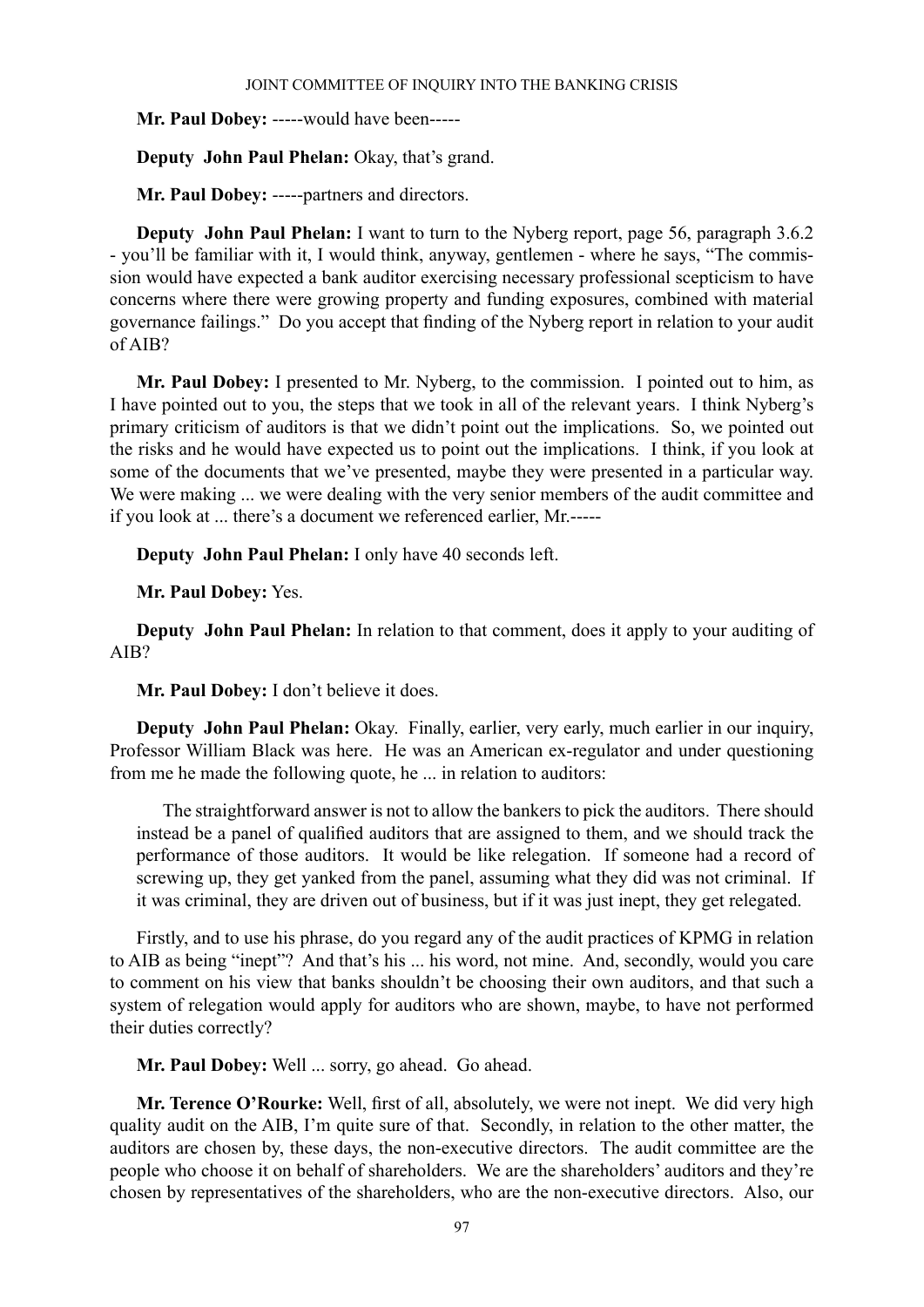work is reviewed by regulators, so if we were, you know, inept, or if there was auditors who weren't doing what they're doing, the regulators would be calling them out. And that's the way, I think, that the system should work.

**Mr. Paul Dobey:** You probably won't be surprised to hear that I wasn't keen on what Mr. Black had to say. I thought he questioned the integrity of auditors generally, and there was a generalisation made that I didn't recognise in his evidence, particularly in so far as it relates to Ireland. I'm not sure what experience he had in the savings and loans process in the US. And maybe ... I think if there was ... somebody was doing inept ... an inept job in our firm - that very rarely happens - but we would be absolutely comfortable that person should be yanked from whatever role they were fulfilling.

## **Deputy John Paul Phelan:** Thank you.

**Chairman:** With that said, I now propose that we take a break. The witnesses are reminded that, once again, once they begin giving evidence they should not confer with any person other than their legal team in relation to their evidence or matters that are being discussed before the committee. And with that in mind, I now suspend the meeting until  $4:35$  p.m. and remind the witnesses that they're still under oath until we resume. Thank you.

## *Sitting suspended at 4.22 p.m. and resumed at 4.39 p.m.*

**Chairman:** I'll propose that we go back into public session. Is that agreed? Agreed. Okay, so with that said, I call on Deputy Eoghan Murphy. Deputy.

**Deputy Eoghan Murphy:** Thank you, Chairman. And you're both very welcome, gentlemen. I just want to return to a question that Senator D'Arcy asked you earlier on, Mr. Dobey. He asked if you were satisfied that you had access to accurate information which enabled you to discern the full financial position of the group at all times in relation to AIB and I think you said that you were satisfied.

## **Mr. Paul Dobey:** I was.

## **Deputy Eoghan Murphy:** Okay.

**Mr. Paul Dobey:** I mean, there was a very ... it was a very open dialogue between ourselves and AIB at all times and they were very open in providing us with information.

**Deputy Eoghan Murphy:** And you came into auditing AIB in around ... is it 2002?

**Mr. Paul Dobey:** Yes. We ... There was a competitive tender and we won that competitive tender in 2002.

**Deputy Eoghan Murphy:** Okay. If we could just look at a board minute, and it's in the document on page 4 of the KPMG core document. It's a board minute from December 2001, if you have it in front of you.

## **Mr. Paul Dobey:** Yes, I do.

**Deputy Eoghan Murphy:** The page is mostly redacted but at the top we've the group chief executive's report and in that main paragraph, Mr. Buckley talks at the bottom of the paragraph, about the need to make a significant capital investment in the development of a "single information management architecture." So would you have come across this problem when you were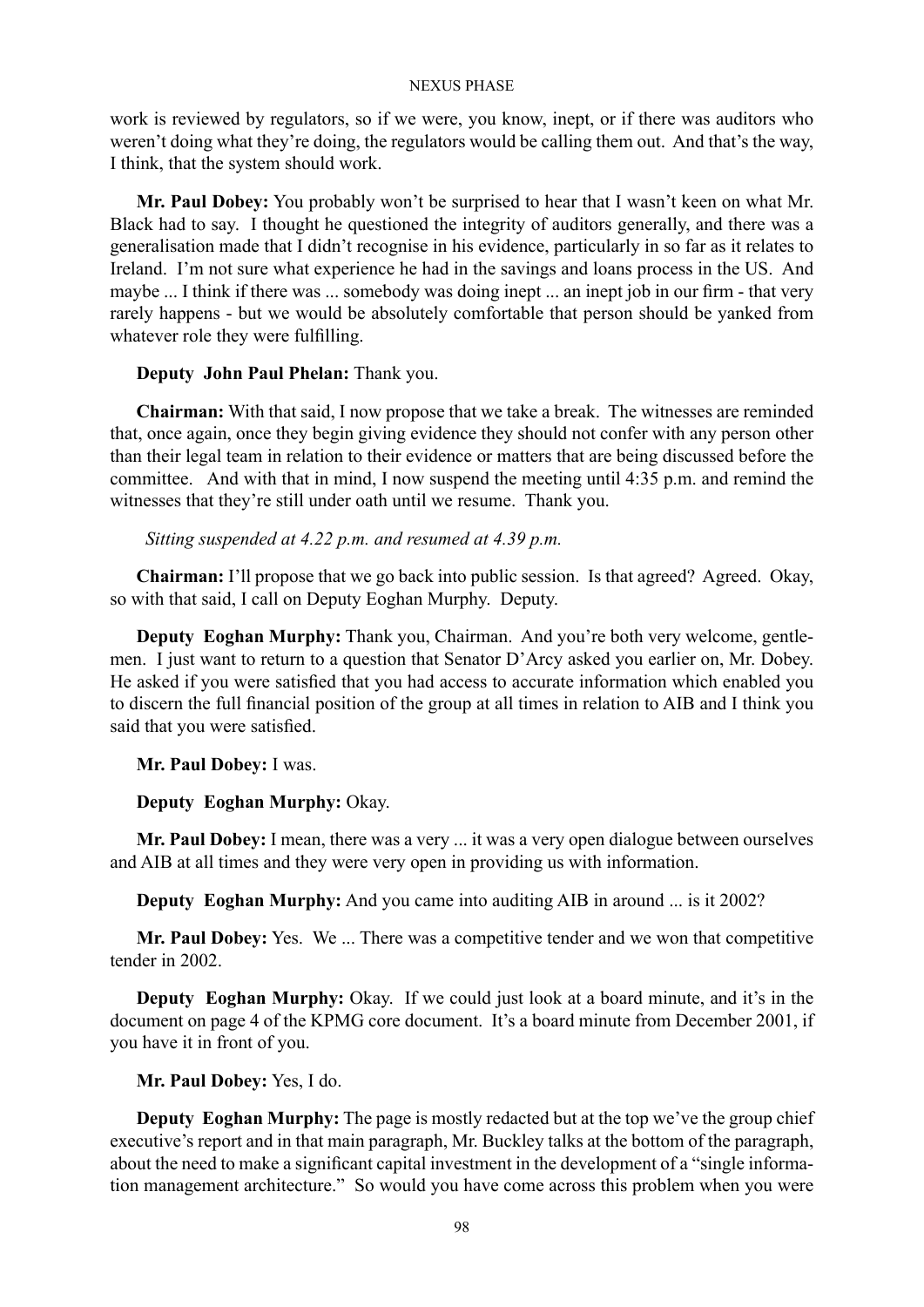then auditing - in 2002 - the year 2001?

**Mr. Paul Dobey:** AIB had a lot of legacy systems and there was a lot of workarounds required to gather information but it had those workarounds in place. There was a very extensive programme put in place between 2002 and 2007, particularly in relation to the ROI division. We called it Project Alpha. And that was designed to facilitate better information flows and particularly in relation to customer information. And would have also facilitated things like credit provisioning But AIB had a lot of manual processes, this was a suggestion that their needed to be more ... better systems and more systemised processes. There was also a very active dialogue in AIB... well, sorry, this predated the Rusnak fraud, which was before our time. But post-Rusnak, there was very detailed work done in AIB to change all of its processes. I think they talked ... the AIB people who came before you talked about the very extensive processes they went through. John Hyman did some work with them, Deloittes did a review of all their credit processes and there was also, in that time, some change to their risk infrastructure. They were a very decentralised organisation prior to the Rusnak crisis, post that they put in certain ... they centralised risk and they centralised finance over time. And I think that was what ... this was the genesis of that.

**Deputy Eoghan Murphy:** And you said that it took until 2007 to bring in that single information management architecture?

**Mr. Paul Dobey:** Actually, I'm not sure if that system was ever implemented. It was a huge ... a huge process. They went through a huge change process, they had lots of consultants trying to develop that system and I think it got overtaken by events, actually, is my recollection.

**Deputy Eoghan Murphy:** Without the implementation then of such a management system for information ... I mean, could you be confident that you had a full picture?

**Mr. Paul Dobey:** AIB had legacy systems that were inefficient and it was harder to extract information but they had data warehouses and other processes to gather information that we were then able to use in conducting our audit. But it was a change process and this was about streamlining the processes, reducing the number of people and having a more automated process.

**Deputy Eoghan Murphy:** Okay, if we could turn then to page 9 in the same document please. And you talked, Mr. Dobey, in your opening statement about the effective communications of risks between KPMG and AIB. And here we have, in relation to credit control and credit provisioning, an observation in the second paragraph on the left hand side, "During the course of our audit, we noticed 11 significant provisions raised in December 2004, nine of which were without the prior approval of the relevant credit committee." So, is that an example of you as auditors catching something that AIB itself weren't aware of?

**Mr. Paul Dobey:** I'm not sure if AIB weren't aware of it, but there was a process in AIB where, towards the end of the year, they would process their loan loss provisions. We would've preferred that they did it throughout the year, but it was done towards the end of the year. There was a number of reasons why this was a practice we didn't ... we weren't particularly keen on. Firstly, as I've mentioned earlier, in a bank, the closer the relationship manager is to the loan, the greater the risk. So, in this instance, and the way ... the way banks manage that is by having approval processes and credit committees. In this case, we would have liked to have seen where loans were being written off, and I'm not saying there was a fraud, but there is an increased risk of fraud between the borrower and the lender ... the lending ... the relationship manager ... and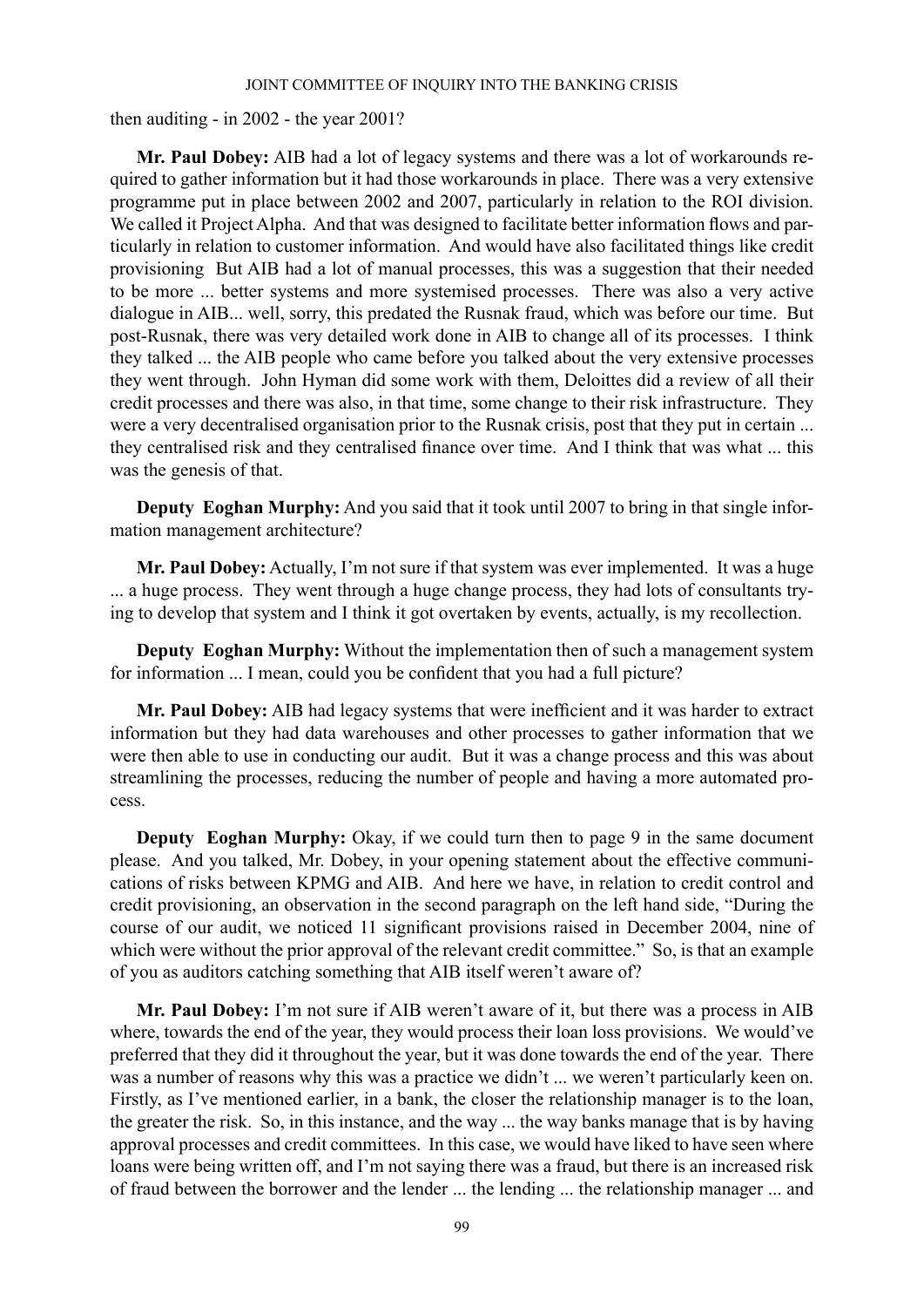the bank's controls on that was to have all write-offs or provisions go through a credit committee. There was obviously, I would say, a lot of work done towards the end of this particular year and credit provisions were processed. We would've been happy that they were processed timely but we would have preferred if they'd gone through the credit provisioning process ... the credit committee process. And one of the key... it's on the right hand side of that page ... one of the key matters ... what's really important about when credit provisions are taken is that there is learnings from that loan loss. So, if you advance a loan and then you have to take a provision against it, the most critical thing from the bank's perspective is that you learn the lessons from that loan. What was the problem? Why did this loan go bad? Was it the underwriting decision that was wrong? Was it the management of the loan over the period or whatever, right? So, as I said, the main purpose of the markup is to analyse the cause of the loss and to learn from our loss experience, in addition to confirming the appropriates of the provision. So it was those two things that we were pointing out. So you're absolutely right, this was something that we were, sort of, picking up and ... and improvements that we thought AIB could make.

**Deputy Eoghan Murphy:** And in the management response then on the right hand side, that's AIB accepting your observation and recommendation?

**Mr. Paul Dobey:** Yes.

**Deputy Eoghan Murphy:** And is that then case closed?

**Mr. Paul Dobey:** No, no, the next year you would have looked at it again and we would have expected them to do it differently and to follow through on this recommendation. And in our management letters, when we raise management letter points, we'd raise them in one year, the following year we'd look, if the matter came up again we'd highlight it again. If there was an action from the previous year that wasn't dealt with, we'd capture that as an action that wasn't dealt with, and the chairman of the AIB audit committee at the time was very focused on items getting resolved on a timely basis. So one of his key metrics as chair of the audit committee was; how many items did internal audit raise, how many items did external audit raise ... and is management dealing with those matters on a timely basis? And that would have been, you know, about an appropriate control environment.

**Deputy Eoghan Murphy:** Thank you. I want to just move into another area there in relation to IAS 39. KPMG is an international company.

**Mr. Paul Dobey:** Yes, indeed.

**Deputy Eoghan Murphy:** KPMG operates in Spain?

**Mr. Paul Dobey:** We do.

**Deputy Eoghan Murphy:** Do you audit banks in Spain?

**Mr. Paul Dobey:** We do.

**Deputy Eoghan Murphy:** So what are the recommendations that came out of the Nyberg report on page 20? He talked about the big auditing institutions having access to warning signs, and it was unexpected, he said, that the international experience that big auditing firms had was not used more. Would KPMG in Ireland have been aware that the Spanish banks and the Spanish regulator were not implementing IAS 39 fully?

**Mr. Paul Dobey:** Absolutely we would have, I mean we would get together as banking fi-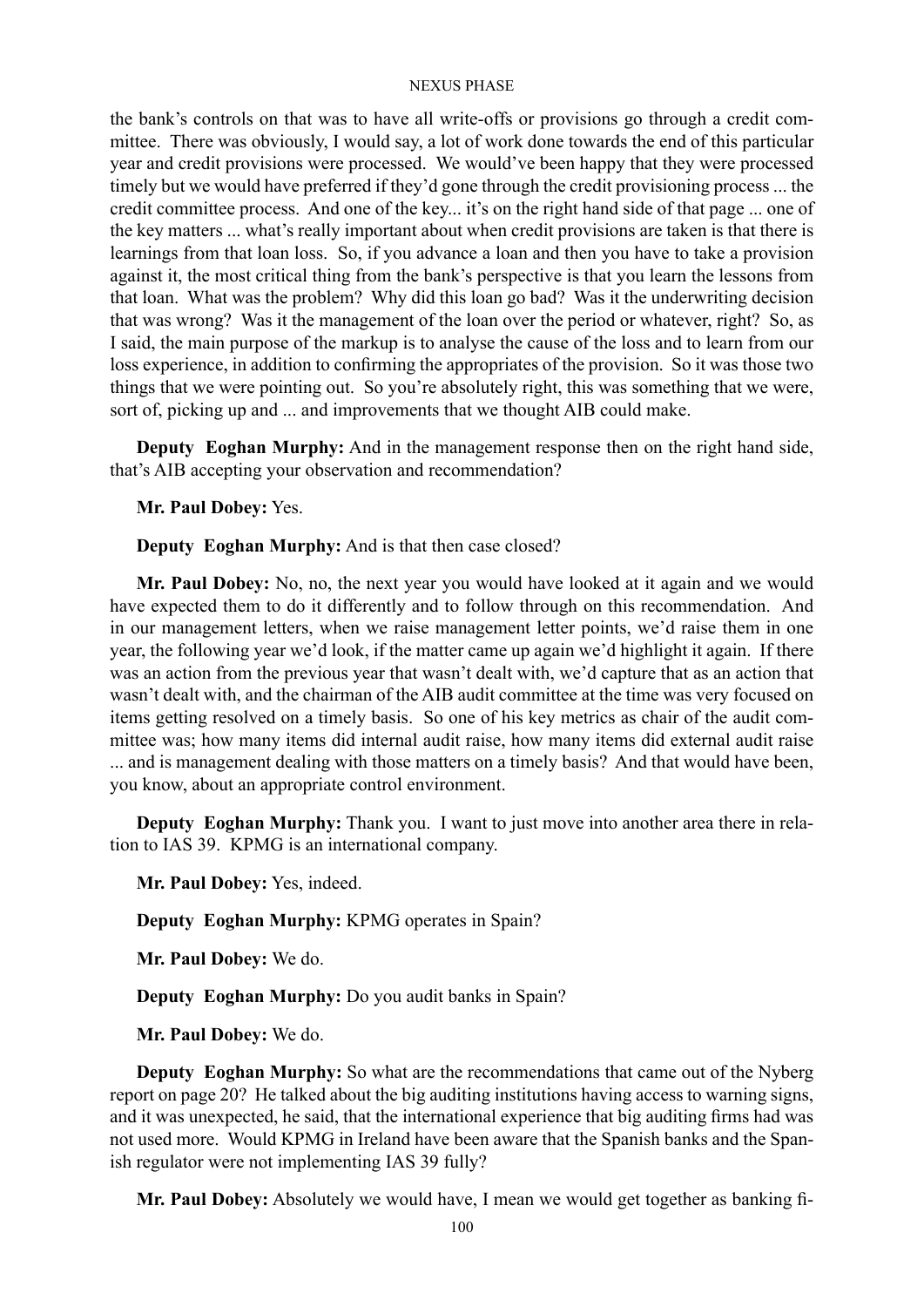nancial services partners regularly and discuss various best practice. One of the things, I'm not an expert in Spanish law, but it's different than Irish law. So when the EU ... IFRS regulation was brought into Irish law it was brought in fully with no carve-outs, and we didn't have the option of having that carve-out that was available in Irish law, sorry, that was available in Spanish law, and I have to say I don't understand all the details around Spanish law. I can say that the audit firms in Spain qualified the accounts of the Spanish banks to say that they were not in compliance with IFRS. Now for AIB, given that it had access to ... European capital markets and US capital markets, it wanted to apply IFRS and wanted that opinion from its auditors and the market would have demanded its opinion from its auditors in relation to IFRS.

The other thing I can say is while what was called dynamic provisioning was operated in Spain, it was only operated in relation to a small portion of its book and it was there for a particular reason, which I think was to do with holdings that Spanish banks held in Spanish companies. And,all I can say as an observation is that the additional provisions that were set aside as a result of that were, were not sufficient to save the Spanish banks from the, the, the ... very significant issues that they faced.

**Deputy Eoghan Murphy:** Was the Spanish approach, or the carve-out as you described it, was that better practice?

**Mr. Paul Dobey:** Well, I have to take you back to the comments I made in my opening statements. If a bank thinks it needs more capital, it can hold capital. It can decide not to pay dividends, we had that discussion earlier on. It can decide to raise capital in the markets. If the regulator thinks there's greater risk in the banks than they would like to see, they can specify that greater capital should be held against those risks. So IFRS accounting is only one small piece in the picture here, and the other thing I should say to you; when general provisions are set aside by banks, they're not necessarily a buffer against capital because the capital adequacy rules, under the CRD are such that those loan loss general provisions get added back to capital. So they're not available always as buffer. Now they get ... it's technical but they get added back to tier 2 capital. But they do get added back to capital and it's not necessarily a buffer against loss in that circumstance.

**Deputy Eoghan Murphy:** Thank you and just then to conclude on that point. I mean did you discuss this issue about what was happening in Spain or the discussions that you'd had with AIB about this accounting standard? Did you discuss them with the Financial Regulator?

**Mr. Paul Dobey:** No, but we would have been aware. I mean, the regulators do various different things in different countries and we would look at, you know, in Canada they did something different. In Germany they do something different and there is a college of regulators that gets together across the EU where they would discuss those matters and I assume they were aware of what other regulators are doing; there is a forum for them to do that. But we wouldn't have discussed this with the regulator and we wouldn't have viewed it as our role to set the capital for the banks. That was the role of the regulator.

**Chairman:** Thank you very much, Deputy Murphy. Just in follow up to Deputy Murphy and either Mr. Dobey or Mr. O'Rourke can answer this. Do you feel that due to the lack of one system as we have just been discussing that there was any material information gaps that might have helped you as an auditor to get a clearer picture of the AIB accounts?

**Mr. Paul Dobey:** This is in relation to Project Alpha and the data.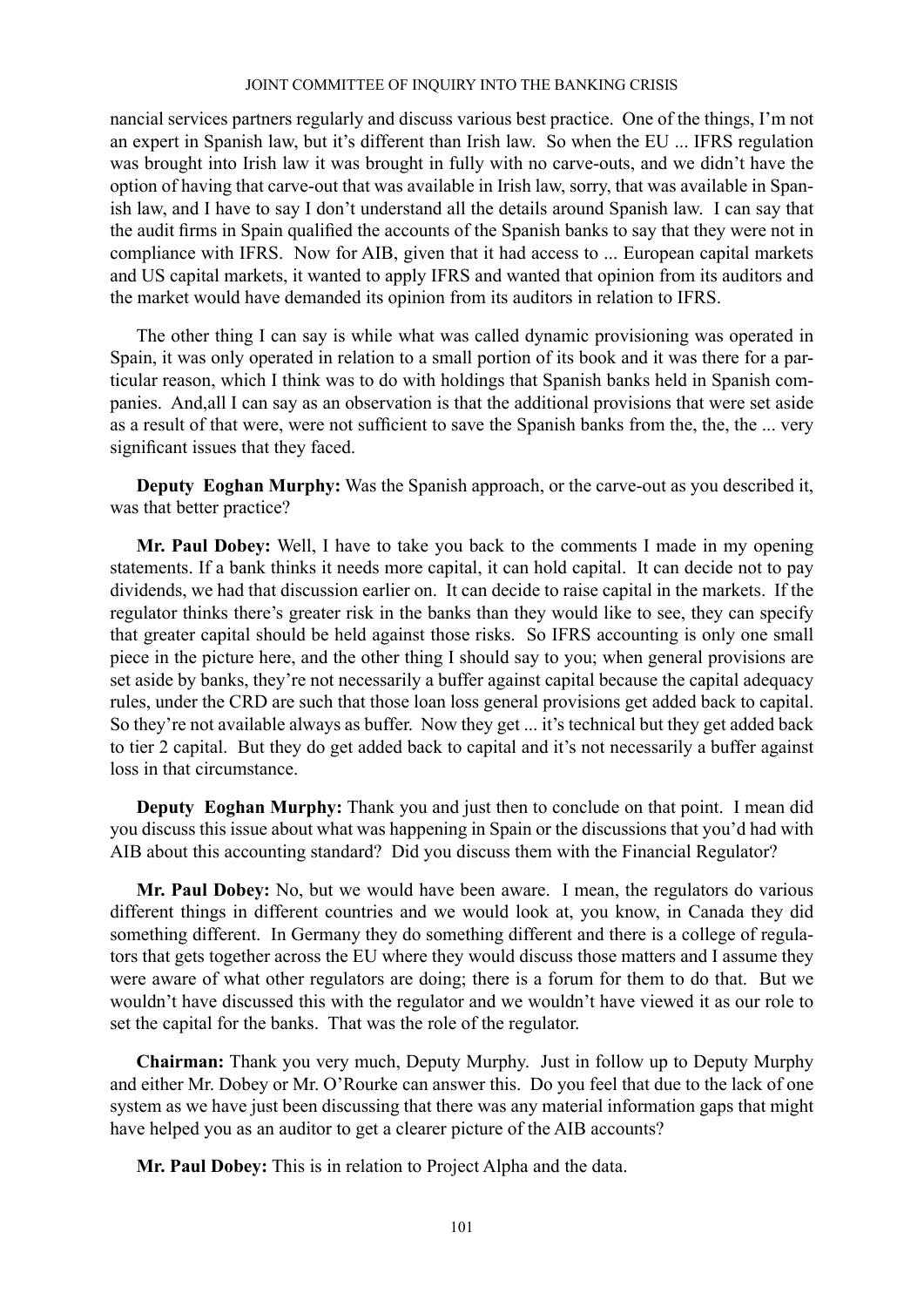## **Chairman:** Yes.

**Mr. Paul Dobey:** What I can say is that when the crisis hit AIB in 2008, and I mentioned earlier on that the 2008 audit of AIB was the most difficult audit that we did to that time. There were difficult audits subsequently also. It was great difficulty in gathering the information that we needed to assess the loan loss provisions, and we allocated a huge amount of man hours to that. AIB allocated huge amounts of man hours to it. We got to the right answer in February but it was very very difficult, and very expensive and costly.

**Chairman:** In an earlier response to Senator D'Arcy, Mr. Dobey, you stated that AIB knew what securities they had. Did they know what securities they had that would not register for more than 90 days from your examination?

**Mr. Paul Dobey:** We had a register of their backlog.

**Chairman:** Was KPMG aware of this?

**Mr. Paul Dobey:** Yes, and it was discussed at the audit committee.

**Chairman:** In relation to the loan concentrations, Mr. Dobey, you stated that in 2008 it was considered as an issue re the going concern concept, in response to Deputy Phelan that in 2006 you revised your audit schedule to address the increase in concentration of property lending. Should this not have been a concern in the going concern concept as well? We were talking about 2008 but in 2006 these issues were on the table also.

**Mr. Paul Dobey:** They were on the table for AIB as a significant risk and I mentioned the semi-annual risk reports that were presented by the chief risk officer to the board and the audit committee. At that point, property prices were elevated. We now know that they were inappropriately elevated if I can put it that way, but there were transactions happening at very high levels and those loans were recoverable and could have been recovered at that time.

**Chairman:** That would have been the view held by both the auditor and the bank, yes, at the time?

**Mr. Paul Dobey:** At the time, absolutely.

**Chairman:** Okay, thank you. Deputy Michael McGrath.

**Deputy Michael McGrath:** Thank you very much, Chair. You are very welcome, Mr. Dobey and Mr. O'Rourke. Just for disclosure purposes, Chair, I worked with KPMG in Cork from 1997 to 2001 where I trained and qualified but did not work in any financial services audits, just to put it on the record. Can I start by asking Mr. O'Rourke if any legal action was taken or threatened against KPMG in respect of your audits of AIB over the last number of years?

**Mr. Terence O'Rourke:** Not that I am aware of, no.

**Deputy Michael McGrath:** Not that you are aware of. Would it be correct to state that as partners you do not have limited liability in the legal sense?

**Mr. Terence O'Rourke:** Correct. We operate as an unlimited liability. We have unlimited liabilities. Not like a limited company, the partnership is an entity whereby if there are any liabilities incurred or obligations incurred, those obligations go back to the individuals, they do not stop at the corporate level.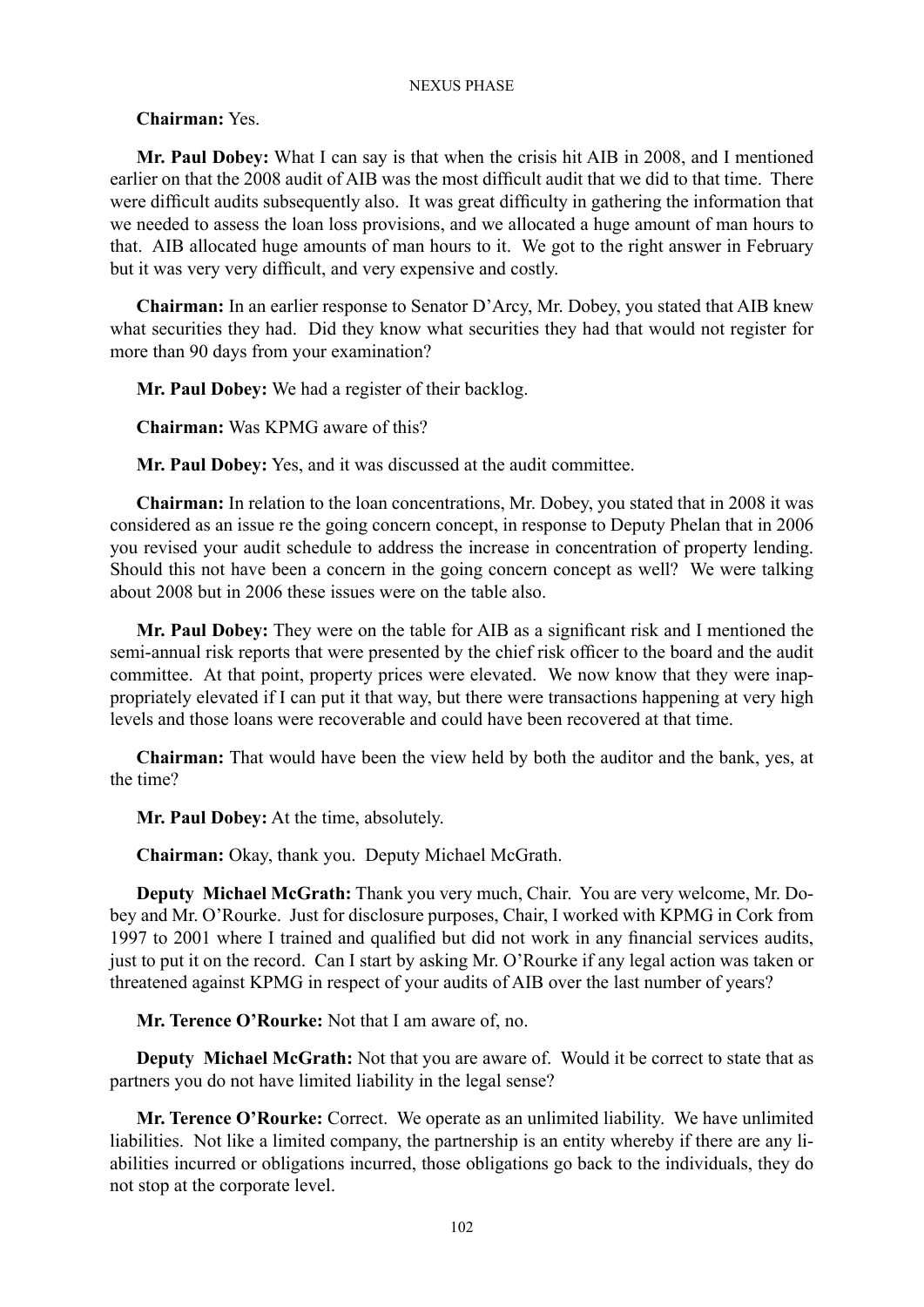**Deputy Michael McGrath:** Sure. Could there be significant implications for partners and for the firm if any statement was made, for example, that the financial statements during the years which are under review were not prepared, did not give a true and fair view in accordance with the international financial reporting standards or did not contain the sufficient disclosures and property risk? Could there be implications?

**Mr. Terence O'Rourke:** Obviously there could be implications if somebody was alleging that we had made mistakes or that the accounts are wrong, there could be implications for us, yes.

**Deputy Michael McGrath:** If somebody relied on the financial statements and if you had made a statement of that kind, but you certainly hadn't, just to be clear.

**Mr. Terence O'Rourke:** I mean, if we had done bad work, if we had been negligent, that is where auditors are exposed, yes.

**Deputy Michael McGrath:** Auditors would have professional indemnity insurance?

**Mr. Terence O'Rourke:** There would be a level of professional indemnity insurance.

**Deputy Michael McGrath:** Can I just raise the issue of fees? If my calculations are correct, then KPMG earned over €60 million from 2003 to 2013, between audit and non-audit fee income.

**Mr. Terence O'Rourke:** That is the aggregate of the disclosures in the AIB annual reports, that is right, including value added tax, including obviously around the world as well, yes.

**Deputy Michael McGrath:** Over that period or for any given year, what percentage of KPMG's total income would the income stream from AIB have represented?

**Mr. Terence O'Rourke:** The fees in Ireland from AIB would have never gone much above 2.5% of our total fee income.

**Deputy Michael McGrath:** 2.5%?

**Mr. Terence O'Rourke:** Yes.

**Deputy Michael McGrath:** Would it have been one of your largest clients?

**Mr. Terence O'Rourke:** It was our largest client in the last two years in that period ... not of the year in that period but lots of years it was our largest client.

**Deputy Michael McGrath:** Okay. Do you believe there was an excessive dependence on the part of KPMG on the fee income that you were deriving from that work?

**Mr. Terence O'Rourke:** No, 2.5% is not particularly large. It's a number but it's small part of our total audit ... total revenues. And the ethical guidance of auditors that was set by international standards is that, if you get more than 10% of your audit fees from a client, then you begin to get risk situations and you get to get questions about auditor's independence, but the levels at AIB was far below that.

**Deputy Michael McGrath:** Okay, but would you accept that 2.5% is still a significant element of your fee income?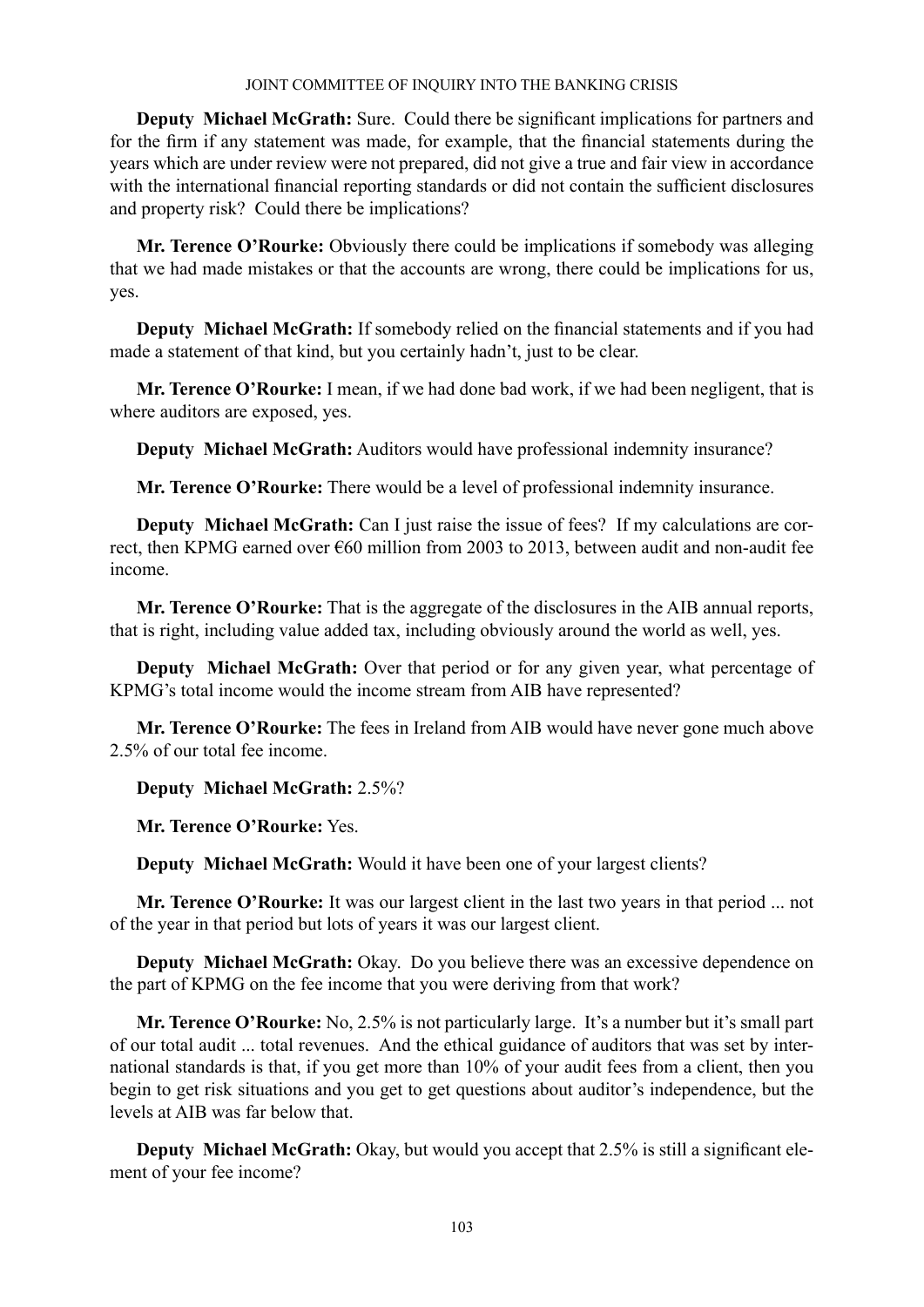**Mr. Terence O'Rourke:** Yes. It's a number, yes.

**Deputy Michael McGrath:** It was a valuable fee income.

**Mr. Terence O'Rourke:** It was a valuable fee income, absolutely.

**Deputy Michael McGrath:** Just from looking at the financial statements of AIB which were audited by KPMG and I was looking through 2007, for example. And there are 18 pages dealing with risk management and there isn't a single reference to property and construction. And if I can just put the question in some context, I suppose, for Mr. Dobey, for example, in that year, total loans and receivables to customers were  $E127.6$  billion, of which construction and property, which we can see on  $\dots$  in one of the notes of the accounts, was  $€46.4$  billion, so about 36% of the total loans and receivables. And if you stripped out home mortgages, which were just over €30 billion, then construction and property accounted for 48% of the loans which were due to AIB. Now, do you believe it is appropriate that, in 18 pages dealing with risk management, that there wouldn't be a reference to the exposure of the bank to the construction and property sector?

**Mr. Paul Dobey:** I have to say I have the 2008 accounts with me. I don't have the 2007 accounts.

## **Deputy Michael McGrath:** Okay.

**Mr. Paul Dobey:** But ... there was very detailed disclosures in the 2008 accounts that I believe would've been in the 2007 accounts, setting out its sectoral exposures-----

### **Deputy Michael McGrath:** Yes.

**Mr. Paul Dobey:** -----setting out the growth in that sectoral exposure. And I believe in the note in the accounts that addresses concentrations of credit risk would've highlighted property and related construction lending. In addition, and I have an extract from the 2006 accounts ... I didn't bring 2007 as I've said ... which said:

The Irish and UK economies in particular have a significant growth in property prices and property-related lending in recent years and, while management believes this is a sensible approach to property lending and the management of related risks, any significant deterioration in Irish and/or UK property prices, could adversely affect the financial position of the group.

So I-----

**Deputy Michael McGrath:** Yes. Is that in the directors' statements-----

**Mr. Paul Dobey:** It may not be in the risk management section, but it was very, very clearly set out in the accounts and I'm ... I apologise if I don't have those accounts.

**Deputy Michael McGrath:** No, no, that's fine. And the last excerpt you read out there from 2006, where is that presented in the financial statements? Is that in the directors' report?

**Mr. Paul Dobey:** I'm sure ... that section extract is from the 20-F filing of-----

**Deputy Michael McGrath:** Okay.

**Mr. Paul Dobey:** -----of AIB, with the Securities and Exchange Commission. But I believe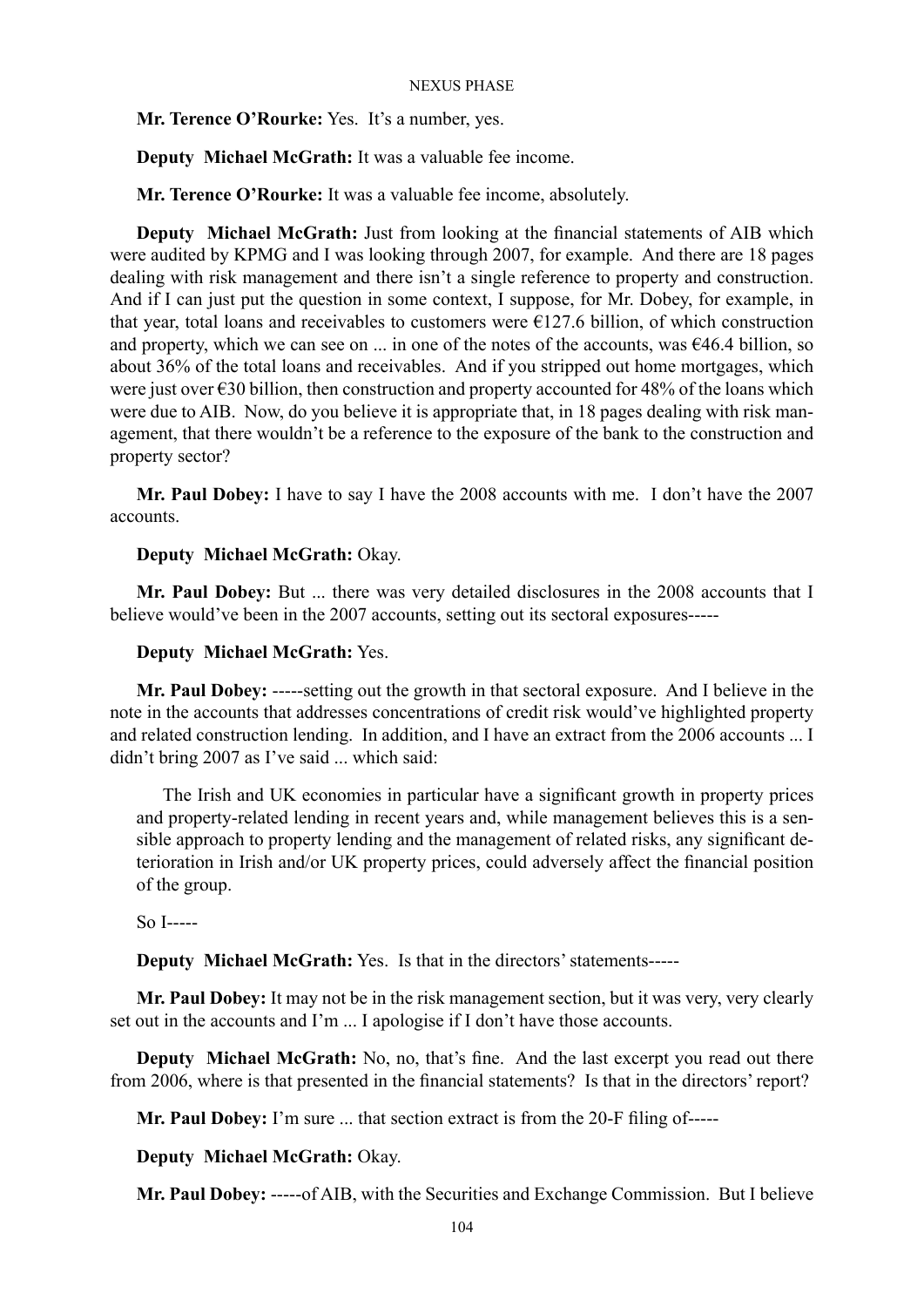the risks were set out in the financial statements and as I say, I have the 2008 financial statements and there's very extensive disclosures in there. It may not just be in the risk management section.

**Deputy Michael McGrath:** Yes. I mean, the 2008 financial statements would've been agreed and published in early 2009, so that would've been after the bank guarantee and after the crash, for want of a better phrase, in September 2008. The issue I'm raising is, you know, people who would've been relying on financial statements for 2005, 2006, 2007 ... yes, in the note dealing with loans owed to the bank, there is a breakdown by sector and you can see construction and property is there, but there is no commentary around it. And certainly on the question of risk, there isn't the reference to a specific risk that the bank faced in terms of exposure to property and construction.

**Mr. Paul Dobey:** Yes. I'm sorry, I can't disagree with you, but I ... because I don't have the accounts here, but I'm surprised at that. I would've believed that there was disclosures in the accounts setting out the property in relation to disclosures. But, I think the issue ... the big issue that AIB faced in 2007 was the valuation around its securities. Property was obviously an issue but property prices were reasonably elevated at that point also.

**Deputy Michael McGrath:** Can you just talk us through, during the course of an audit, if you as the lead auditor felt very strongly that there should be a note in the accounts? Obviously, the accounts are the preserve of the directors, but if you as the auditor felt strongly that there should be a note, what typically would happen in that situation?

**Mr. Paul Dobey:** As I mentioned, AIB were very open with us through the process. When AIB issued its interim management statement, it would send it to us. We would comment on it, that would be when it did its half-year accounts, they would send it to us, we would comment on it, we would add disclosures, if we thought they were necessary. In 2008, we added very significant going concern disclosures, so while the accounts are the preserve of the directors, our opinion is on the financial statements, and if there's something that should be in the accounts that we think is not, we will put it in. Or ask AIB to put it in.

**Deputy Michael McGrath:** Ask AIB to put it in, yes. And was there ever a situation where you as the auditor desired additional disclosure by way of a note or a statement in the accounts, but that was denied by the bank?

**Mr. Paul Dobey:** There was a particular dialogue in 2008 in relation to the going concern-----

## **Deputy Michael McGrath:** Yes.

**Mr. Paul Dobey:** -----disclosure that's set out in detail in the financial statements. And it's mentioned in a number of places, but the most significant is on page 119 of those financial statements. As I mentioned to you, we had a dialogue with the Government, and with the Financial Regulator, and with the Central Bank of Ireland. Following those meetings, we input, I remember I sent a draft of a disclosure I thought I would like to go into the financial statements in relation to the going concern basic preparation, there was some discussion with AIB as to how fulsome that disclosure would be, and there was a dialogue with the Department of Finance as to how fulsome that would be, and we were satisfied in the end. We might have liked a different form of words, but we were satisfied after extensive discussions with AIB that the form of words were appropriate and set out the position and confirmed the position that had been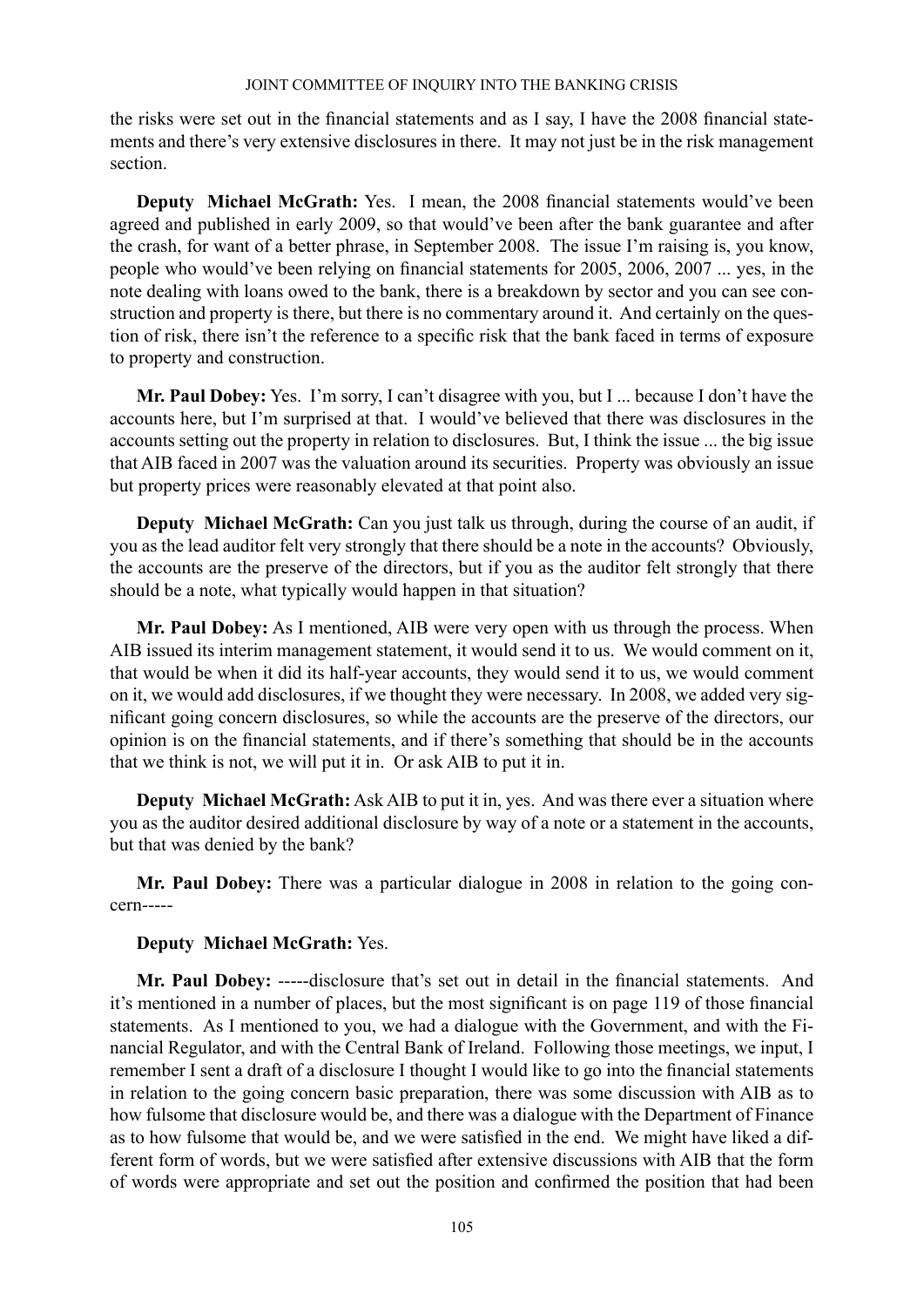confirmed by the Minister for Finance at the time.

**Deputy Michael McGrath:** Okay. But prior to 2008, there weren't any examples where you wanted something in the financial statements, but-----

**Mr. Paul Dobey:** Oh no, there was ... we would have, in 2007, as I mentioned, the big issue facing AIB was the liquidity in relation to its traded credit book, and we had extensive discussions with AIB in relation to that book. And ... the credit markets froze in August 2007, as you're probably aware, and some of these securities that AIB held that were used previously as part of its liquidity now became very difficult to value. Again, we spoke to the regulator about that in late 200... sorry, early 2008, and we looked for additional disclosures in the AIB financial statements, and they were put in. I can think, going back to, on transition to IFRS, we were very involved in the dialogue around what additional disclosures should go in the financial statements, and we would have been looking at, I remember at the time we would look at the RBS financial statements, the National Australia Bank financial statements, the HBOS financial statements, and make sure that best practice was being applied by AIB -so there was an iterative process. And it isn't a case of just, we take the financial statements, we do a two-page audit opinion and we move on. There's a very detailed dialogue around what we believe should go into the financial statements, and our audit findings document with the audit committee would set out those views also.

**Deputy Michael McGrath:** Okay, and just to clarify, there was never a situation where an issue was of such seriousness that you felt it might warrant a qualification in the report?

**Mr. Paul Dobey:** No, except in ... well, we were concerned in 2007 about liquidity, and we were concerned about the disclosures, but AIB engaged with us and, in 2008, we were concerned about the going concern.

**Deputy Michael McGrath:** Another question, Chair, if I may? In terms of your communications with the AIB audit committee, and you referred to this in your opening, your witness statement, page 7, that between 2004 and 2007, those communications would have included the identification of risks relating to, or arising from, property funding and liquidity, and I assume that the extracts you read out there to Deputy Phelan a few moments ago were from those communications to the audit committee. When was the first reference made by KPMG to the AIB audit committee in respect of the concentration risk relating to exposure to property and construction? In your commentary a while ago, it appeared to be 2006 that the first specific reference to that risk, concentration risk, in property and construction.

**Mr. Paul Dobey:** Well, I think we would have had a reference to ... well, the strong credit growth in the Irish economy would probably, there was a growth in the property, at that time.

**Deputy Michael McGrath:** It is general in nature.

**Mr. Paul Dobey:** It is general nature, I agree. And I didn't read out ... I just have some extracts here. I would expect we were talking about concentrations of credit risk in 2005 also. But obviously the one ... I ... well, yes, the level of exposure to different economies and sectors, so I believe there was probably a reference to property concentrations at that time also.

**Deputy Michael McGrath:** And you were satisfied with the response of the ... the audit committee and the board, subsequently, in the presentation of the financial statements?

**Mr. Paul Dobey:** Yes. Yes.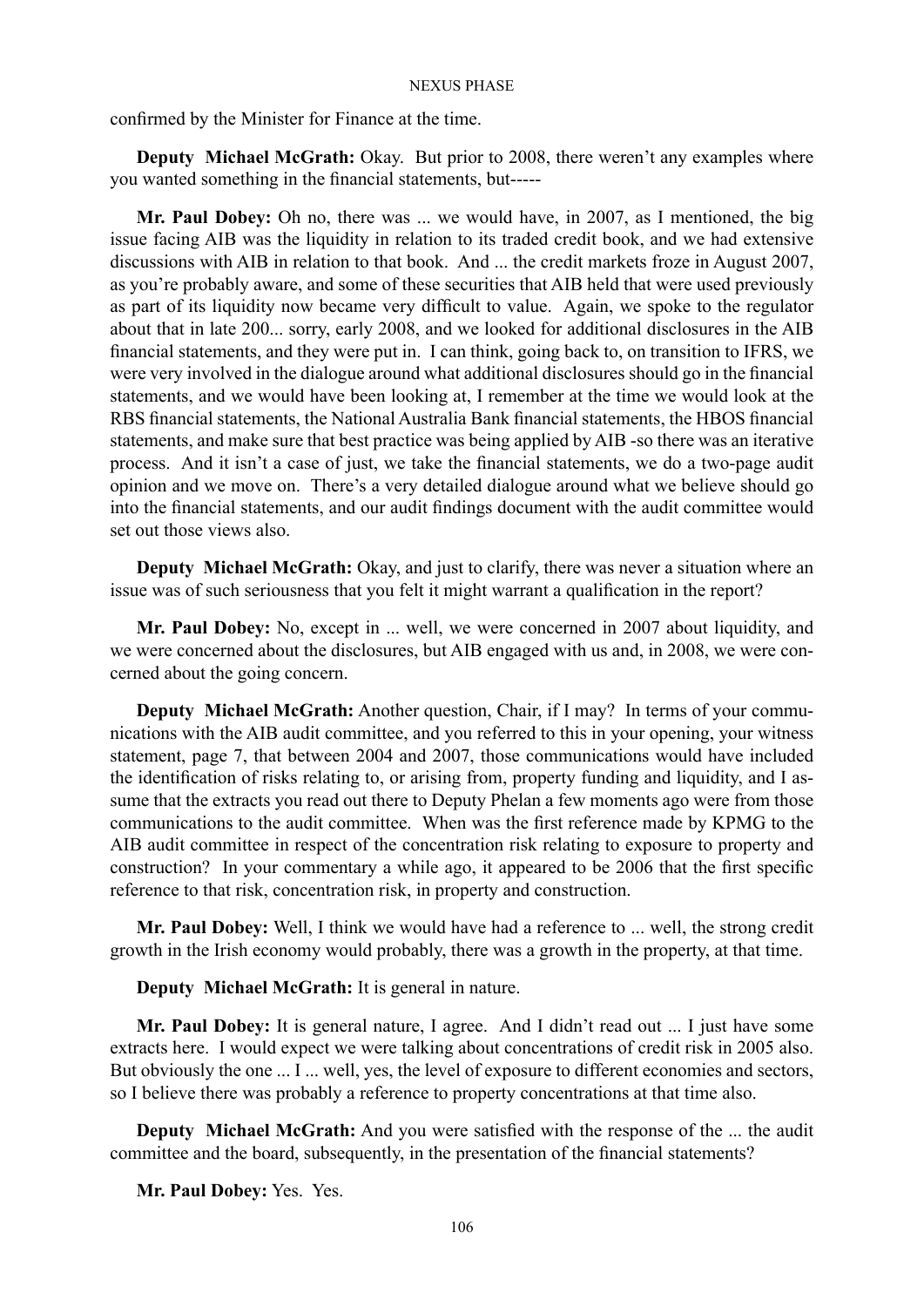## **Deputy Michael McGrath:** Thank you.

**Chairman:** Thank you, Deputy McGrath. And, just, Mr. Dobey, in relation to your engagement with Deputy McGrath around the 2007 accounts, there does seem to be a ... maybe a divergent view there. I would invite you with the choice to come back to the committee if you want to further examine that with further information.

**Mr. Paul Dobey:** Okay.

**Deputy Michael McGrath:** Or the issue of disclosure of property-related risks, yes.

**Mr. Paul Dobey:** Yes.

**Chairman:** So, in that, I now invite Deputy Kieran O'Donnell. Deputy, you've ten minutes.

**Deputy Kieran O'Donnell:** Thanks, Chairman. I want to refer to Vol. 1, page 54 ... 53 and 54. Either of you can just advise ... the disclosure under section 27B of the Central Bank Act 1997 ... what exactly ... what are the circumstances in which ye're required to report to the ... the Financial Services Regulatory Authority on that? What are the circumstances?

**Mr. Paul Dobey:** Where the ... I believe it's where we believe the continuous functioning of the bank may be affected.

**Mr. Terence O'Rourke:** Other matters that may be of material significance for the financial regulators of supervisory functions.

**Deputy Kieran O'Donnell:** Now, you reported, in respect of the '08 accounts, which is this letter here. Did you report in respect of the '07 accounts?

**Mr. Paul Dobey:** We had a letter that would have been similar to this but ... but at this ... in this letter we highlight the dialogue we had with the Financial Regulator and the Central Bank and the Department of Finance. We didn't have such dialogues in 2007 because-----

**Deputy Kieran O'Donnell:** But when you're ... in 2007 you had issues with going concern-----

**Mr. Paul Dobey:** Yes.

**Deputy Kieran O'Donnell:** So would you have ... when you wrote to the ... to the financial services ... the regulator, would you have highlighted that you had to have going concerns? Obviously a letter would have gone in early in 2008. Did you highlight that you had going concerns in respect of the '07 accounts?

**Mr. Paul Dobey:** In 2007 there was issues in relation to the liquidity position of the ... of the bank-----

**Deputy Kieran O'Donnell:** Well, then, did you highlight ... did you highlight your concerns in respect of ... of liquidity?

**Mr. Paul Dobey:** The steps ... the steps that we took in 2007 was we asked AIB to prepared a detailed paper setting out what liquidity it had available to it. The conclusion from that paper was that AIB had some €30 billion of liquidity available to it, therefore, we got satisfied that we didn't need to go any further and we didn't.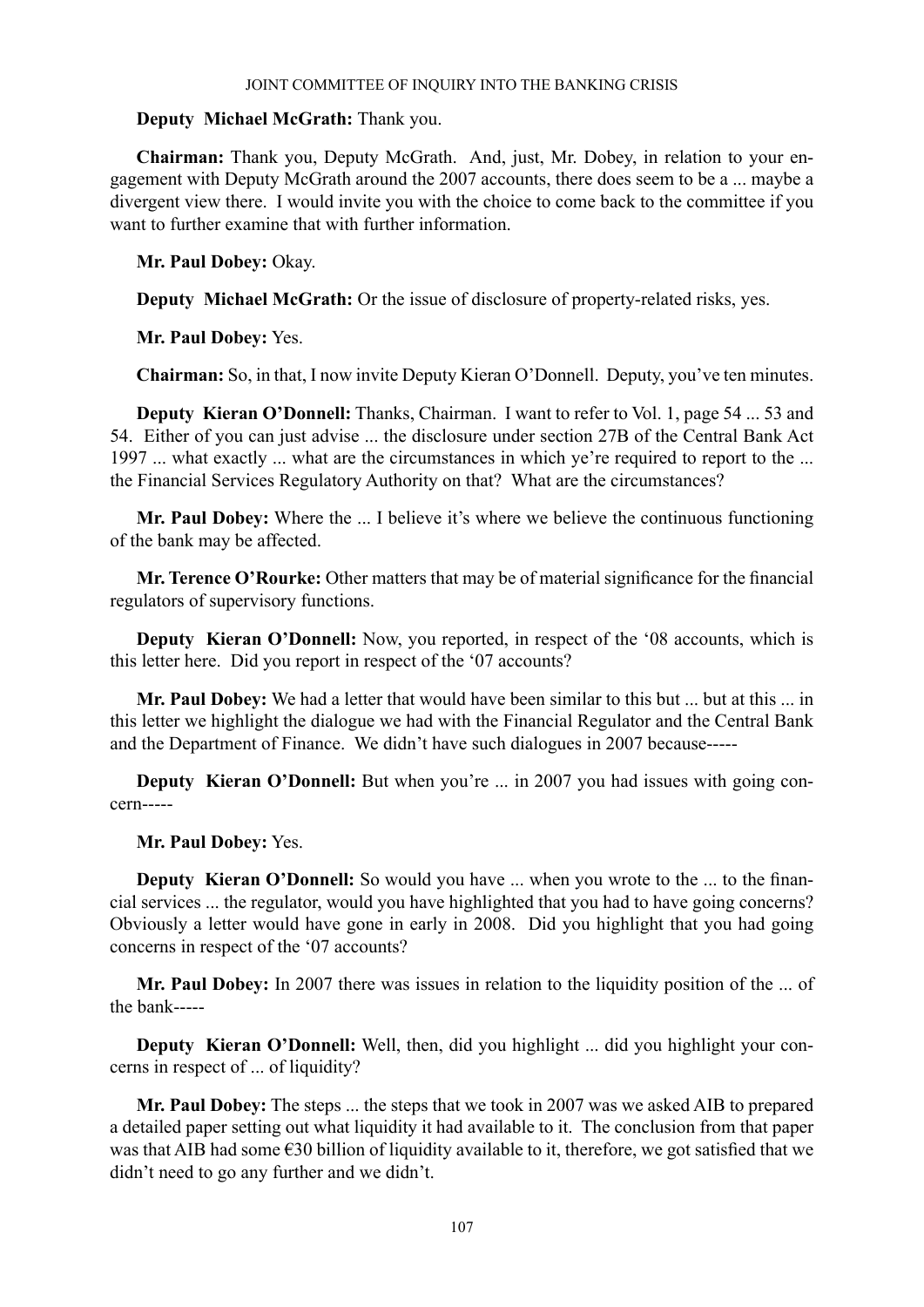**Mr. Terence O'Rourke:** And ... and our letter in 2007, we had also enclosed our communication with the audit committee and the audit committee-----

**Deputy Kieran O'Donnell:** No, I suppose, I accept that, I am just making ... the point, really, I ... I want to ... to clarify, is, did you report to the Financial Regulator in respect of the '07 accounts in early '08, and if you did report, did you make reference to the problems with ... with your concerns with liquidity?

**Mr. Paul Dobey:** Well, I suppose we had concerns, we made inquiries, we gathered evidence, we satisfied ourselves in relation to those concerns. We didn't believe we had to go any further because AIB had  $\epsilon$ 30 billion of liquidity.

**Deputy Kieran O'Donnell:** So, therefore, when you ... when you sent in your ... your letter to the Financial Services Regulatory Authority you would have said "We've no issues"?

**Mr. Paul Dobey:** No, we would have ... well, sorry, this letter wouldn't have ... wouldn't have called out that issue. We would have enclosed all of the communications we'd had with the AIB audit committee in that ... in that period-----

**Deputy Kieran O'Donnell:** You would have drawn ... you would have drawn attention, Mr. Dobey, to the concerns you had over liquidity, even ... even though ... even though you were satisfied with the ... with the explanations given by AIB?

**Mr. Terence O'Rourke:** The regulator ... the regulator had been aware of the issues we debated with the audit committee, including liquidity, so that would have been included in the communications we shared with the regulator, so in terms of the ... while also reporting to the regulator we should have shared-----

**Deputy Kieran O'Donnell:** So your concerns in respect of liquidity and respect of the '07 accounts, the regulator would have been made aware of that in early '08?

**Mr. Paul Dobey:** Yes. We actually, we ... you raise an interesting point because we were concerned, generally, as a firm, in relation to the matters ... the financial stability matters in 2007, and in early ... on 10 January 2008 we met with the Financial Regulator. That meeting was initiated by me, through the institute-----

**Deputy Kieran O'Donnell:** For what reason, Mr. Dobey?

**Mr. Paul Dobey:** To have a discussion about the issues that the ... the issues that were arising in the environment at the time.

**Deputy Kieran O'Donnell:** And was that specifically to do with AIB?

**Mr. Paul Dobey:** No. It was generally ... as ... we wanted to have a general discussion and, actually, all the four firms went in and ... and talked to the ... to the regulator.

**Deputy Kieran O'Donnell:** And was it around liquidity?

**Mr. Paul Dobey:** It was around ... well I ... I have the note here. It was around-----

**Deputy Kieran O'Donnell:** Who did you meet, Mr. Dobey?

**Mr. Paul Dobey:** We met Billy Clarke, Mary Elizabeth-----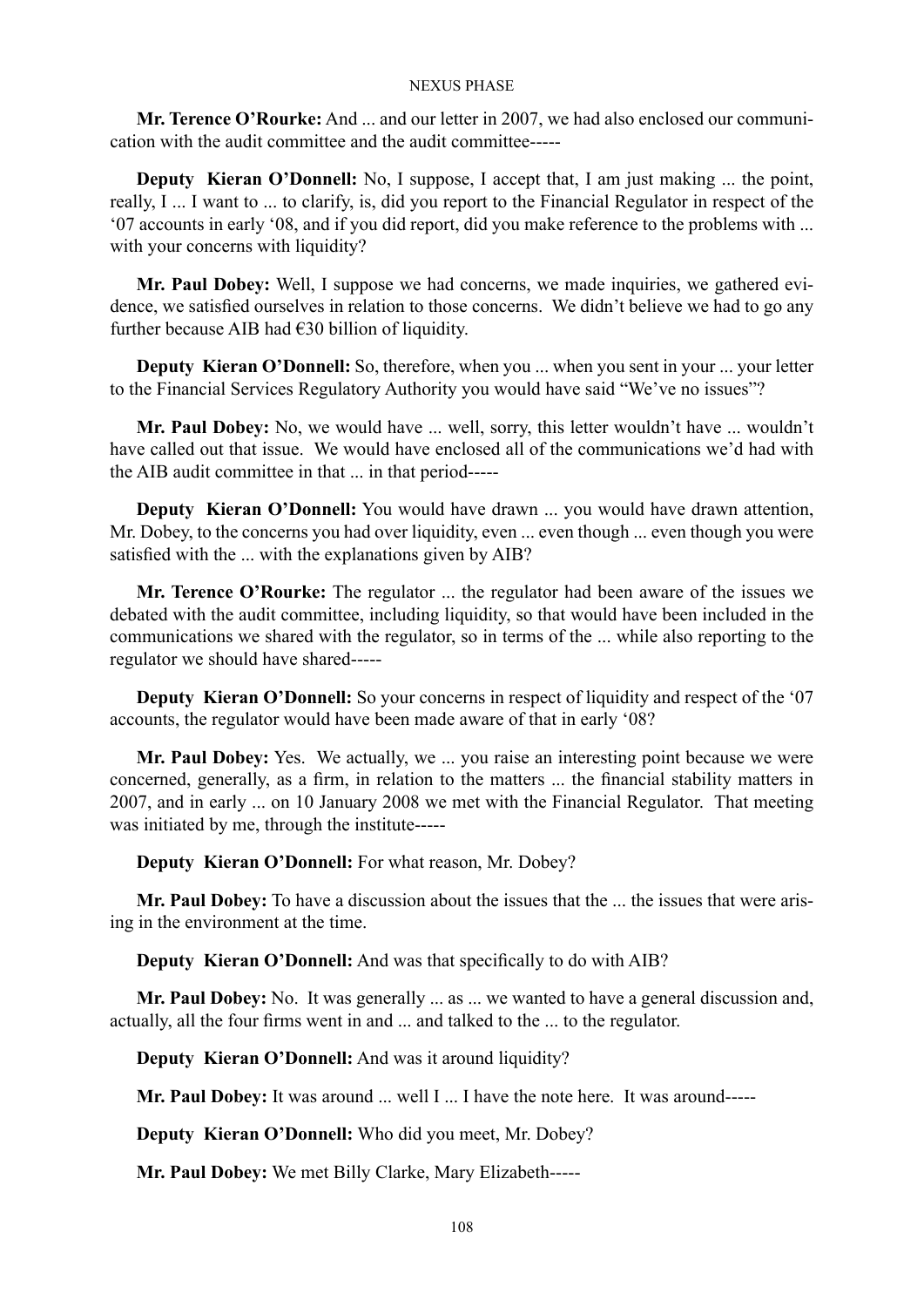**Chairman:** I need to allow a bit of time for answering, Mr. Dobey?

## **Deputy Kieran O'Donnell:** Yes.

**Mr. Paul Dobey:** Billy Clarke, Mary Elizabeth Donoghue, Geraldine McWeeney, and Patricia Dunne.

**Deputy Kieran O'Donnell:** Fine, you might just give us just a brief indication of what you discussed.

**Mr. Paul Dobey:** We talked about opinions, going concern and valuation issues; we talked about hard to value securities; we talked about risk management and the bank's ICAAP; we talked about what was going in relation to liquidity in the system generally; we talked about the communication of ... should be two-way if there was supervisory action being taken, so we wanted to be notified-----

**Deputy Kieran O'Donnell:** In the limited time, would you provide a copy of that to the committee, Mr. Dobey?

**Mr. Paul Dobey:** I believe it has already been provided to the committee.

**Deputy Kieran O'Donnell:** Okay. And can I ask a very quick question? So can I take it that the auditing firms had concerns around the audit of banks and, more particularly, around liquidity at the time in respect to the banks?

**Mr. Paul Dobey:** Markets were extremely uncertain. Credit markets ... the first Bear Stearns fund went down in June 2007, the capital markets froze in August 2007 for certain securities. I believe Bear Stearns was taken over by JP Morgan in late 2007. There were certain securities that were held in AIB's traded credit book that were difficult to value. We had concerns, as I've mentioned. We raised those concerns with AIB. They did the work they needed to do to get us satisfied and we were happy.

**Deputy Kieran O'Donnell:** But in terms of your discussions with the regulator, you would have highlighted you had concerns, collectively the auditing firms with liquidity and the environment in which the banks were operating in at that time?

**Mr. Paul Dobey:** Yes, the regulator had concerns, we had concerns; it was a very uncertain time.

**Deputy Kieran O'Donnell:** Okay, the second question is: if the guarantee wasn't in place in relation to 54, would you have qualified on a going concern basis your audit opinion of in respect of the 2008 accounts?

**Mr. Paul Dobey:** If I can ... I need to answer that question with a little bit more context. If we hadn't got the assurances we looked for from the Department of Finance in relation to capital, the Central Bank in relation to availability of ELA when we met them in February 2009, we would have had an emphasis of matter ... sorry, we could have because I don't know what else we would have done.

**Deputy Kieran O'Donnell:** You gave an emphasis of matter in respect of 2010 accounts when the guarantee was lapsed-----

**Mr. Paul Dobey:** No, no, no, this is in 2008.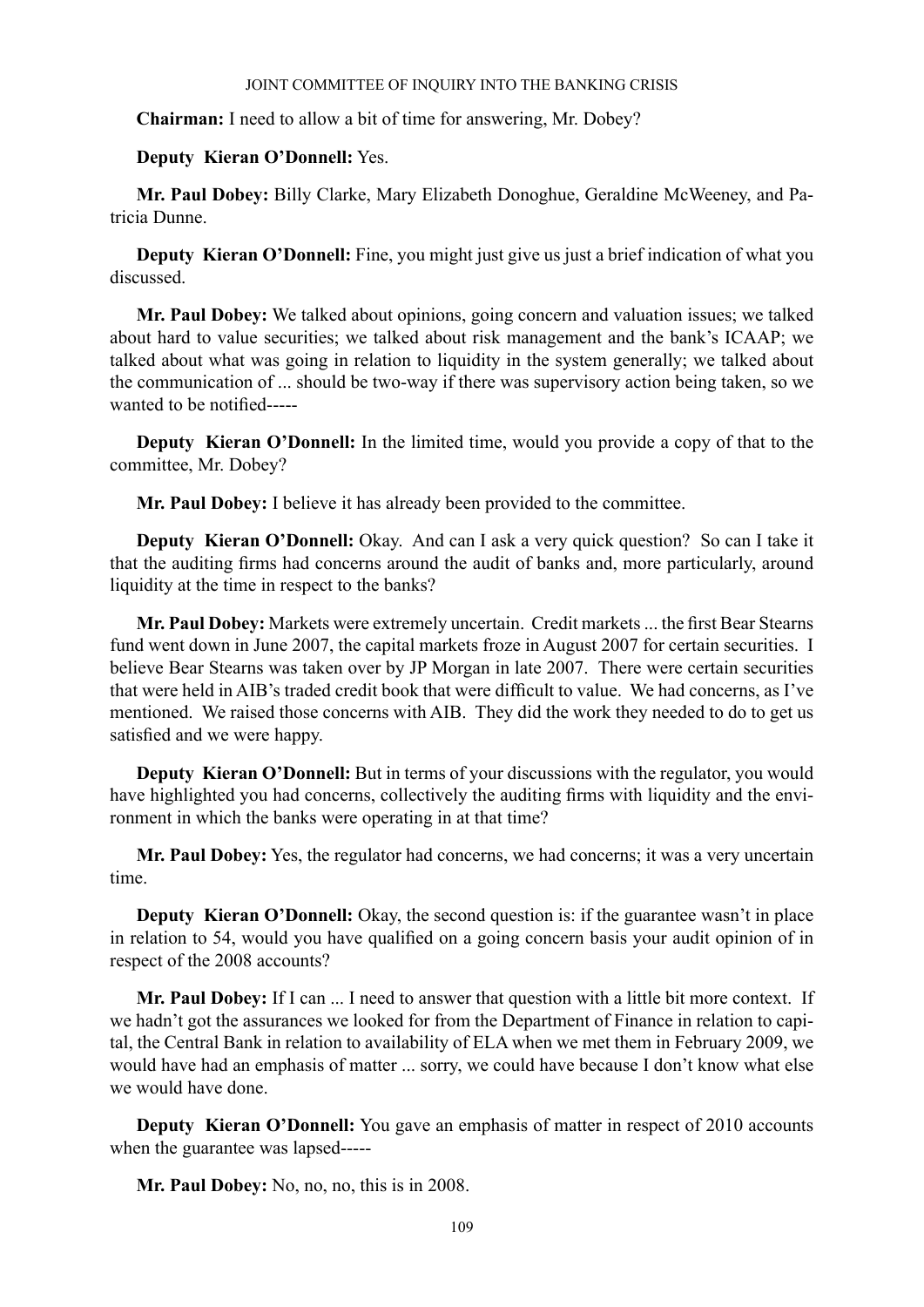**Deputy Kieran O'Donnell:** No, but you gave an emphasis of matter in respect of the 2010 accounts because the guarantee had lapsed, so the question I'm going back: in the 2008 accounts, would you have qualified the accounts on a going concern basis if the taxpayers' guarantee in respect of the banks was not in place?

**Mr. Paul Dobey:** Well, I need to clarify a little bit. The reason why we qualified, sorry, gave an emphasis of matter I should say, in 2010 was not because the guarantee had lapsed but because we were unable to get assurances from the Department in relation to ... that we were looking for in relation to support for the banks.

**Deputy Kieran O'Donnell:** Well, I'm reading from Mr. Terence O'Rourke's witness statement, "In respect to financial statements for 2007, when the general bank guarantee had expired and all the previous assurances from Central Bank" - you gave an emphasis of matter.

**Mr. Paul Dobey:** And I'm referencing the assurances that we didn't get ... we didn't get in 2010 which was-----

**Deputy Kieran O'Donnell:** But, ultimately, from a going concern basis, do you think, looking back now, that you would have qualified these statements on a going concern basis for the '08 accounts?

**Mr. Paul Dobey:** If we didn't get the assurances-----

**Deputy Kieran O'Donnell:** If the guarantee wasn't in place?

**Mr. Paul Dobey:** Well, I have to consider both, right. Because what ultimately ... the availability of emergency liquidity access from ... emergency liquidity assistance from the Central Bank of Ireland and the euro system was critically important to us. My understanding, and I don't have a perfect understanding because I didn't talk to the Government at the time, was when the guarantee was given, there was a desire on the part of the various parties to avoid Ireland using emergency liquidity access ... assistance rather. When we got out to 200-----

**Deputy Kieran O'Donnell:** But it would have made your work as an auditor more uncertain ... yes. Can I just go back to IAS 39 and I just want to clarify a point? Is it ... can you just go through the procedure by which ... under IAS 39, am I correct in saying that you measured the value of the loan based on its carrying value measured against the future cash flows coming in towards it? The question I'm asking, how does that .... does that differ from basing it on not taking into account future losses?

**Mr. Paul Dobey:** Well, in assessing credit provisions, there are a couple of different steps you need to go through. The first thing you need to have is objective evidence of impairment. If you have objective evidence of impairment ... and, I'm sorry, this is a bit technical but if you have objective ... as a fellow accountant you understand this, but if you have objective evidence of impairment, you then are required to project future cash flows and reach a conclusion as to what the recoverable amount from the loan.

**Deputy** Kieran O'Donnell: I suppose the point really, in the limited time I have, Mr. Dobey, right-----

**Mr. Paul Dobey:** Yes.

**Chairman:** I'll give you a little bit of time but I just need-----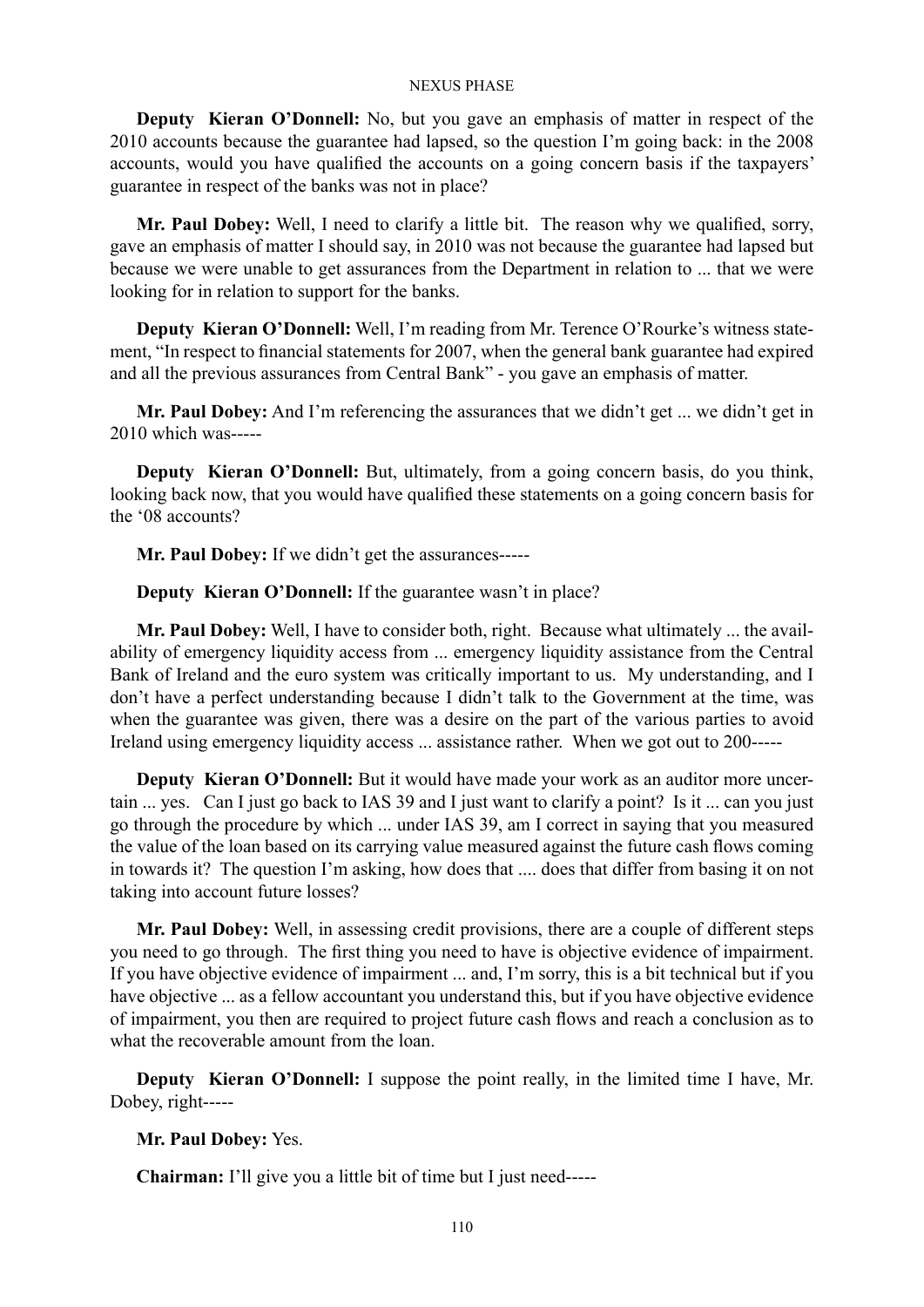**Deputy Kieran O'Donnell:** Thank you, okay.

**Chairman:** Have you concluded your point?

**Deputy Kieran O'Donnell:** Sorry, I made ... yes.

**Chairman:** Yes, sure, yes.

**Deputy Kieran O'Donnell:** Thanks, Chairman.

**Chairman:** Okay, do you need-----

**Deputy Kieran O'Donnell:** Just really what I want-----

**Chairman:** No, no. I'll give you a bit of time there. Are you concluded on that point, Mr. Dobey, before I bring Deputy O'Donnell back in?

**Mr. Paul Dobey:** I think I've answered the-----

**Chairman:** Okay, sure.

**Deputy Kieran O'Donnell:** The question really I suppose I want to clarify is that IAS 39 is being put out that it's about ... that you could not reflect potential ... possible future losses and that there was a weakness in IAS 39. The question is, by the measurement of looking at future cash flows coming in against the carrying value of the loan and using the future cash flows based on net present value, would that not capture future losses?

**Mr. Paul Dobey:** It would if you have an impaired loan. So, if a loan has hit the trigger for ... where there's objective evidence of impairment, then you project the cash flows. Based on whatever answer ... we discount those-----

**Deputy Kieran O'Donnell:** And what would determine ... what would be the circumstances in which ... define when a loan ... when you would regard a loan as impaired under IAS 39.

**Mr. Paul Dobey:** When ... well, there's very detailed-----

**Deputy Kieran O'Donnell:** Well, just in layman's terms.

**Mr. Paul Dobey:** When there's a default by the borrower.

**Deputy Kieran O'Donnell:** And what would you classify as a default?

**Mr. Paul Dobey:** Well, non-payment of capital or interest, in accordance with the contracted terms. That's difficult, as you can understand, in relation to a loan where there's roll-up of interest so-----

**Deputy Kieran O'Donnell:** So, if you were to look into the future, we'll say, and you'd a particular loan and they were servicing the loan at that moment in time, but when you looked into the future you took the perspective, based on the environment that was coming down the tracks, that they would not be able to make the payments in a year's time-----

**Mr. Paul Dobey:** Yes.

**Deputy Kieran O'Donnell:** -----under IAS 39, could you reflect that as an impairment?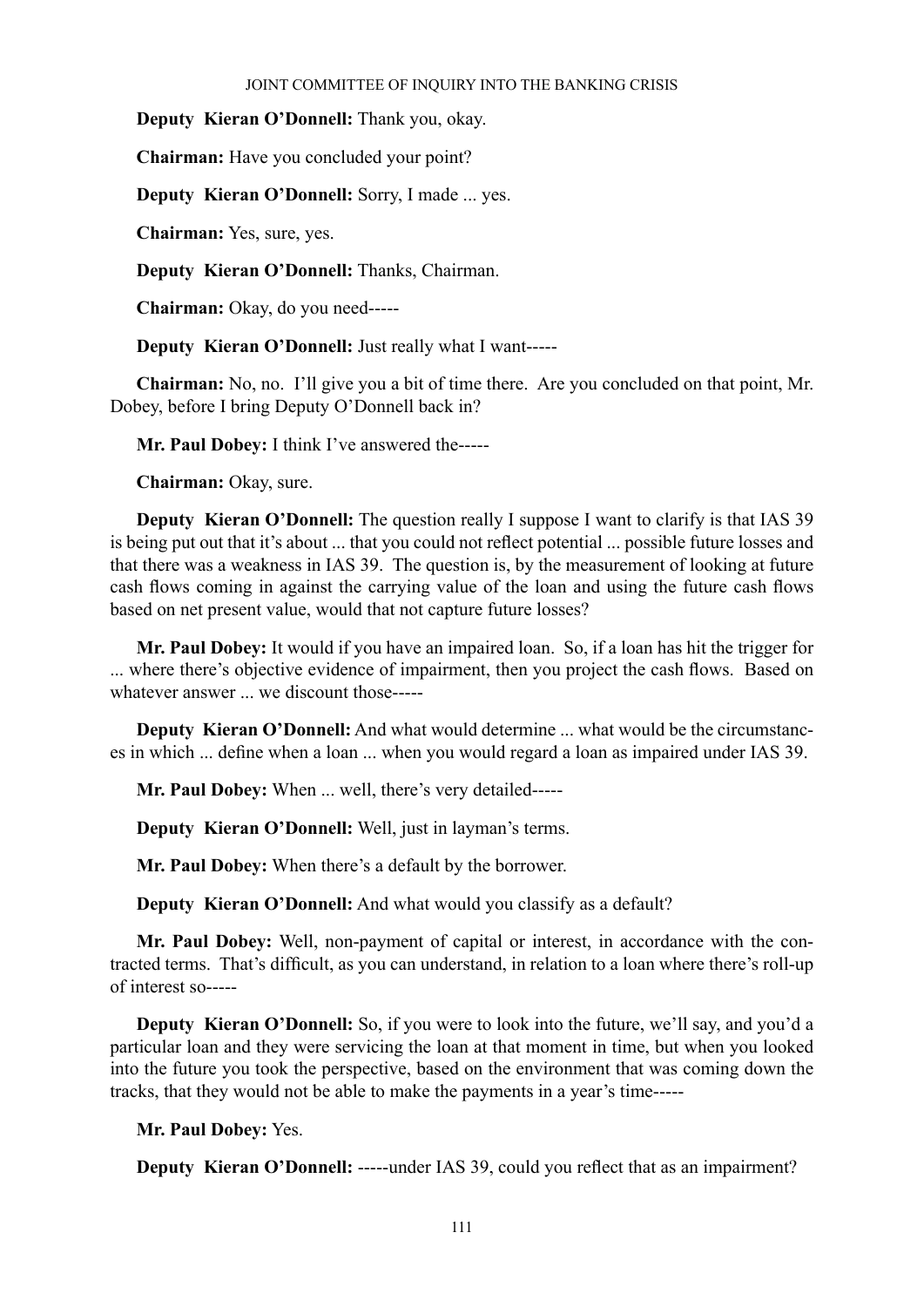**Mr. Paul Dobey:** I'm ... you'll have to give me a bit of time here now-----

## **Chairman:** Sure.

**Mr. Paul Dobey:** -----because I need to explain in a little bit more detail to address the question and that's a very important question, I'd like to clarify it. There's two aspects of provisioning under IAS 39. There's specific provisioning and there's IBNR and-----

## **Deputy Kieran O'Donnell:** What's IBNR?

**Mr. Paul Dobey:** And this gets technical, but bear with me. IBNR is incurred but not reported.

## **Deputy Kieran O'Donnell:** Yes.

**Mr. Paul Dobey:** So the matter you're identifying, I think, would be dealt with by the IBNR, right? So, a specific provision is where the obligor or the borrower isn't meeting interest-----

## **Deputy Kieran O'Donnell:** He is in default.

**Mr. Paul Dobey:** -----and is in default. In ... and we had huge dialogue in relation to this matter with AIB in 2008 and early 2009, as you can imagine. We were absolutely ... it was absolutely clear that the environment was becoming increasingly difficult, that there would be a further deterioration in the environment and we understand and the account ... the IAS 39 specifies that you should make an IBNR for loans that are already impaired but you don't know about it yet and IBNR is incurred but not reported, or recognised, whichever ... reported is the word. And if you have matters where somebody is about to default and I give this-----

**Deputy Kieran O'Donnell:** You haven't technically defaulted.

**Chairman:** Yes-----

**Deputy Kieran O'Donnell:** Sorry, Chairman.

**Chairman:** I'll bring you in once more. I need to have Mr. Dobey finish.

**Deputy Kieran O'Donnell:** Yes, yes.

**Chairman:** One brief supplementary.

**Deputy Kieran O'Donnell:** Okay, thanks, Chairman.

**Chairman:** Without ... Mr. Dobey without interruption, please.

**Mr. Paul Dobey:** And it's hard to give this example in relation to a property, but I'll give it in relation to a business or a company, right? So, if a company is ... has borrowed from the bank and it is trading fine for a while and then it loses its biggest customer, right, the event ... that ... and the cash flows dry up, the event that drives a loss for the bank is that ... the loss is that customer, right? So, if the company has, for example, cash on its books and it can continue to pay interest and principal, it may take six months for it ... not ... it to default on the loan. That's IBNR and what you've got to work out, in IFRS terms, is what is the period in which losses have been incurred but not reported and over what period do they emerge.

The other thing that's set out in IFRS, and again this is ... IFRS is pretty complicated in this matter ... is if you have ... IFRS asks you to look at historic loss rates in relation to your IBNR,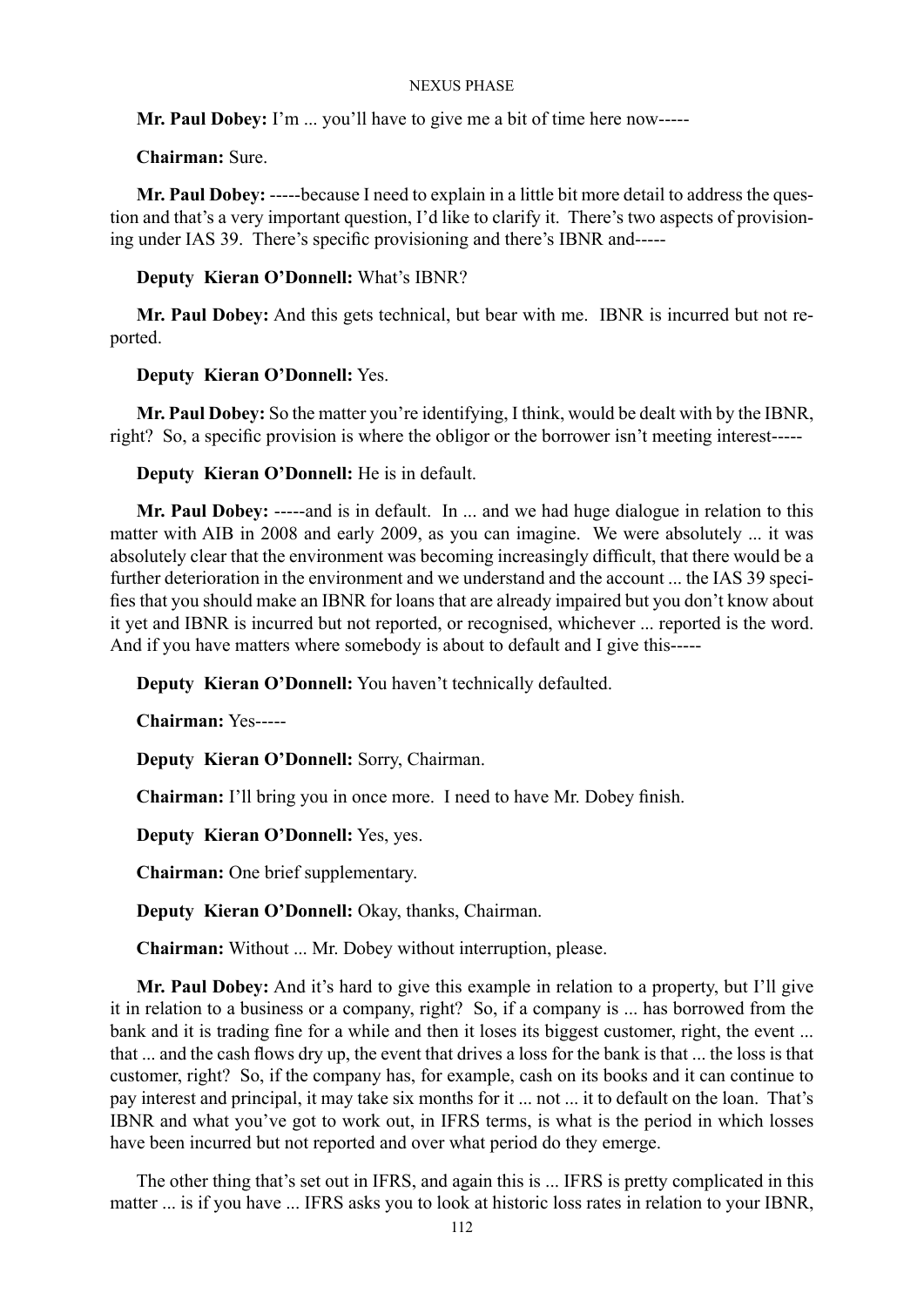but if you know you're in a more difficult environment now than the history reflects, you're allowed to take account of an adjustment factor. We, and it's in our detailed communications with the audit committee that ... or with the committee, we had a huge debate with AIB in relation to this matter in 2008. As we talked earlier about the paper we did on 3 November which dealt with the specific provisions and we were ... we would have ... we were encouraging AIB to take more IBNR and actually, when they got towards the end of the audit, they did take IBNR, a significant IBNR to deal with that downside risk.

**Deputy Kieran O'Donnell:** So am I-----

**Chairman:** What, Deputy?

**Deputy Kieran O'Donnell:** So am I correct in saying that ISA 39, contrary to the popular view or the popular belief, that you are actually able to make provisions for future losses? And secondly, in terms of the audits of AIB, what scale of adjustments did they ... did ye put forward and did the bank make on the basis of your audit over the provisions on loan ... on losses on loans they had already made?

**Chairman:** Answer that please, Mr. Dobey, and then I'm going moving on. Thank you.

**Mr. Paul Dobey:** Firstly, on your first point, IFRS does not allow you to take account of future losses. It allows you to take account of losses, events that have already happened which will emerge in the future, if I can put it that way. Right? And there is an emergence period, and AIB had an emergence period of nine months for most of its books, and it had a three-month emergence period for its property and construction books.

**Deputy Kieran O'Donnell:** But you had a financial crash? Surely that was a ... it's a very fundamental point.

**Chairman:** Don't use the word "surely".

**Deputy Kieran O'Donnell:** No, no-----

**Chairman:** Shirley's in *Airplane*, Shirley's a woman.

**Deputy Kieran O'Donnell:** But ... but you had a financial crash of monumental proportions, never happened before.

**Mr. Paul Dobey:** Yes.

**Deputy Kieran O'Donnell:** Sure ... sorry. Without ... that ... there's, did that not constitute a defining event for providing these losses provisions under ... you call it I ... I'm going to call it-----

**Mr. Paul Dobey:** IBNR.

**Deputy Kieran O'Donnell:** IBNR, but in essence it's losses ... a provision for losses into the future?

**Chairman:** Now, Deputy.

**Deputy Kieran O'Donnell:** Yes, I just-----

**Chairman:** Mr. Dobey, and then I'm moving on. You've been more than preferable. Mr.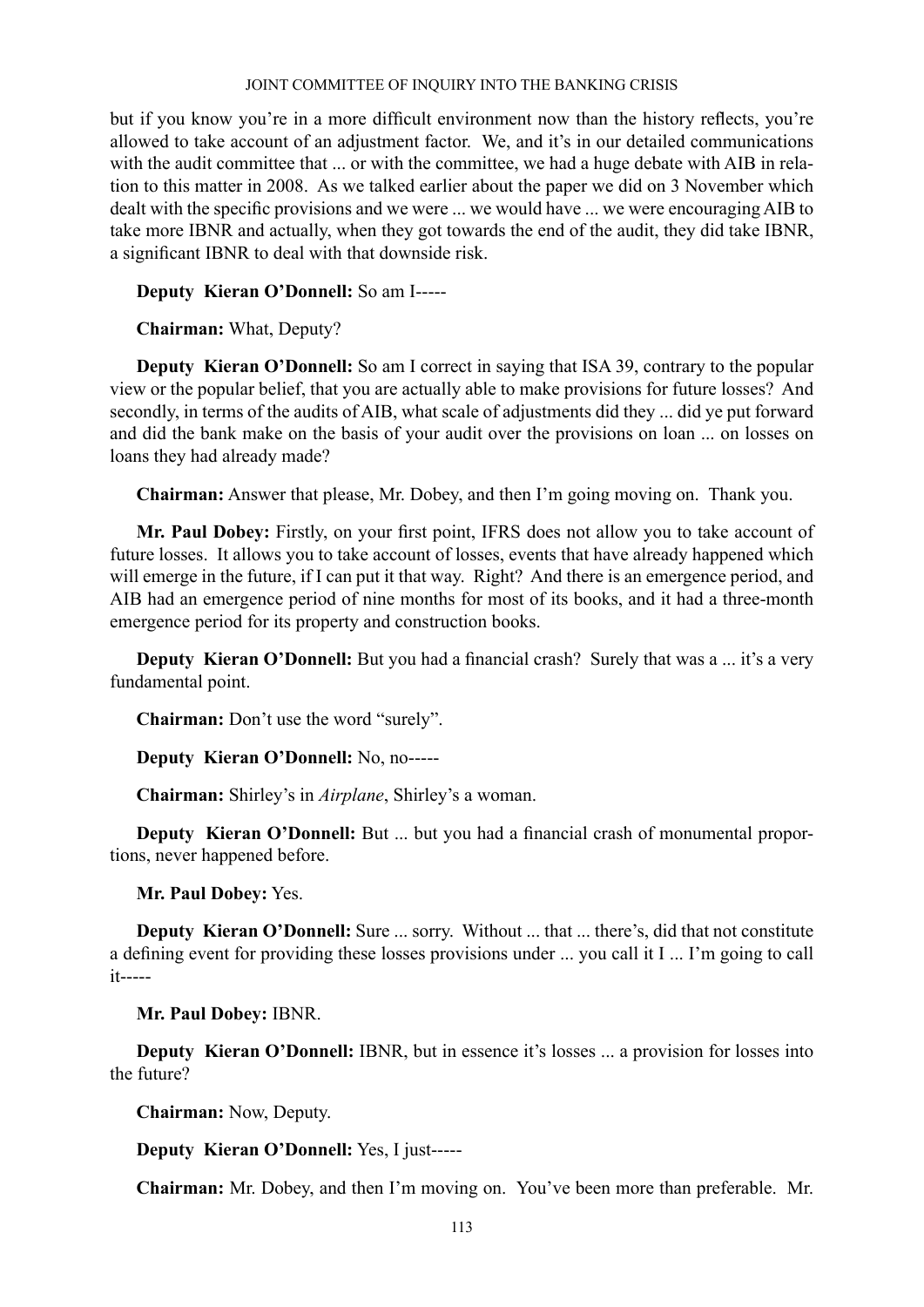Dobey?

**Mr. Paul Dobey:** You've hit on a very important point. You're allowed to account for past events that are going to give rise to problems in the future. You're not allowed to account for future events.

**Mr. Terence O'Rourke:** And one example of that would be in 2008, AIB made provisions, they substantially increased the provisions, but they also said, "We know we're going to face more losses this cycle." So in 2000 and 2009 and 2010 we expected to incur further losses, so they identified the further losses, they estimated them, the estimates turned out to be understated, but they did estimate future additional losses, which are not reflected under IAS 39 in the 2008 accounts

**Chairman:** Thank you. Deputy Joe Higgins, ten minutes. Or a bit more.

**Deputy Joe Higgins:** Yes. Mr. Dobey, I understood you to say that auditors, and you've said it a number of times, as in my words, have no questions to answer whatsoever in relation to responsibility for the bubble and crash in Irish society?

**Mr. Paul Dobey:** Our responsibility under Irish law is to determine whether the accounts in relation to AIB gave a true and fair view. That was our responsibility and that duty is very clearly set out in law. As I've explained a number of times, we believe the AIB accounts ... excuse me ... gave a true and fair view and in that regard, we believe we've fulfilled that duty.

**Deputy Joe Higgins:** Are you aware, Mr. Dobey, that there is a view, another view, that auditors failed to alert the system to serious risks that some people felt they should have seen because of your close insight into the banks? And that that alleged failure was all the more dramatic because it cost the Irish people €64 billion, seven years of austerity, and was caused by a bubble that gave rise to unprecedented levels of lending, spending, profits in property and in speculation, etc.? There is a view that you should have seen that and you should have waved a very, very big flag years before the crash.

**Chairman:** This is your own view now, Deputy Higgins, is it? Or are you proposing that this is-----

**Deputy Joe Higgins:** No, no, I said-----

**Chairman:** -----a proposition to be tested?

**Deputy Joe Higgins:** No, I'm putting this view to Mr. Dobey. I'm not saying what my view on it is.

**Chairman:** It's a proposition to be looked at.

**Mr. Paul Dobey:** I'm aware of the view.

**Deputy Joe Higgins:** Okay. And what do you think of that view?

**Mr. Paul Dobey:** I do not believe it to be correct.

**Deputy Joe Higgins:** Okay.

**Mr. Paul Dobey:** Because our role relates to a point-in-time view of financial statements. I also would point you to some of the comments we've made earlier on in relation to the risks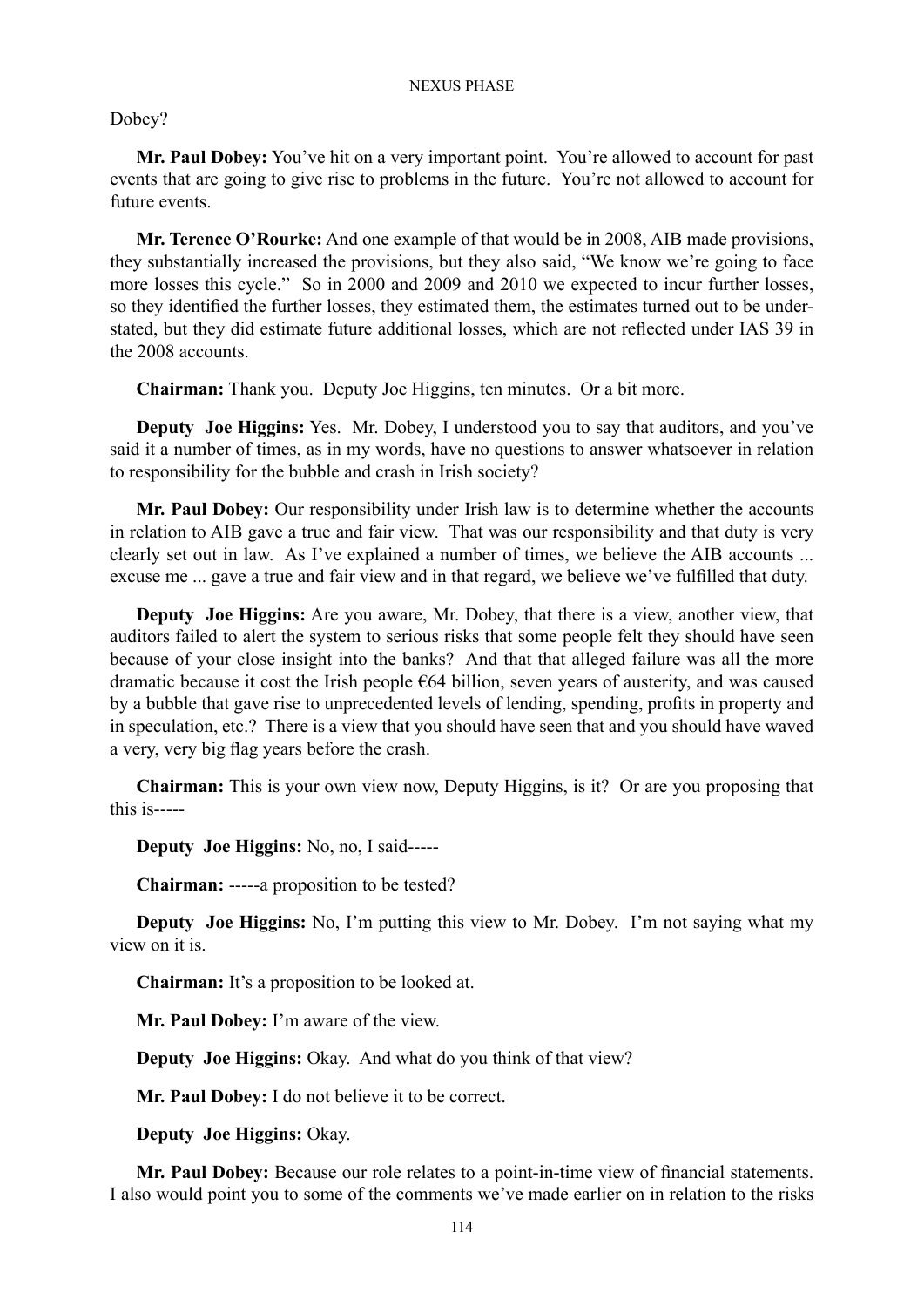we were highlighting over the period and also the dialogue we were having with the Financial Regulator, particularly in 2007 and 2008. And if you're asking me did I have a crystal ball in 2004, I'm afraid I didn't.

**Deputy Joe Higgins:** Okay. Well, let's pursue it a little bit. Maybe Mr. O'Rourke, with yourself. In your opening written statement, or ... that you provided us, you said: "One of the key steps in an audit is to assess the risks arising from the business model and strategies followed." Right? An audit is to assess the risks arising from the business model and strategies followed. You then went on and you said, ''[The auditor] is required to form an opinion as to whether the consequences of those strategies and models are properly reflected in the financial statements in accordance with [regulations, essentially]. Now, you go on, "While it is now clear that the business models and property-related lending strategies of the Irish institutions led to large losses being incurred, it was only when it became likely that property prices would decrease and that the economy would contract that the consequences of these were permitted to be reflected in the financial statements." Now, does that suggest, Mr. O'Rourke, that you would ... you could have seen, and perhaps you did see, risks arising from the business models and strategies that you could have had perhaps serious concerns about those but that there was no mechanism for reporting that in a significant way?

**Mr. Terence O'Rourke:** The risks we identified in our audit of banks were ... we identified them, we talked to the audit committee about them, we evaluated them. I mean risk has got two issues. One of the elements you have to understand is what is likelihood of the risk occurring and then, secondly, what the impact of the risk occurring would be. And the risks that turned out to be occurred, as we now know from the losses which you have described, they were not seen to be as likely risks. They were seen as remote risks ... in the terms of it.

Well, the issue for me ... for us, as auditors is to make sure the banks very clearly assess those risks professionally, thoroughly, getting best information that they could as to whether ... what the likelihood of the risks occurring ... in arising out of things like property loans about concentration. All of those things were on the table. They were debated and discussed at the banks. They got the best information that they could and then we stood back and we took our independent view of whether those risks were properly evaluated and whether they took into account the likelihood of those risks occurring and whether, in terms of the financial statements whether they reflected the likelihood of the risks occurring. And we were happy with that process and happy that the likelihood was properly assessed, based on the best information. And it turns out that best information did not accurately predict the future. We had a very extreme event occurring which nobody foresaw, virtually nobody foresaw.

**Deputy Joe Higgins:** Well, I think that many people would struggle to understand the complexities here of the reporting. I was trying to come up with an analogy, perhaps. It's ... if I just put this to you and ask you to comment. That you were asked to do a mechanical audit on a juggernaut. So the engine is okay, the wheels are fine, the suspension and body work okay. The truck is overloaded a bit but the ... you tell the driver that. And the driver knows this. So you pass the vehicle. Now, you know the road ahead goes downhill, that it has precipices on each side, that the brake won't be able to check the extra weight. But you're not allowed to flag that in a significant way until the truck goes over the precipice. Is that any way of relating to the rules that you are bound by?

**Mr. Terence O'Rourke:** Well, I'm saying that our job is to make sure ... in the case of your analogy that the truck being a bit overloaded, that those issues are well known to people who are looking at that truck. So our job is in relation to financial statements - do the financial state-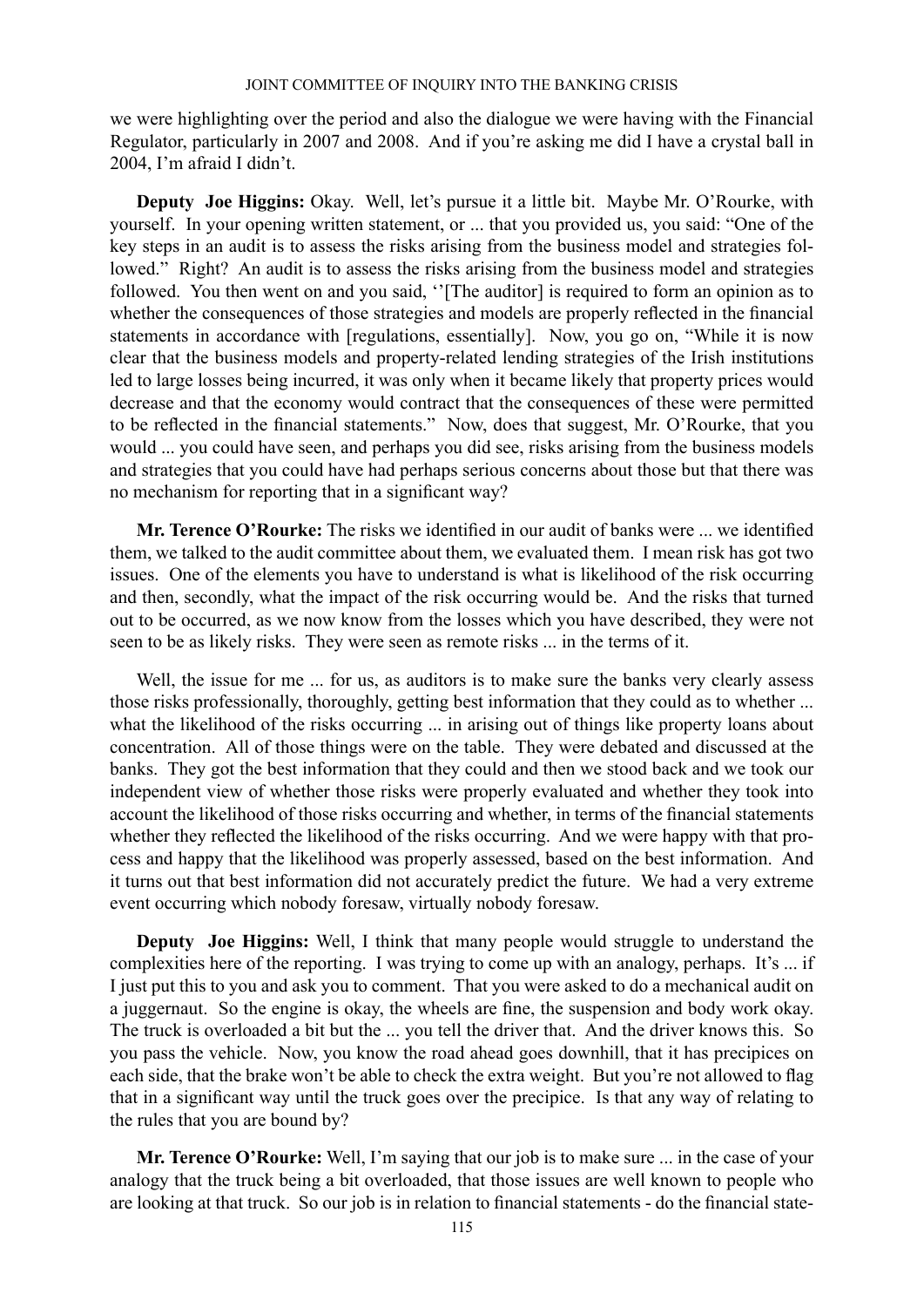ments accurately portray the way that that ... the way the financial position of that entity? So in terms of the audit of the banks, the audit of AIB, do people reading those accounts do hey understand how much money they have lent to the property sector? Do they understand how much the loan book has grown? Do they understand how that's financed? Are all those issues clear on the accounts? The answer is "Yes".

So that's the main issue that those issues were clearly reported in the accounts and that everybody to make their own judgments on that. Our judgment was - have management made the right decision in terms of financial reporting as a consequence of those risks, as a consequence of the way the balance sheet is? And the management did make the right decision at the time, based on the best information they could get.

**Deputy Joe Higgins:** But, but why didn't they stop the truck before it went over the precipice then?

**Mr. Terence O'Rourke:** Because the event that occurred was not one that people foresaw.

**Deputy Joe Higgins:** And that's the question I would like to put to both of you, gentlemen, why it wasn't foreseeable. Now your organisation, for example, exists in the United States -----

**Mr. Terence O'Rourke:** Correct.

**Deputy Joe Higgins:** Correct?

**Mr. Terence O'Rourke:** Yes.

**Deputy Joe Higgins:** In Sweden -----

**Mr. Terence O'Rourke:** Yes.

**Deputy Joe Higgins:** In Norway.

**Mr. Terence O'Rourke:** In Norway and globally -----

**Deputy Joe Higgins:** And in many other countries.

**Mr. Terence O'Rourke:** And in many other countries.

**Deputy Joe Higgins:** But those three are modern, capitalist economies -----

**Mr. Terence O'Rourke:** Yes -----

**Deputy Joe Higgins:** ----- where in the 80s and 90s very, very significant bank crises, property bubbles, followed by bank crashes and disaster for the economy happened. Why did your organisation not, and other organisations, indeed, not learn from those and understand it was eminently repeatable when the same circumstances were being created in Ireland?

**Mr. Terence O'Rourke:** Well, first of all, as Mr. Dobey said before, we are very much plugged in to the global learnings of KPMG, so we were a very important part of the financial services network. In terms of the audit work, what the auditors have got to do in terms of the risk, they've got to look out for ... that was very clear. We've got the training in it on all the kind of things that can go wrong in banks. But you know ... for every a hundred times people ... and one person says this is going to happen, and 99 people say that's going to happen - you go with the 99 people, not the one, because at the end of the day you've got to go with objective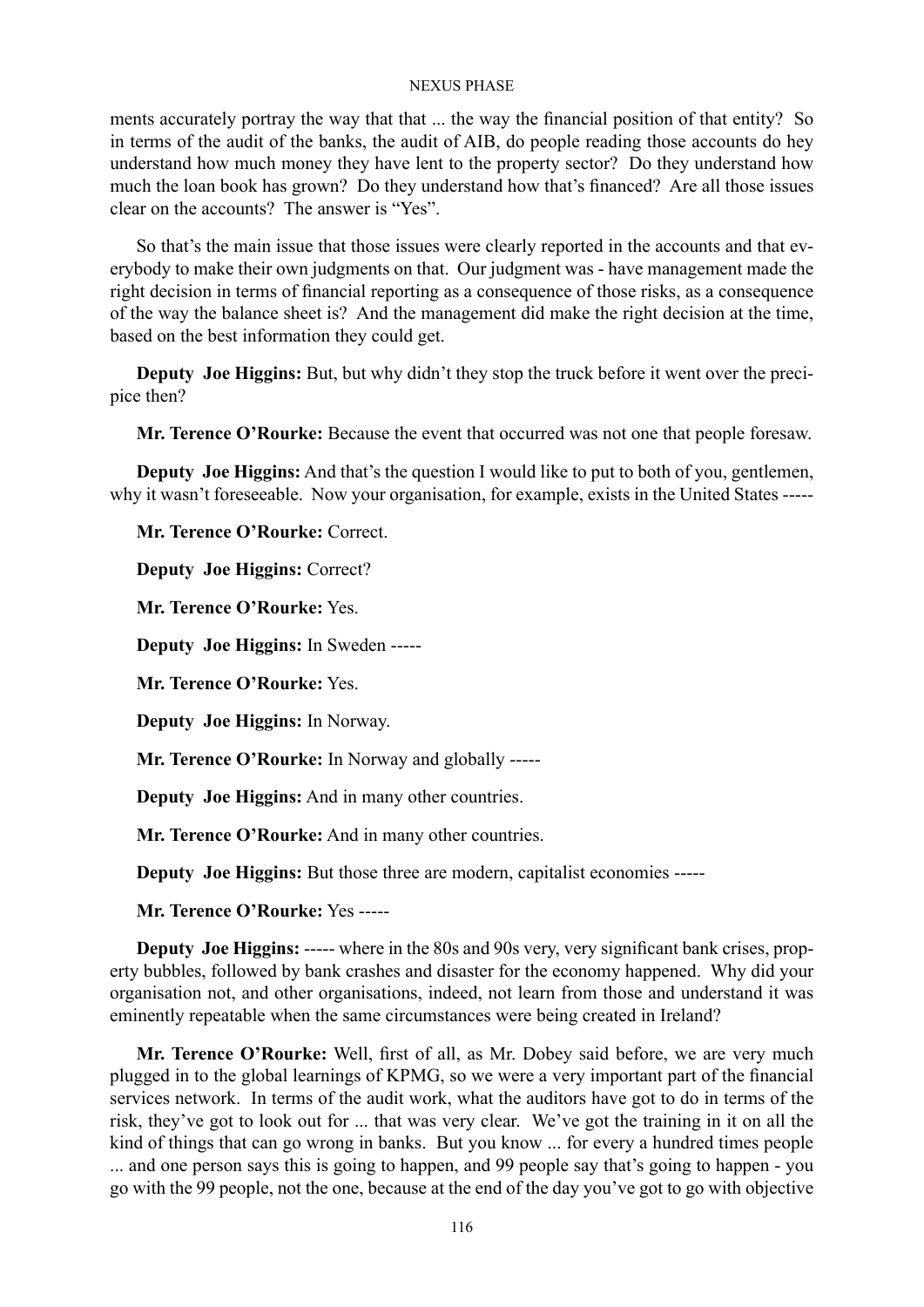evidence of what's most likely to happen. And the evidence overwhelmingly - from ESRI, from IMF, from the financial stability report Central Bank - was that the Irish economy was facing into a soft landing. So that was the basis on which we made our judgments.

**Deputy Joe Higgins:** But if I could put it to you, Mr. O'Rourke, just to challenge what those institutions may have thought, the objective evidence from the likes of Finland, from the likes of Sweden was that these factors that were now happening with a vengeance in Ireland in the 2000s inevitably lead to a crash. Why wasn't a red flag flown high?

**Mr. Terence O'Rourke:** That's a very good question, but that very point, that those things do lead to crashes, is not ... was one that was not seen by the IMF, by the OECD, by the ESRI, by the Central Bank and by the auditors. None of us saw that. And why is it? One of the other issues of bubbles is that people always are able to rationalise it. I went to many discussions by prominent and eminent economists who told us why the Irish economy was going to go to a soft landing and would not be heading into crash because there were demographics, because of our FDI and for lots of other reasons why the Irish economy would be okay. And that was ... we looked for the best evidence, and that's our job, as auditors, to get the best evidence we can with the experts. We're not economists, we're auditors, we're are applying rules and we need to take the best evidence we can and the best evidence we can was that ... that there was a risk, and everybody ... we identified the risk - if property prices decline there will be big loss in the banks. We said that and the issue for us was ... for management, have they assessed whether that risk is likely or not and, for us, have they properly reflected the likelihood of that risk. And the best evidence we had was that they had properly assessed the likelihood of that risk.

**Deputy Joe Higgins:** David McWilliams, in evidence here said: "I think the Irish property crash and the banking crash were both incredibly predictable and absolutely preventable." I haven't time to give a quote in detail, but he referred to what he himself said in October 2003, which was early enough in the process. He is referring to property but particularly to housing. "The Irish housing market is a scam ... [a] financial swindle that could potentially confine an entire generation of young Irish workers to years of bad debt ... [and it's a] confidence trick that has been foisted upon us by an alliance of banks and the landowners."

## **Chairman:** A question, Deputy?

**Deputy Joe Higgins:** Yes. Alan Ahearne, in evidence told us of a study in 2005 - that he published - about 44 booms and busts internationally in many countries where you operate I've no doubt. So a view could be put that really it should have been seen and it should have been stopped in advance. And just ... my very last question, Chairman, is this. In relation to Allied Irish Banks in particular, you made the point, I think, Mr. Dobey, it was yourself, that it was very difficult to get in accurate information the extent of the exposure, etc., when you were trying to do that ... let me just finish the question because he's going to cut me off here. In your opinion, did the bank's management and board structure ... in Allied Irish Banks, impede the provision of good governance within the bank or what impact did that have, if any?

**Mr. Paul Dobey:** I think I'm ... I'm not sure if I was incorrect earlier but what I was trying to say was that trying to get a grip on the losses in 2008 was extremely difficult. I think I said in my opening statement we worked tirelessly until we got to the bottom of that and we got to the bottom of that and we were very comfortable with the loan loss provisions when we got to the end of our audit process. But it was very challenging-----

**Deputy Joe Higgins:** Was it difficult to get that information?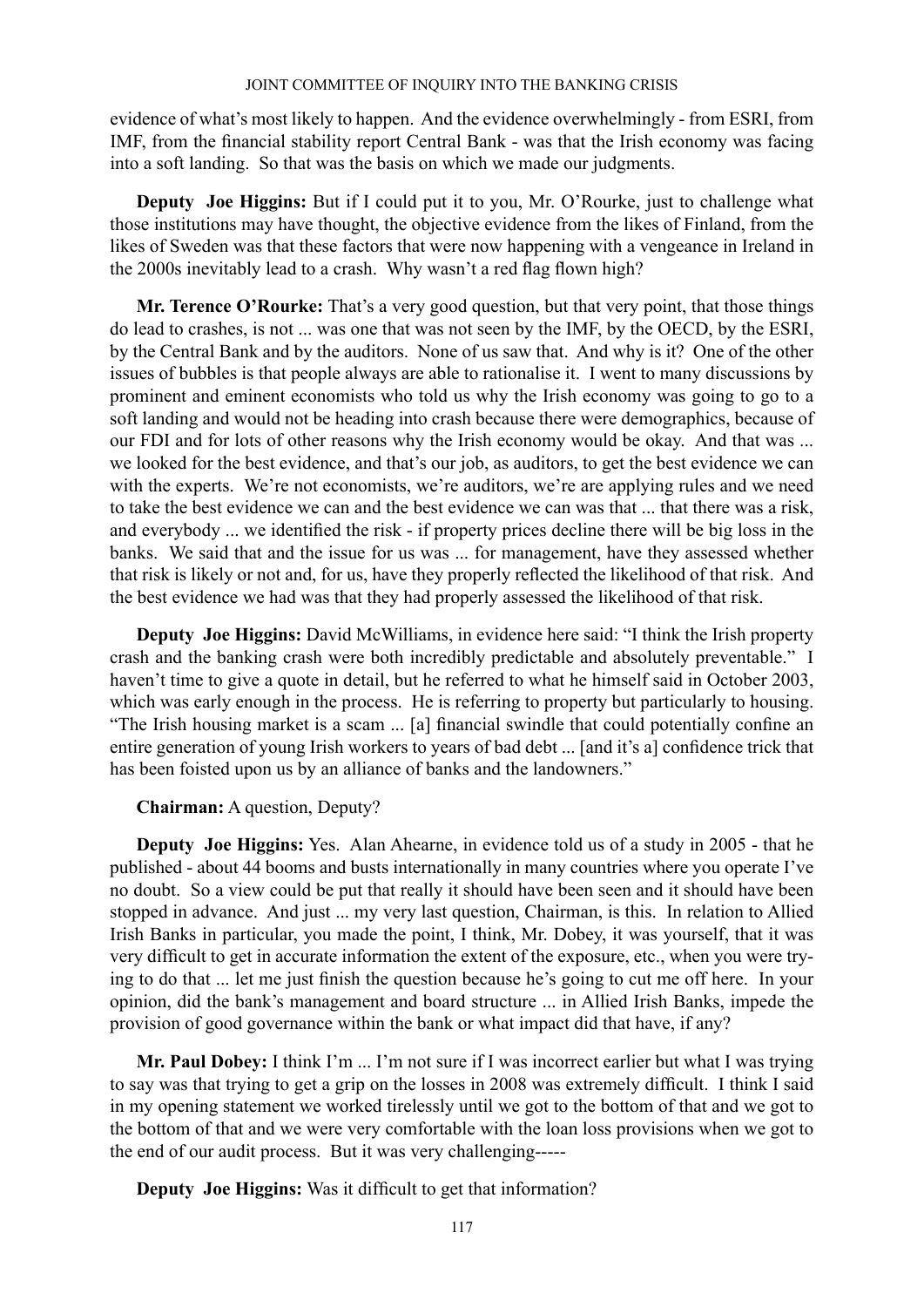**Mr. Paul Dobey:** -----because the environment was contracting. I mean if you look at what happened in late 2008 and early 2009, there was a huge contraction in the economy. We had Lehman's, we had the TARP, we had the guarantee, we had foreign markets froze, we had secret loans - if I can put it that way - in the UK, we had ... there was bank mergers every ... in Europe and in the US. We were in hugely uncertain times and trying - and I could take you through the economic forecasts that were there at the time and what ultimately transpired - we were trying to assess in a very, very difficult time, the loan loss provisions for AIB. That involved a huge amount of work, and we kept going until we got to the very end, and we were absolutely comfortable when we got to the end, because if we didn't ... if we weren't absolutely comfortable, we wouldn't have signed the audit opinion.

**Deputy Joe Higgins:** In general, was good governance in any way in Allied Irish Banks affected by the management and board structures?

**Mr. Paul Dobey:** I think there's a judgment being made in that statement that there wasn't good governance in AIB. Are you asking me to comment on that?

**Deputy Joe Higgins:** Well, no, I'm just asking you to comment on the question I put, whether the management and board structures, if they - or not - impeded the provision of good governance within the bank.

**Mr. Paul Dobey:** I'm not an expert on the overall governance of the bank but I can tell you in relation to getting the financial statements right, the AIB board and directors went through all of the processes that they should go through to get the financial statements right. We did our work to get to a conclusion that those financial statements gave a true and fair view, and that was our role.

**Chairman:** All right, Deputy, I'll have to move on. Just developing on the analogy of Deputy Higgins and the red flag being waved and all of the rest of it, I don't know who was holding the flag at the time, but can I put the question to you? Are auditors like the NCT, that you go in every 12 months or two years to check out that everything's okay under the bonnet?

**Mr. Paul Dobey:** No, I don't think we're like the NCT.

**Chairman:** Okay. Would there be a lot less crashes on the road if the NCT were like auditors or not?

**Mr. Paul Dobey:** I don't know. I suppose I see us as score ... as keeping the score, right. That's our job.

**Chairman:** Okay.

**Mr. Paul Dobey:** And I don't think you can blame the scorekeeper for the performance of the team.

**Chairman:** Okay. Fair enough. Deputy Doherty.

**Deputy Pearse Doherty:** Go raibh maith agat, a Chathaoirligh, agus fáilte roimh an bheirt. I want to just pick up on where Joe was asking Mr. O'Rourke a question. And you mentioned that you failed to see the property bubble bursting. You went to conferences. Demographics and so on were given as an example of why it would be a soft landing. You're not alone and we've had many witnesses before the committee who also failed to see the property bubble bursting. They took the opportunity here to apologise to the Irish public or maybe in your re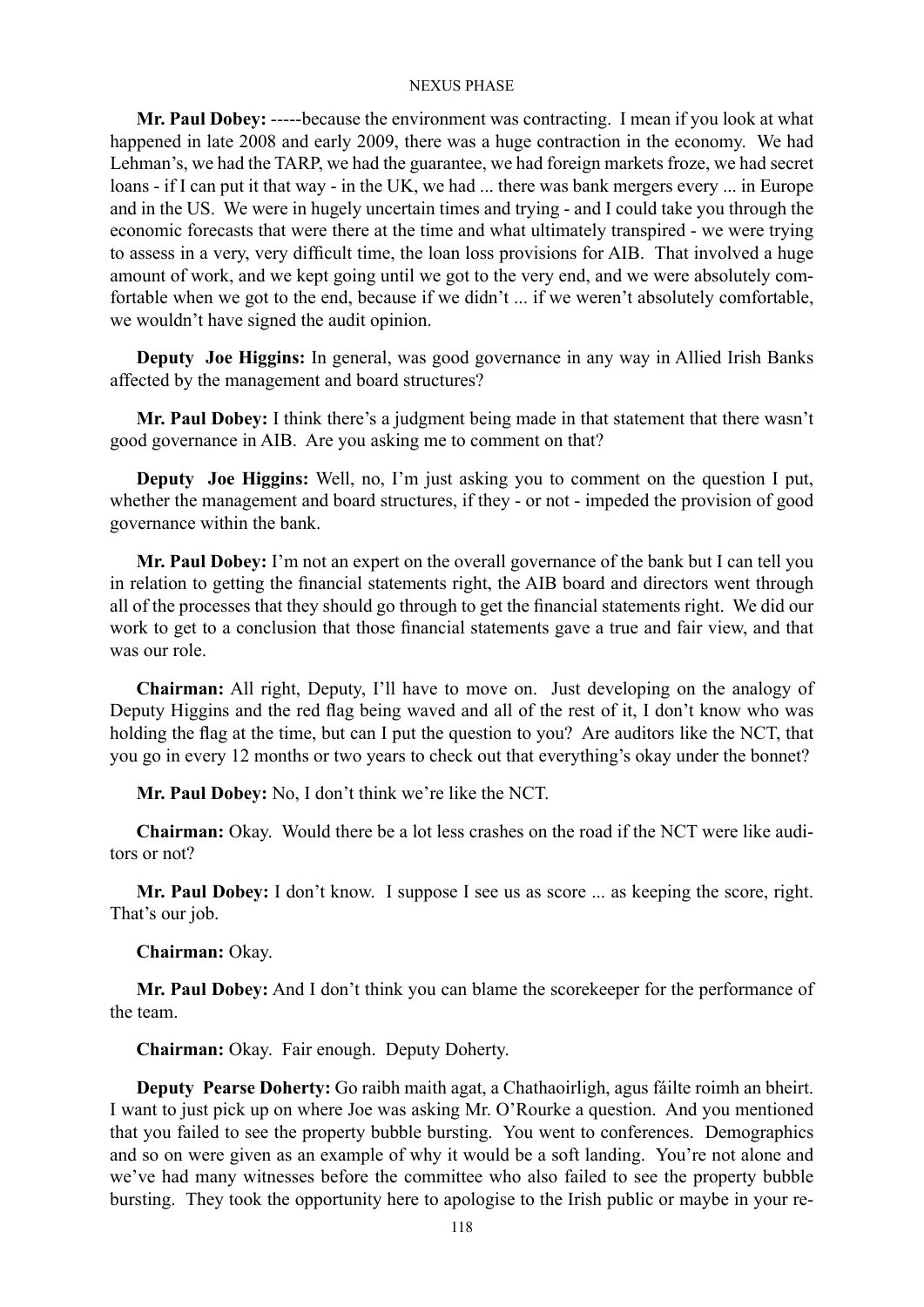gard you may want to offer an apology to the shareholders of AIB, or maybe you do not, but do you want this opportunity to apologise or do you believe that you have anything to apologise for on behalf of KPMG?

**Mr. Terence O'Rourke:** Deputy, in terms of our audits, looking back on it, and it was said here on a number of occasions, that we asked: what was our job? Did we do our job properly? We did our job properly. The question then is: should the job have been different or something else and should the crash not have occurred? Of course, it's regrettable that the crash occurred. Of course, it is terrible for the Irish people that we face what we into. But I don't think it's believed as a result of our audits or the financial statements that the crash occurred.

**Deputy Pearse Doherty:** And I'm not suggesting that it did. I'm just asking-----

**Mr. Terence O'Rourke:** Well, if you're apologising, you're apologising if you've made a mistake. We don't believe we made a mistake, Deputy.

**Deputy Pearse Doherty:** Okay. And so if you had seen the crash coming, you would still have audited the accounts of AIB in exactly the same way or-----

**Mr. Terence O'Rourke:** No, if you'd seen a crash coming there would have been, obviously, implications for financial reporting unless AIB reflected ... and, again, to make changes in accounts, you need objective evidence to make changes, but if some ... if there was evidence there that the crash was coming and you could point to evidence, and we had a basis for our belief there was a crash coming, the ... if AIB did not change their accounts, of course we would have qualified them.

**Deputy Pearse Doherty:** Okay. Did the firm perform any stress testing as part of the external audit of the bank to take into account the correlation between different types of property being financed - residential, commercial, development land and speculative land banks?

**Mr. Paul Dobey:** AIB performed stress tests in 2007. I've talked earlier about the stress test that they did as part of the ... in early 2009. That did stress the property values and they came up with very significant future provisions that would be required if those stresses came true, and they were ... those were disclosed to the market in February 2009 by AIB with its results.

**Deputy Pearse Doherty:** Did the firm ... did your firm carry out any stress tests?

**Mr. Paul Dobey:** We considered the stress tests that AIB had carried out.

**Deputy Pearse Doherty:** Okay. You didn't feel it necessary to carry out your own stress tests?

**Mr. Paul Dobey:** We looked at ... we would have looked at AIB's stress tests. We didn't have the models to complete those stress tests; AIB did.

**Deputy Pearse Doherty:** Okay. In relation to unenforceable securities, in your audits of AIB, did you notice the fact that there were loans that had unenforceable securities?

**Mr. Paul Dobey:** If we noticed during the course of our loan reviews that there was unenforceable securities, we would have asked AIB to make additional provisions.

**Deputy Pearse Doherty:** Did you?

**Mr. Paul Dobey:** We did.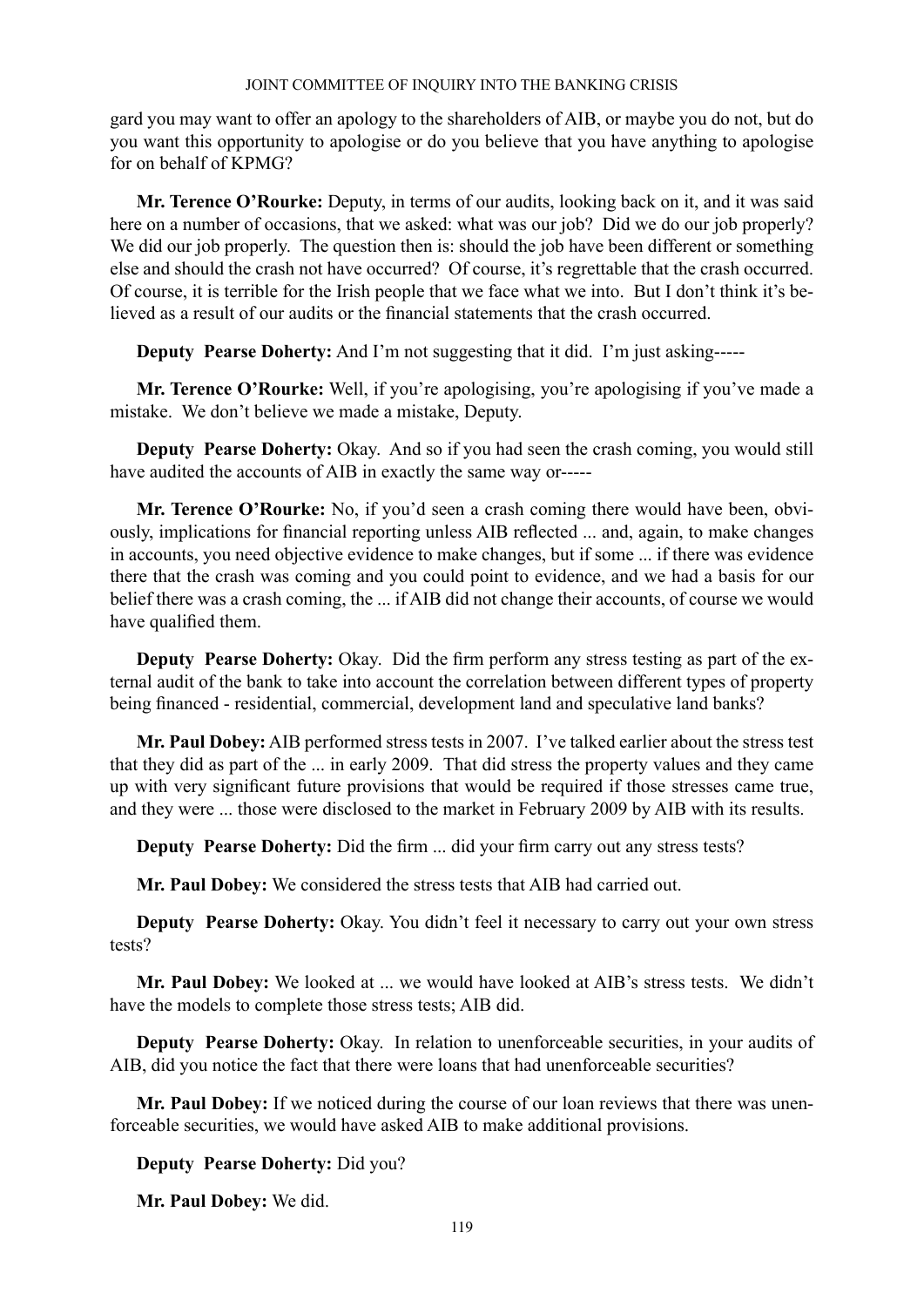### **Deputy Pearse Doherty:** How much?

**Mr. Paul Dobey:** All I can say is that during the course of our loan review process, we identified certain additional provisions that were required by AIB and they took those provisions. How much is difficult because, if I can talk about 2008, and this wasn't specifically in relation to loan securities, if I can put, this was generally. AIB reported to the market in its interim management statement on 4 November that it believed there would be €950 million of loan loss provisions for that year. That was ... at that time, AIB was carrying out its work, it had a criticised loan process it was going through, it had allocated... very many people from the front line into assessing the loan loss provisions. And it came up with the  $\epsilon$ 950 million.

**Deputy Pearse Doherty:** Okay, I want to focus on unenforceable securities. You'd be aware in terms of the NAMA test ... NAMA testimony and what's transcribed from the transfer of known loans to NAMA, hat there were €811 million of loans that were transferred to NAMA across the financial institutions that had unenforceable securities. From AIB's point of view, it made up  $E164.6$  million and that was the price that NAMA paid for them, which was an average of 77% reduction. If you were to apply that, what the loan value would be, you'd be well over €400 million. Did KPMG come to any estimation that it was in that region that, for example NAMA, the transfer to loans from AIB to NAMA, for every  $\epsilon$ 57 of loans that were transferred, one loan... €1 had an unenforced security, was not enforceable. Did KPMG recognise that, did KPMG audit those loans, audit the documentation?

**Mr. Paul Dobey:** AIB had  $\epsilon$ 127 billion of loans outstanding at the end of 2008. We audited a portion of those loans to get ourselves comfortable with the processes that AIB had gone through. As I mentioned earlier, we found certain issues with those loans. And when we found issues with those loans, we extrapolated that across the whole portfolio and certain additional provisions were taken. We didn't look at every single loan, I can only imagine that that extrapolation would have dealt with some of the issues that you have mentioned but I couldn't specify for sure that it did.

**Mr. Terence O'Rourke:** I think the other issue is that a lot of that unenforceable security turned out to be solicitor's undertakings, which turned out to be, you know, not enforceable or when they went to go the solicitor to say, "Give us the perfected security", the solicitor was unable to do that. And I know the Law Society looked at this, and I know that whole system has been reformed. But, at the time, we are saying, as in terms of audit work, we could see that there were solicitor's undertakings there as good security, we relied on those solicitor's undertaking, as AIB's processes were, they had a process of getting ... top tier or second tier law firms to give those undertakings and it turns out that in retrospect that that ... those solicitor's undertakings didn't always come good. But I think it was reasonable for us at the time to say, "Solicitor's undertaking will get us there in terms of the security."

**Deputy Pearse Doherty:** Can I just push you on that there, in terms of your reason list. You believed it was reasonable in that case. NAMA paid AIB  $\epsilon$ 9 billion for loans.  $\epsilon$ 164.6 billion was unenforceable or they had a deduction-----

**Chairman:** Just reference that, where you are coming from.

**Deputy Pearse Doherty:** Well it's in the... it's in the NAMA documents. NAMA C4b, page 6 and it's also in the NAMA document, C4b, page 4. And it gives a breakdown of AIB. It gives a breakdown of AIB-----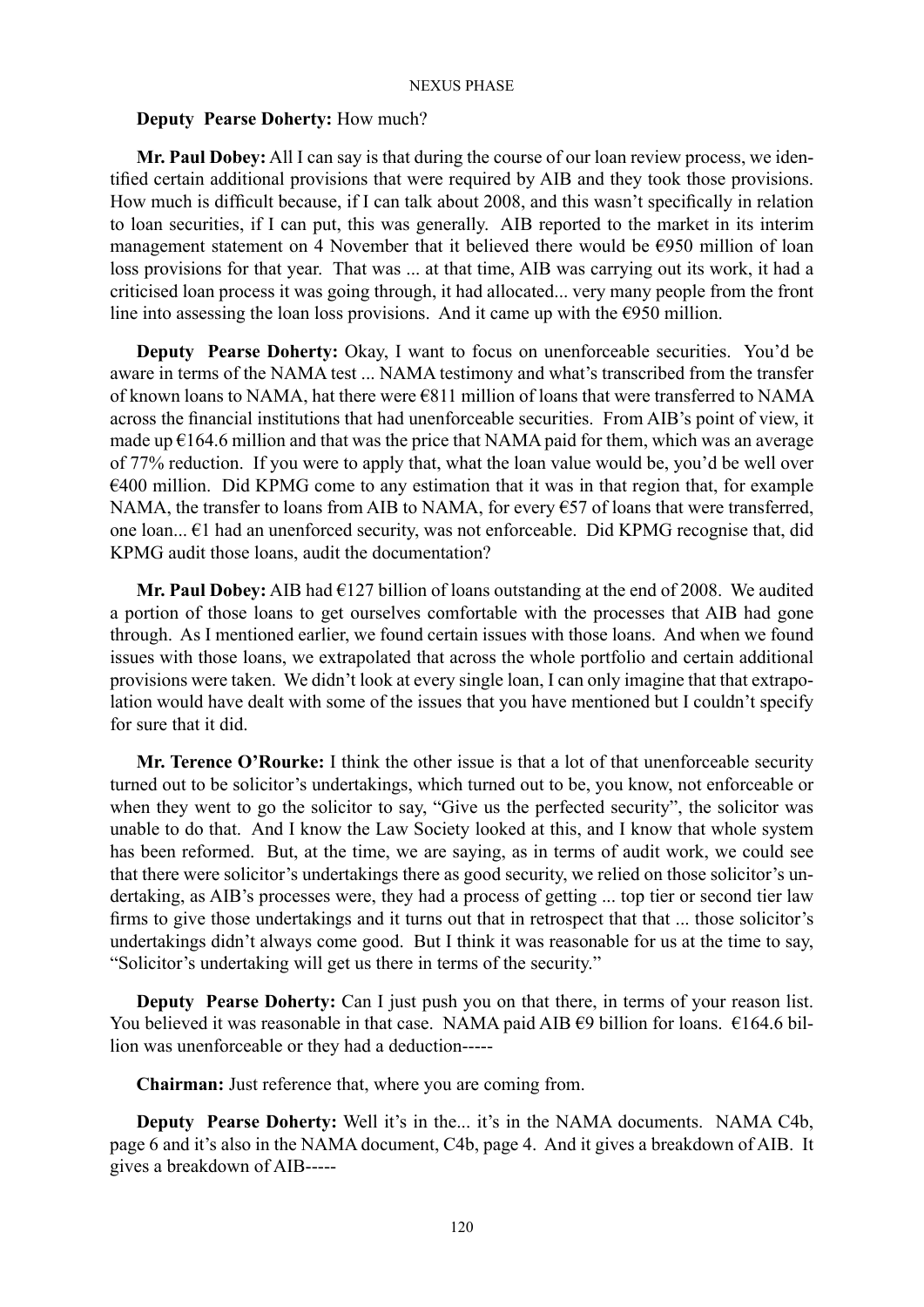**Chairman:** I'd be mindful that the witnesses haven't seen the NAMA core documents that we would be in possession of. But the figures would be NAMA records that would have been provided to this committee. So the Deputy is just testing-----

**Deputy Pearse Doherty:** NAMA, for AIB, NAMA applied a deduction of €85 million, when the transfer happened, and afterwards they subsequently found out that  $\epsilon$ 79.6 million additional loans were unenforceable as well. So of the  $\epsilon$ 9 million that were transferred to NAMA, the fact that...  $\epsilon$ 9 billion sorry. The fact that  $\epsilon$ 164 million was unenforceable, that ... is that not a very large percentage of that loan book, and was significant focus put on that in relation to the audit? Or did you audit those loans... those tranches of loans?

**Mr. Paul Dobey:** We would have audited some of them, right. As I mentioned earlier in response to Deputy O'Donnell's question, there was a lot of issues in the system at the time. There was, obviously imperfection, imperfect security. We... there was an IBNR taken to deal with those issues in AIB. These are things that might emerge that we didn't know about yet. And that number was in the region of  $\epsilon$ 800 million, so in our view that would have been caught up. These type of issues would have been caught up in that IBNR provision.

**Deputy Pearse Doherty:** The fact in 2008 your audited accounts showed AIB as a going concern. At that time, were you aware of quite significant falls in commercial prices, and also in domestic housing prices? And where did you see that it was going to end?

**Mr. Paul Dobey:** Yes, some of the documents we provided to the committee in relation to our communications with AIB set out our assessment of the declines in values. In the paper we referred to earlier, the 3 November paper, it set out the fact that there were issues we needed to face, and the loans we needed to deal with in the context of the audit. I mentioned those with Deputy Higgins as well. We looked at those loans, and we got comfortable with the recoverable amount of those loans.

**Deputy Pearse Doherty:** In relation to the concerns you had in relation to going concern; you say that you got assurances from, I think, the general secretary of the Department of Finance in relation to additional recapitalisation above the  $\epsilon$ 3.5 billion that was pledged. Can you outline to the committee what ... the nature of that assurance? Was it verbal? The quantity of that assurance - was it an unlimited amount of capital that they were pledging to the bank? And also can you again shed some light on a comment that you made where you said that the 2010 accounts, you weren't able to get the assurances at that time because a Minister was not available to give the assurance?

**Mr. Paul Dobey:** Yes ... sorry I'm just looking. Oh, I have it here. The assurances we got from the ... sorry, firstly, I need to go back a bit. We were unsure, as I said in my opening statement, as to whether AIB would need additional capital or not. But there was a lot of uncertainty at the time, and to address part of your question, we were aware of the declines in values and we were estimating that there'd be a 30% or 40% decline in property values in doing our audit. We sought assurances from the Central Bank in relation to liquidity, and from the Department of Finance in relation to potentially would capital be made available. To answer your question, that was a verbal assurance that we got; it wasn't a written assurance and it confirmed the statements of support that had been given by the Minister for Finance.

### **Deputy Pearse Doherty:** Was it limited?

**Mr. Paul Dobey:** No. It was, it was ... just bear with me please. The Secretary General, the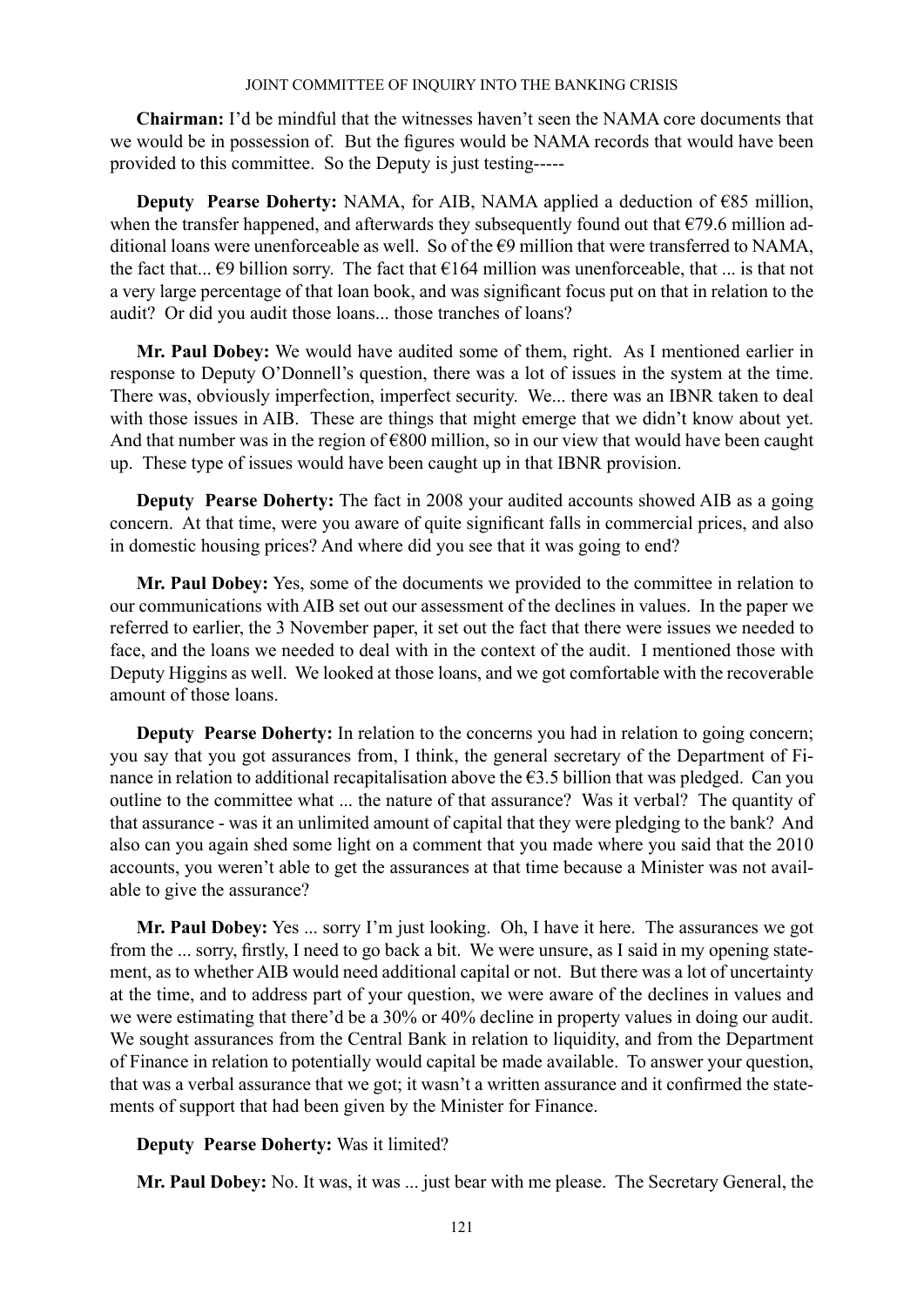assistant Secretary General clearly noted that it was Government policy to support both AIB and Bank of Ireland. He noted that these two banks were of systemic importance to the Irish economy and, inverted commas ...

**Chairman:** What was the date of that?

**Mr. Paul Dobey:** It's a meeting with Kevin Cardiff on 27 February 2009. It's with the committee but it is misdated. It actually has a date on it of 26 February 2008 but, anyway, that's with the committee in the documents we submitted.

I .. I'll just pick up my train of thought there. He noted that these two banks were of systemic importance to the Irish economy, and this is a note, a contemporaneous note done of the meeting, "will not be allowed to fall over". That was one assurance we got.

He also noted the Government would be reluctant to step in with additional investment or to nationalise AIB unless there was *force majeure*. He noted that the Government had no interest in managing or controlling the banks but the properly functioning banking system was of critical importance to the country. He did note, however, that the Department would seek to influence credit, remuneration, and regulatory and risk policies in the bank, and that some of this was already happening under the Government's bank guarantee scheme.

 There was ... I was concerned about M&T, and I had a discussion with him in relation to M&T, because we were carrying goodwill on the financial statements of AIB. And I asked whether AIB could be forced to dispose of M&T, and that would have been one of the ways that AIB could have raised capital, or they could have disposed of Poland:

 KC [that's Kevin Cardiff] did note that these business interests [that's Poland and M&T] had generated good diversity and potentially growth of earnings for AIB. He noted that it was unlikely that the Government would support significant growth in AIB's overseas business or emerging businesses at the expense of providing funding to the consumer, mortgage or SME sector in Ireland [which obviously was the priority for the Government].

There was some discussion around the state of the banking system in Ireland, including some positive comments from Kevin Cardiff regarding the Government support for six banks, subject to the Government guarantee. Kevin Cardiff did not give any assurance on the extension of the Government guarantee beyond its two-year end date of September 2010 and noted this was one option open to the Government. And then we had a discussion around emergency liquidity assistance funding from the ECB. So they were the assurances we got from the Department of Finance.

**Deputy Pearse Doherty:** Maybe one reason you couldn't get the assurance, you say a Minister was not available in 2010 but there was an election in February 2011, which I presume is when you were preparing your accounts. But was there nobody in the Department that you could meet to give you similar assurances?

**Mr. Paul Dobey:** I have said I don't fully understand how the political system works, but I would imagine that in order for Kevin Cardiff to give that assurance, he would have to have had some acknowledgement from the Government, from the Minister. In 2011, as I recall, we looked for those assurances. The Government guarantee was not there any more or was about to expire. We did have the eligible securities guarantee. We looked for assurances around liquidity and we spoke to the deputy governor in the Central Bank at that time and he did give us some assurances. They weren't as fulsome as we would have liked. Then we went and spoke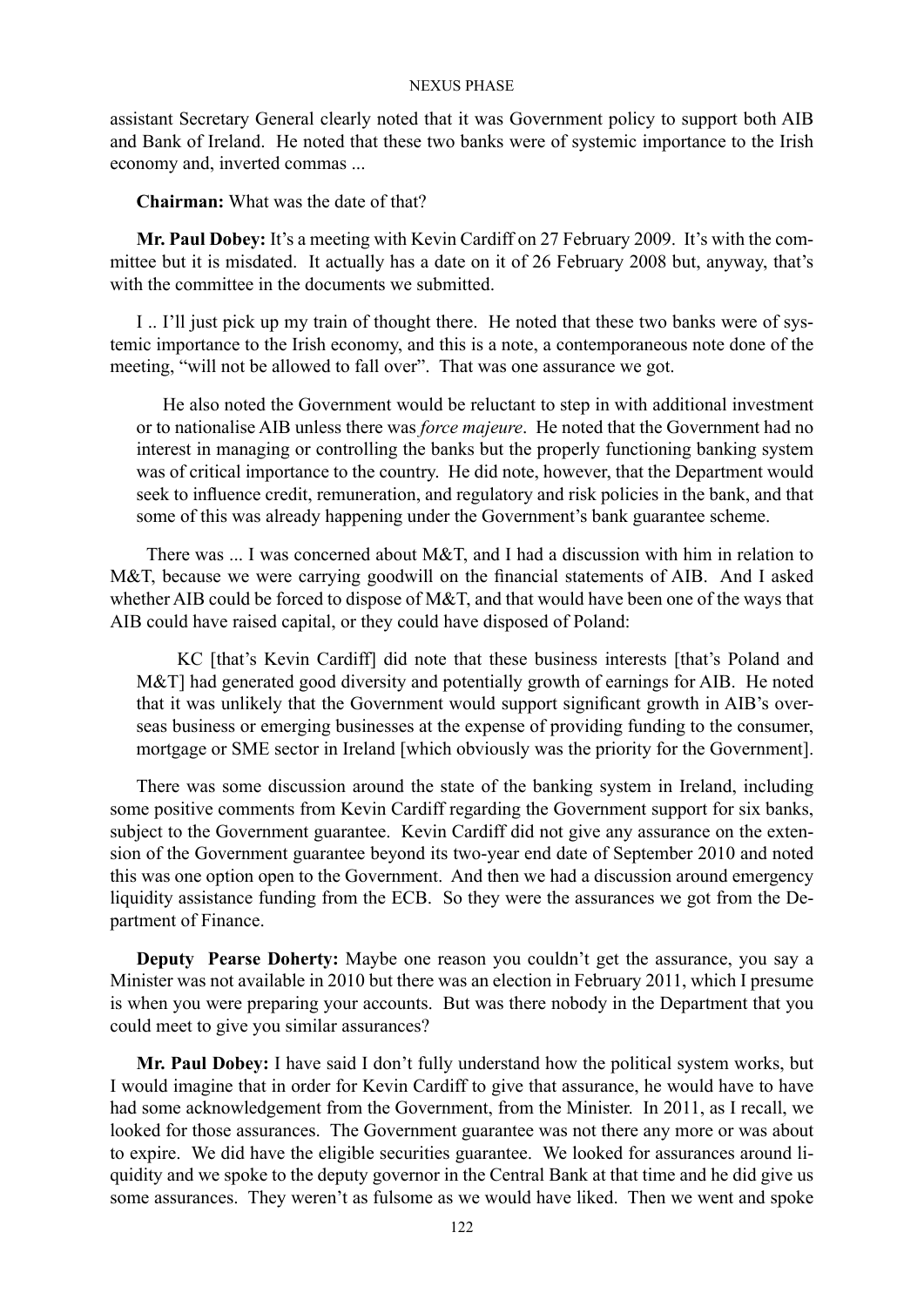to the then Secretary General of the Department of Finance at the time and she was not in a position to give us the assurance because she did not have a Minister.

**Chairman:** Can I just return to one section there with your engagement with Deputy Doherty, Mr. Dobey, where you stated that there were unenforceable securities in AIB and that you recommended to AIB to increase the loan provision.

**Mr. Paul Dobey:** No, can I just correct the record on that? I broadened out from unenforceable securities into a general dialogue on provisions and the discussion we had with AIB in 2009.

**Chairman:** Okay, because I was maybe just picking up on an incongruence there that, with your earlier questioning with Deputy O'Donnell, could this have been done under the IAS 39 if the loan was not impaired?

**Mr. Paul Dobey:** I explained to Deputy O'Donnell that there was an opportunity. Sorry, firstly, there is always room for professional judgment and for scepticism and we were exercising professional judgement and scepticism at this time. Deputy O'Donnell has quite rightly identified and importantly identified that there is room for an IBNR to be taken, and that judgment can be applied in making that IBNR. I talked about adjustment factors, so that is when the historic loss rates might not be ... that the bank was using to determine its IBNR might no longer be appropriate. That was the conclusion we reached in 2008, and we had extensive discussion with AIB in relation to taking additional provisions. They were looking at it also to deal with that issue.

**Mr. Terence O'Rourke:** But the issue is, when we said with AIB, "There is a security missing here, make an actual provision". You only make an actual provision where there is actually a loss or default, so the fact that a security might have been missing on a good loan does not make that loan bad or does not need a provision against it.

**Chairman:** Senator O'Keeffe.

**Senator Susan O'Keeffe:** Thanks, Chair. In a note that was provided to us when Mr. Gleeson was here, Mr. Gleeson described the regulator. He said he was a hopeless regulator. What was your view of the regulator?

**Mr. Paul Dobey:** We had extensive dialogue with the regulator, particularly in the latter part of the period. I have mentioned already the dialogue we had in January 2008. We had a dialogue with the regulator on 21 November 2008 as well and at that meeting, we were starting to have concerns around uncertainties in the system at that point and we spoke to the deputy governor, the deputy governor attended that meeting actually. We had a good dialogue with the regulator in that period and that dialogue was important, particularly in the latter years, the latter part of that period. However, I would say section 16 of the Central Bank Act 1942 sets out some very clear restrictions in relation to confidentiality requirements for employees of the Central Bank. I do not have all the details as to what their contracts say in relation to confidentiality but it was very difficult at that time for us to have a two-way dialogue. So we tended to go in, have a discussion, raise issues and we weren't really getting much back. Indeed, I think at that meeting, in February 2008, we were ... there seemed to be a little bit of resistance in relation to giving us assurances. Now, I understood why that was later, when we spoke to them in January 2009, because effectively it was the monetary authority we needed to speak to in relation to liquidity and not the regulator.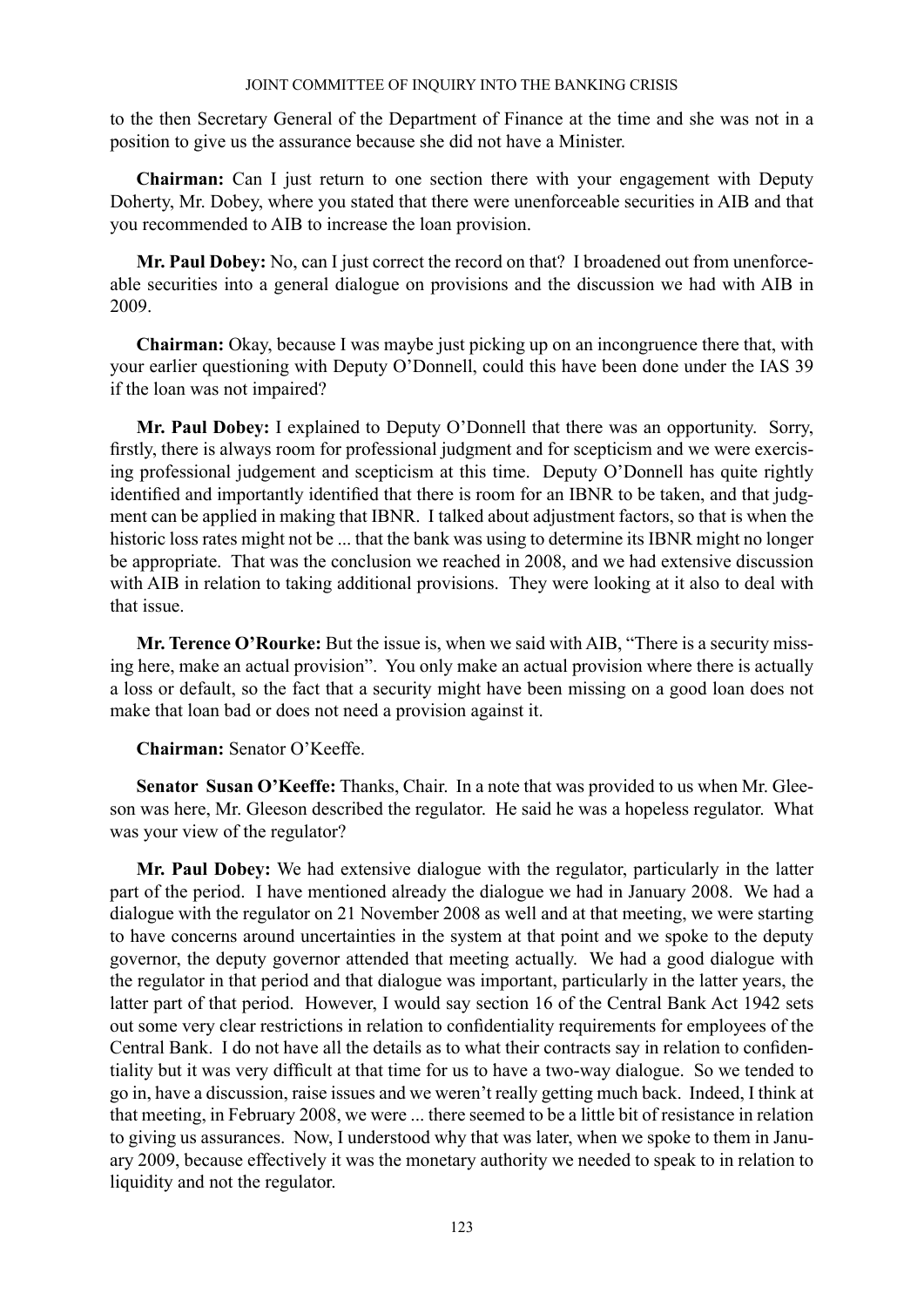**Senator Susan O'Keeffe:** You said earlier, when we were talking about the payment of the dividend, you said, "We didn't have to form a view on the paying of a dividend." You didn't have to, but did you? You may not have had to, but did you actually?

**Mr. Paul Dobey:** I didn't mean to be unclear. We didn't form a view on whether the dividend was appropriate or not. It was not our role.

**Senator Susan O'Keeffe:** On page 25 of your ... of the ... our document ... core document Ernst & Young, there's a note, I think it was written in relation to EBS as it happens, but the sentence under the heading, "Background", says, "We have identified from our market knowledge that there is a potential going concern problem for EBS"-----

**Chairman:** Just to double check there, would you-----

**Mr. Paul Dobey:** That is Ernst &Young so I-----

**Senator Susan O'Keeffe:** I'm sorry. I beg your pardon.

**Chairman:** That's okay.

**Senator Susan O'Keeffe:** I beg your pardon. I'm so sorry, I picked up the wrong document. That's why I'm ahead of us.

**Mr. Paul Dobey:** Before we took over the audit.

**Senator Susan O'Keeffe:** Before you took over the audit ... I'm very sorry. Thank you for your correction. In fact, on the matter of correction, lots of people have come in here and given evidence and they've said that they have made mistakes and errors have occurred and, you know, we've seen in all the documentation, all kinds of errors. Human error, sometimes. But there's been no errors offered on your part. So, in the case of, what you've described yourself as a very complex audit ... huge team of people obviously working on ... I assume, on a constant basis, you don't finish the audit and go home and start again six months later ... it's been a long process. So, I'm just wondering, have you made any mistakes at all?

**Mr. Paul Dobey:** We have layers of processes within an audit of the complexity of AIB. We have layers of reviews. It's very important that we get these audits right.

### **Senator Susan O'Keeffe:** Yes.

**Mr. Paul Dobey:** And you've talked earlier about ... was asked about the significance for me or for other individuals if we get those wrong. These require ... the security laws have very serious implications if we get audits wrong and we go through a process to make sure we get them right. I talked about the fact that we had a quality control reviewer from the UK firm, we had an SEC reviewer from the US firm, we did ... to put all of the processes in place to make sure we got these audits right.

**Senator Susan O'Keeffe:** So-----

**Mr. Terence O'Rourke:** Well, there's no-----

**Senator Susan O'Keeffe:** No error.

**Mr. Terence O'Rourke:** -----such a thing as a perfect audit. Though you've heard ... we talked about the CARB review that said that our audit was a good audit but we ... there were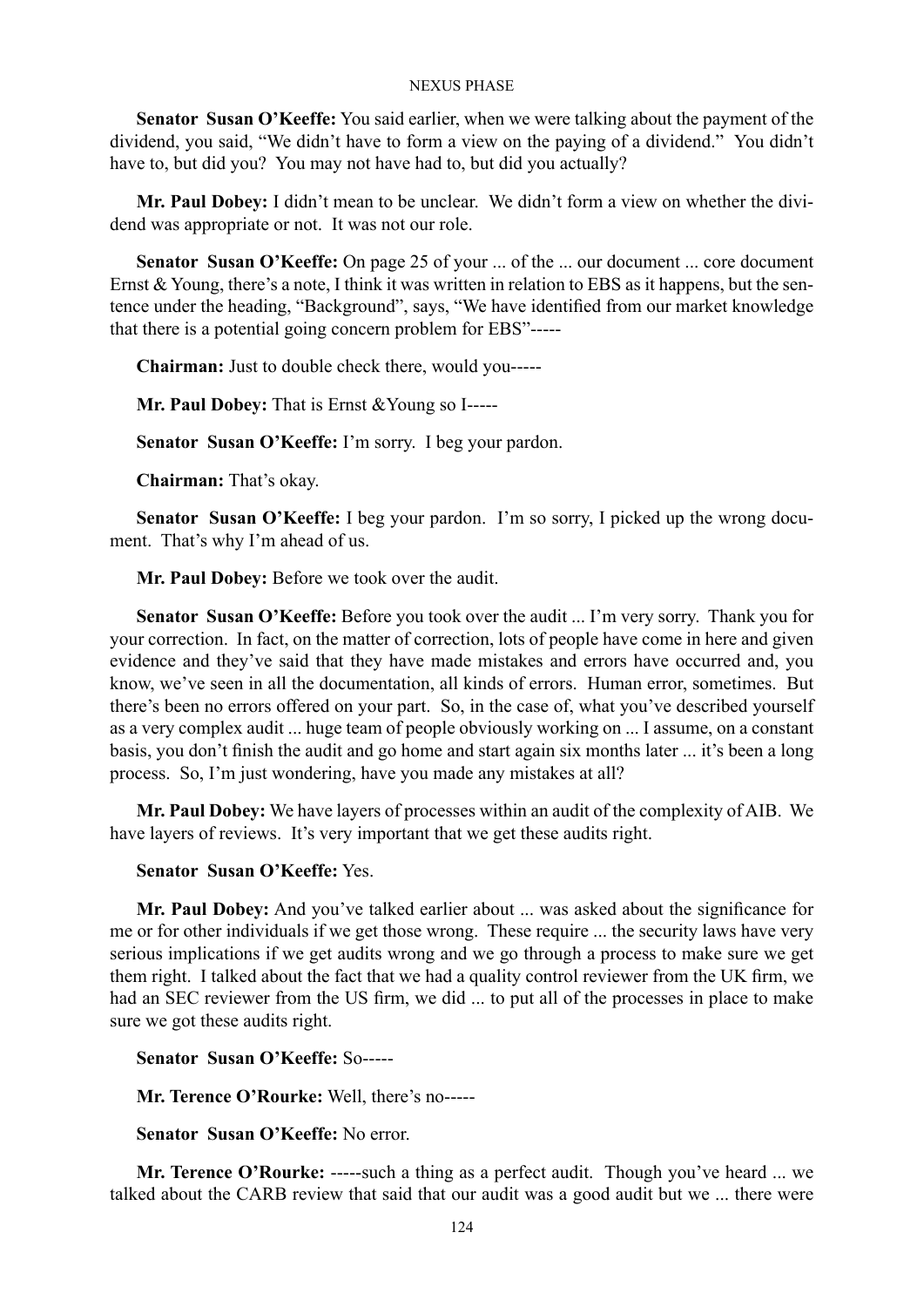some areas of improvement. But we went through those areas of improvement. They're not significant in terms of, you know ... in terms of the truth and fairness of financial statements.

**Senator Susan O'Keeffe:** It just strikes me to see that every ... that the organisations, including the banks themselves, have acknowledged mistakes that they've made but-----

**Mr. Terence O'Rourke:** The mistakes they made were lending. We were not lending. We were measuring-----

**Senator Susan O'Keeffe:** I know, but you've made no mistakes-----

**Mr. Terence O'Rourke:** -----whether they properly reported the results of those lendings. And in terms of financial statements, they did report, at the point in time, the right ... So the mistakes were inherent in those balance statements of bad lending, but we weren't responsible for the bad lending.

**Senator Susan O'Keeffe:** Okay. Mr. Dobey, you used the analogy a moment ago, of being ... of keeping the score.

**Mr. Paul Dobey:** Yes. Analogies always have weaknesses, I think, we demonstrated that earlier.

**Senator Susan O'Keeffe:** Indeed. So you are keeping the score ... in that 2008-09 time, when things were very difficult, as you've said yourself, it was a very stressful time. And you had many negotiations. You were talking to the Financial Regulator, you were talking to Government, you were talking to all kinds of people. What status were you ... did you have then at that point? Because if you're keeping the score, you're not on the pitch, but I would ... do you see, you were obviously now involved, and you've given us some detail, for which we're grateful, but I-----

**Mr. Paul Dobey:** I mean-----

**Senator Susan O'Keeffe:** -----don't understand how you can be-----

**Mr. Paul Dobey:** We're-----

**Senator Susan O'Keeffe:** -----on the one hand keeping the score, and now on the other hand, on the pitch?

**Mr. Paul Dobey:** You're assuming keeping the score is easy. In our ... in what we do, keeping score is very hard. And you need lots ... to gather lots of information.

**Senator Susan O'Keeffe:** You did say though, that you weren't on the pitch, and that you couldn't blame the, you know, the performance of the team.

**Mr. Paul Dobey:** No, I ... well-----

**Senator Susan O'Keeffe:** No, let's not get hung up on it. I'm merely trying to establish, there was an analogy offered which you turned down, you said you were scorekeepers. But here you were, you were in the heart of those negotiations. Is that a fair and reasonable thing to say, from what you told us?

**Mr. Paul Dobey:** Yes, it is our responsibility in relation ... I should've clarified, the analogy was too simple, right. We were keeping the score in relation to historic financial statements and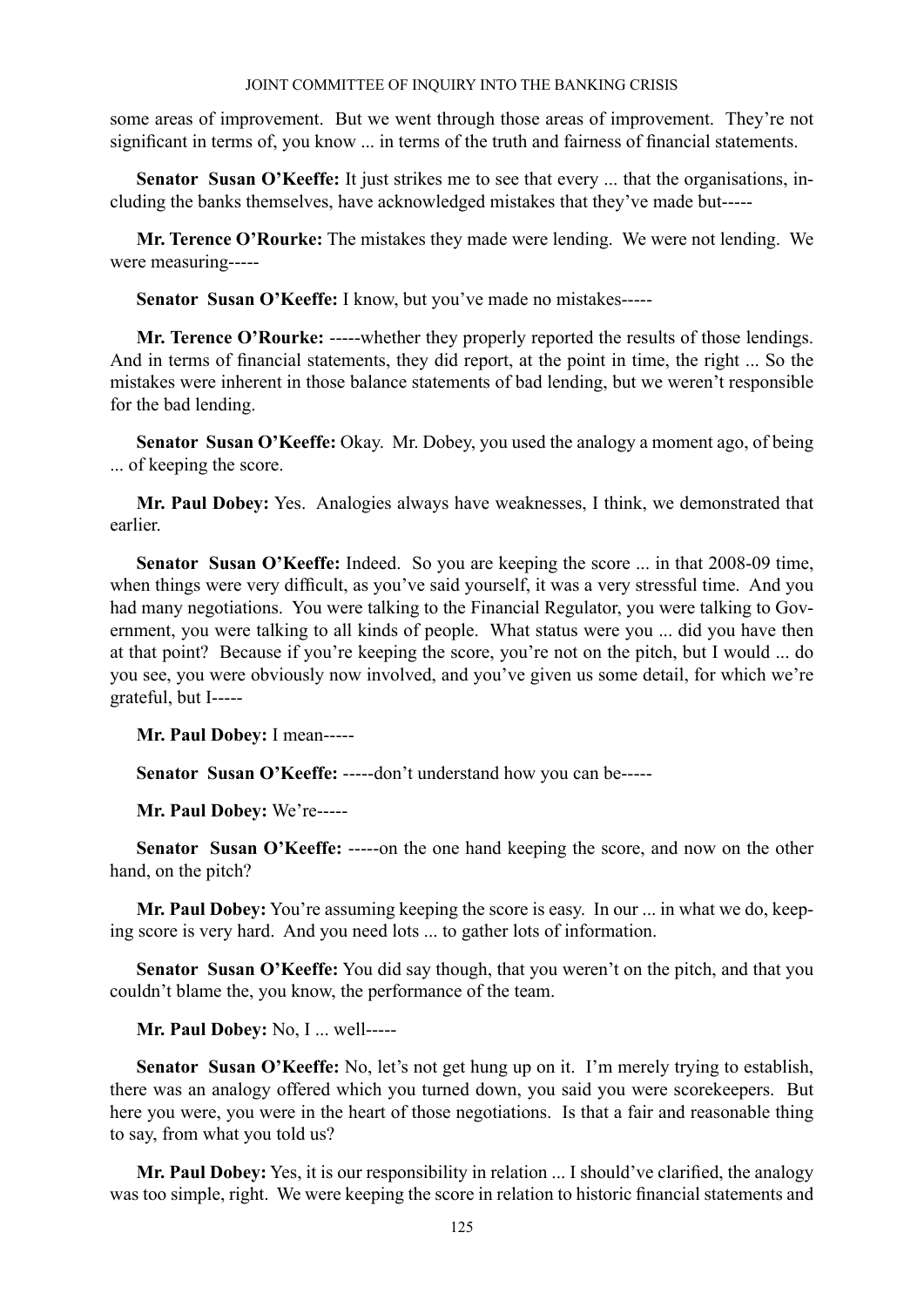as Mr. O'Rourke said earlier, we also had a responsibility to assess whether the going concern based on preparation of financial statements was appropriate. It was in the context of the going concern based on the financial statements which was a future looking thing and maybe that's not keeping the score, right? That's assessing what the score might be at the end of the game, right? And we're only at half-time. We had to go and make an assessment and get assurances from the system, if I put it that way, the Department, the regulator, the Central Bank, around the going concern basis of preparation.

**Senator Susan O'Keeffe:** In your lengthy career, was that the first time that you'd had that experience where you'd engaged with so many other people outside of a financial institution, or was that something just, that happened all the time?

**Mr. Paul Dobey:** Yes, and it wasn't done lightly. We had huge consultations in our firm. I consulted ... we had a dialogue with the regulator, which was teeing that up, in November. I had a very ... I had a dialogue within our firm, and with the managing partner at the time, which was Terence, as to how we should deal with this issue. We ... there was one very important meeting where we had the partner from the UK firm involved, and we went through the appropriate process; we were concerned, we took the appropriate steps. It was unprecedented.

**Senator Susan O'Keeffe:** It was unprecedented.

**Mr. Paul Dobey:** Unprecedented.

**Senator Susan O'Keeffe:** And, given that you said, for the earlier accounts, 2007, and you said that you got the contingency liquidity plans given to you by AIB when you asked for them.

**Mr. Paul Dobey:** Yes.

Senator Susan O'Keeffe: That was all, that's where that ended. You didn't have to go ... did you go to the Financial Regulator, did you go to Government?

**Mr. Paul Dobey:** I didn't need to.

**Senator Susan O'Keeffe:** You didn't need to.

**Mr. Terence O'Rourke:** We've already said that we had a meeting with the Financial Regulator in early 2008, about ... which included ... it was a meeting of the four firms with the regulator.

**Mr. Paul Dobey:** It was a general discussion.

**Senator Susan O'Keeffe:** So did you think, in February-March 2008, did you think then that the trend could go anywhere other than downhill, or did you think, "Maybe things are going to recover by the end of 2008", or was it obvious then that they were on a downward trajectory?

**Mr. Paul Dobey:** To me, and I'm paid to be sceptical, right. That's my job. I didn't have a crystal ball, but I was managing the downside on behalf of my firm. It was very important; there was a lot at stake for me and for my firm, and for the bank.

**Senator Susan O'Keeffe:** So you were managing it, you could see then-----

**Mr. Paul Dobey:** No, managing, it's not right - doing my job.

**Senator Susan O'Keeffe:** I'm sorry, what was the expression you said, managing the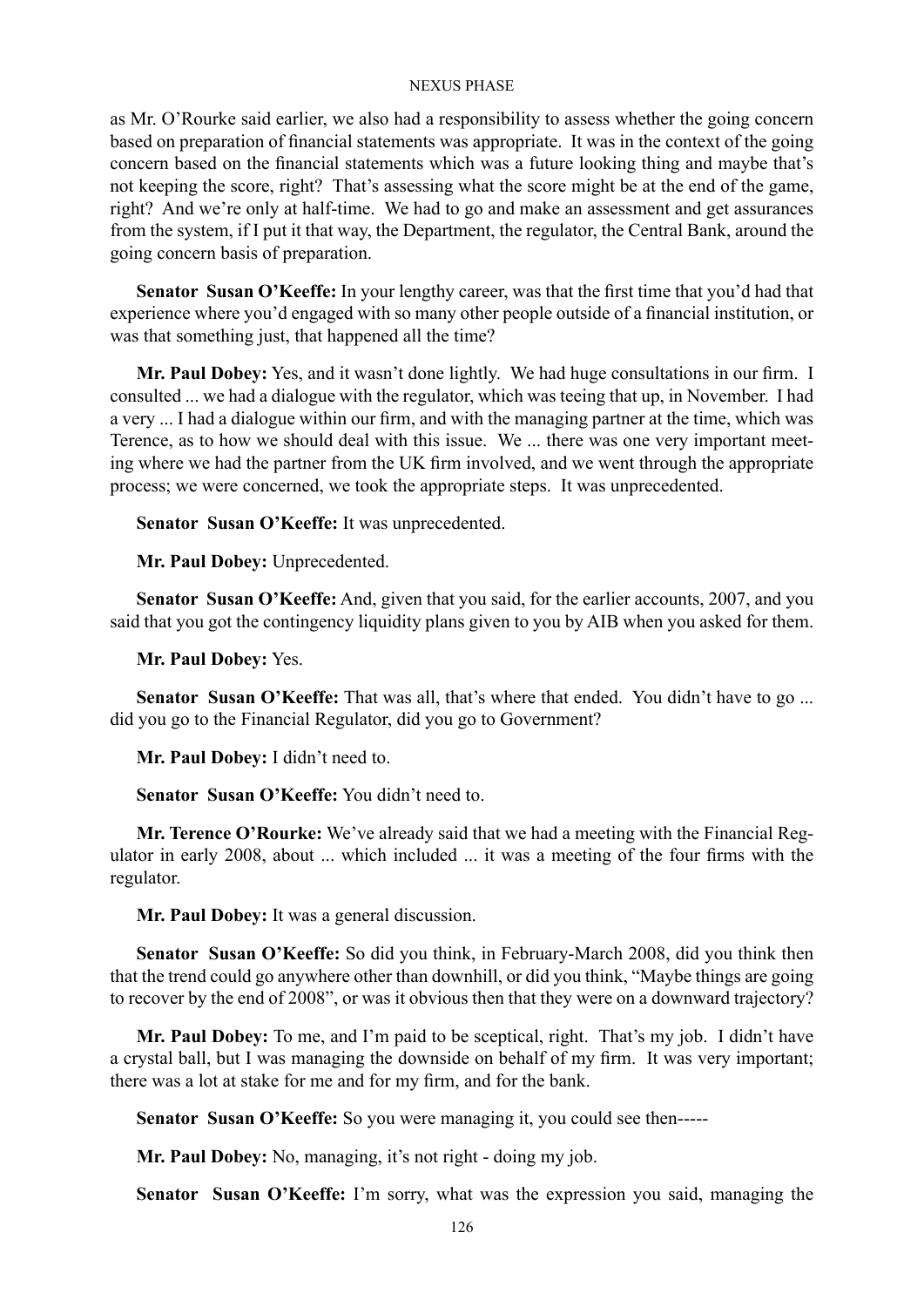downside. I'm sorry, I'm just trying to-----

**Mr. Paul Dobey:** Thinking about the downside risk; it hadn't happened yet, but thinking about the downside risk. We made sure that our audit opinion in 2007, we were very comfortable with it, but there were issues in AIB at the time. We talked about it in relation to the traded credit book. However, if you go back, in 2007 the economy grew by 5.7%, right, so I was thinking about, this could ... there could be issues here, they haven't happened yet. I was satisfied with the 2007 financial statements. I was looking forward in relation to going concern. We got happy that AIB had  $\epsilon$ 30 billion of liquidity and could have raised additional capital itself; it was still accessing the capital markets. I was happy.

**Senator Susan O'Keeffe:** Okay. So you were happy. So, when you, I'm assuming you are familiar with the Atlas report, and you'll know some of the observations that were made there at that time, in September 2008.

**Chairman:** Can you just cite it there for us in the book, Senator?

**Senator Susan O'Keeffe:** Yes, sorry it's book AIB - C2C.

**Mr. Paul Dobey:** We don't have that book.

**Chairman:** They may not have that book, now, so I need to be mindful to committee members .... that witnesses have to be given foreknowledge.

**Senator Susan O'Keeffe:** Are you familiar-----

**Mr. Paul Dobey:** I'm familiar with the report, and I can comment on it.

**Senator Susan O'Keeffe:** Okay, well, I wasn't proposing to throw everything at ... I was merely going to say that the group's criticised loans, including watch, vulnerable and impaired loans, are graded eight to ten. These are "loans which exhibit weaknesses, where payment is in jeopardy, or where there's objective evidence of impairment. In addition a portion of the group's criticised loans are included in grade seven", and it goes on then to give the detail of how much money, how many of the loans were tied up. So this was at a point, this was well before your January-February conversations with the Financial Regulator. You'd already seen in 2007, 2008, that things were not going well, and that you'd already had to ask for contingency liquidity plans. You were now in a position where you could see this, and whatever else you could see yourselves. I am finally coming to it, so I'm just concerned to know how at that point you would end up in all those negotiations, giving, if you like, the assurance, that as a going concern you could let the bank carry on, you could actually sign off on the going concern, given all the things that had gone on?

**Chairman:** The question is made. Mr. Dobey or Mr. O'Rourke, or each.

**Mr. Paul Dobey:** You're referencing the Project Atlas report-----

**Mr. Terence O'Rourke:** The issue for us was whether AIB said we'll continue in operation or existence for another year; there are lots of uncertainties out there, lots of risks, and at that stage, 2008, looked like there were losses coming down. AIB reported, "We've taken €1.8 billion this year, we've another €6 billion to come in cycle. We've got lots of losses coming, and there was a risk there could be more". That was said as well. So what we did was, we said, well, if those risks come to pass, will AIB be there? And the answer was yes, because the Government had told us they would support the pillar banks. So, on that basis, it was reasonable for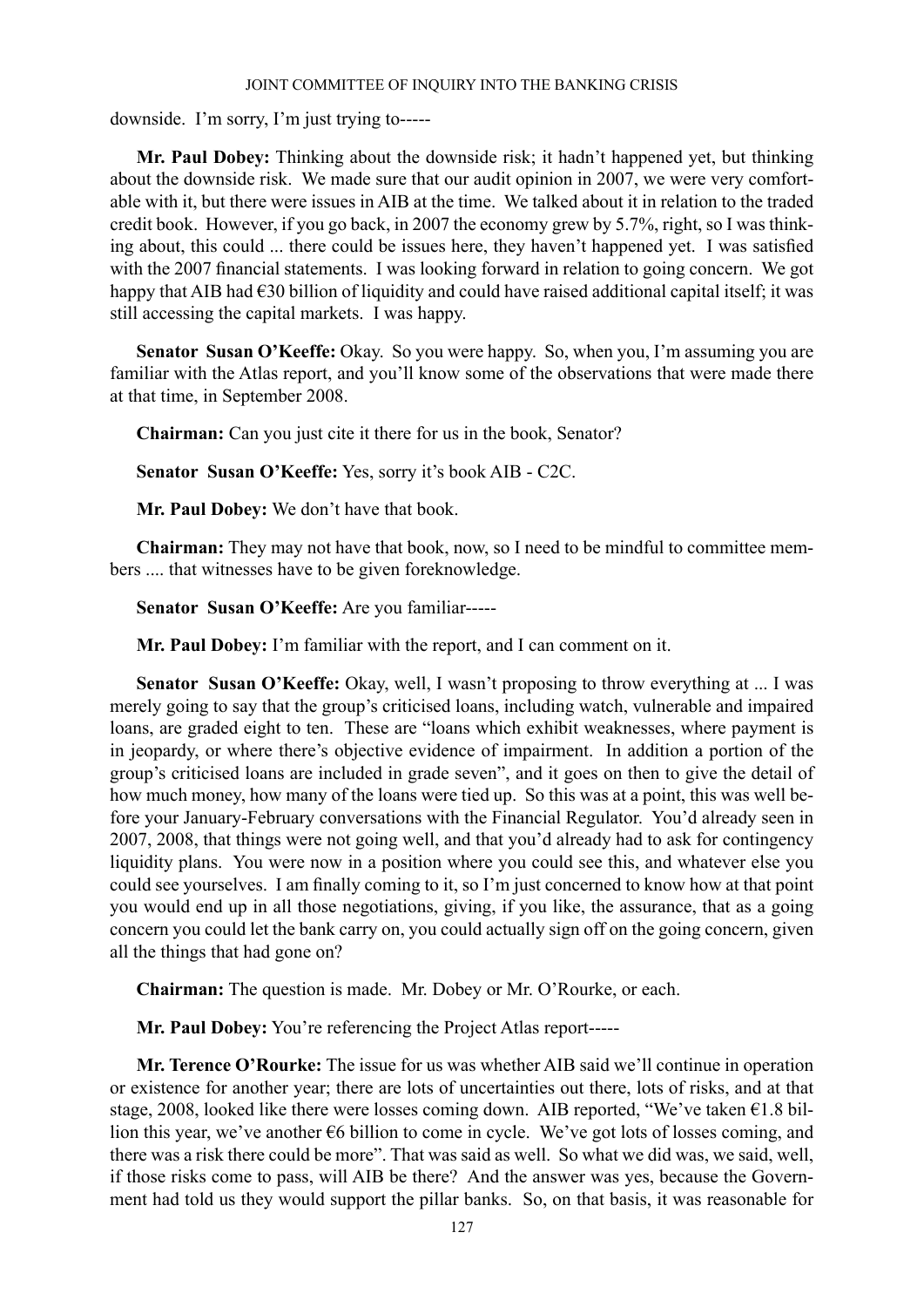AIB to say, "That's our accounts, we will continue in existence". So it was a reasonable judgment for us to make, we felt.

**Senator Susan O'Keeffe:** With the support of Government?

**Mr. Terence O'Rourke:** With the support of Government, yes, absolutely.

**Chairman:** Okay.

**Senator Susan O'Keeffe:** But without that-----

**Mr. Terence O'Rourke:** Without that, exactly, that's why we went and talked to Government.

**Chairman:** Okay. That's it, we're done. I just want to just ... in the opening section there of Senator O'Keeffe's question, she made reference to Mr. Gleeson, and his comments about the regulator. I ... the ... Mr. Gleeson may have written comments with regard to the regulator, but he ... during his hearing with us he actually qualified that, in questioning from Senator D'Arcy, at which time Mr. Gleeson then says, "That was private talk between me and Eugene, an unkind phrase to use, I think, but I felt we had been let down by regulation, but we ourselves had got into trouble, so who am I to speak?" So I just ... in use of that phrase in future engagements, I think the proper context and full qualification needs to be applied. Next and last up is Senator Barrett. Senator, ten minutes.

**Senator Sean D. Barrett:** Thank you very much, Chairman, and welcome to our visitors this afternoon. Just, on the regulation of accountants, you mentioned the CARB report. I suppose there'd be two observations, one, it's taken seven years since the ... the need for the guarantee, and two, it's been furnished only to yourselves, and not to the public, who had to pay the  $€64$  billion. I mean, is that the way CARB operates?

**Mr. Terence O'Rourke:** Well, first of all, I think CARB initiated the report ... 2010, I think was the time they ... they initiated the ... the work. And the ... CARB have said they will publish a public report and I expect it'll happen in the next few months.

**Senator Sean D. Barrett:** In the next few months. I'd hope it would be able to assist this committee. The IASA, as far as I can see, has issued no report on this whole issue. Is ... is that correct?

## **Mr. Terence O'Rourke:** Yes.

**Senator Sean D. Barrett:** Well, we have one watchdog which hasn't barked at all and another watchdog that only ... that only barks in ... in private-----

**Chairman:** I'll be barking at you now, Senator, if you make a value judgment, so, ask a question.

**Senator Sean D. Barrett:** Is the ... is this an appropriate system of regulation where one watchdog is silent and the other just works in private? The public ... who has asked us to investigate  $\epsilon$ 100 million in equity from the Irish Government, then, obviously, shareholders' equity, and inputs from the British Government ... and the two regulatory bodies operate as ... as you've described.

**Mr. Terence O'Rourke:** I think it's probably a matter for them to answer that, Senator, to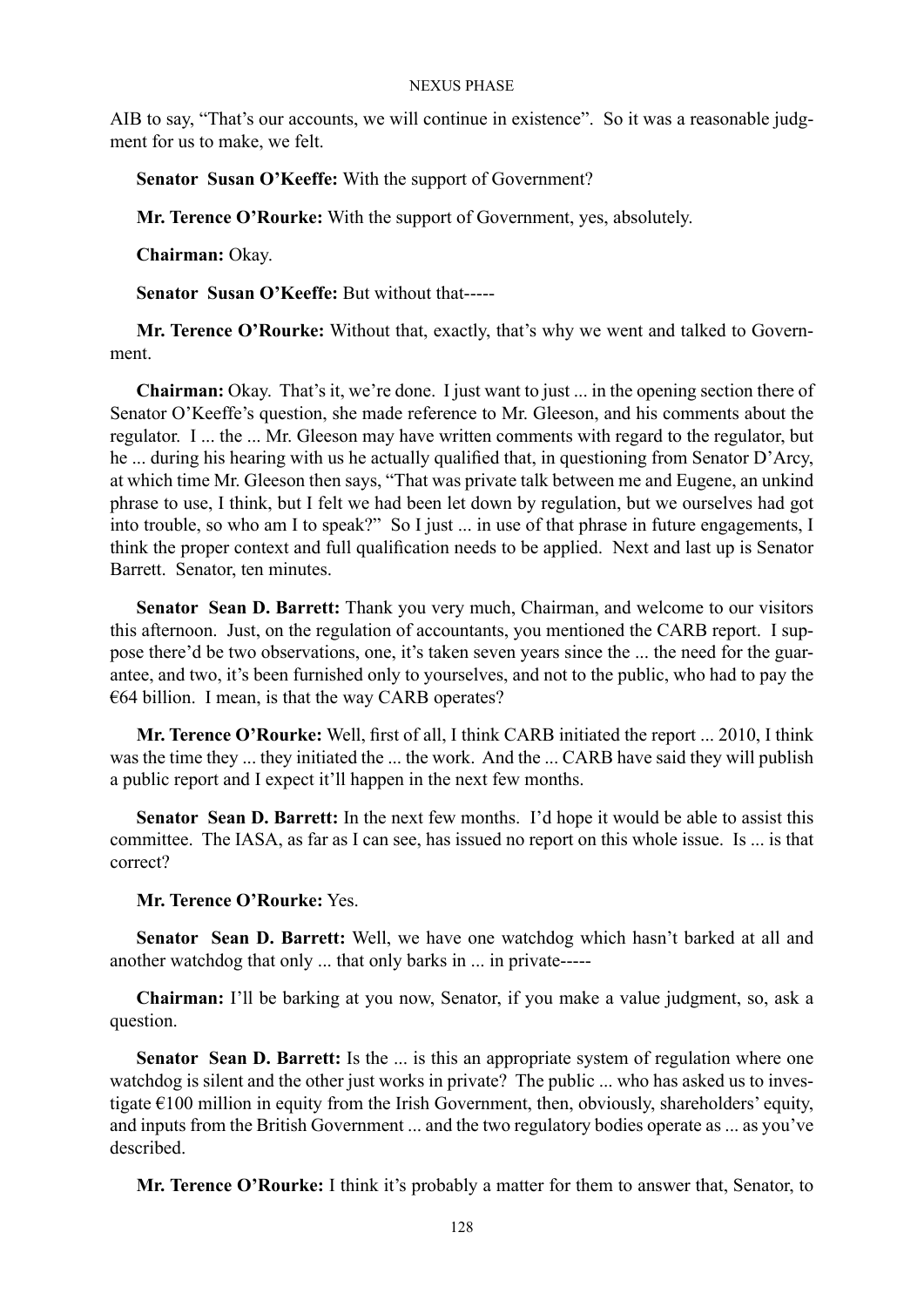be honest.

Senator Sean D. Barrett: But you're a member of these bodies, isn't that right?

**Mr. Terence O'Rourke:** I'm not a member of ... I'm not a member of neither body.

**Mr. Paul Dobey:** IASA is independent of the profession ... I should say IASA did review the AIB accounts and a number of other ... accounts of other banks in 2009 and '10 and on the ones I was involved in, there were no particular issues.

**Mr. Terence O'Rourke:** And, while I was a member of CARB ... I should say, I was a member of the CARB board, but again, I took no part in the ... in the discussions about this audit review.

**Senator Sean D. Barrett:** The going concern basis for the accounts, this is on page 54 of the document you sent us, for the year ended 31 December 2008. Does that correspond at all to a definition of "going concern", knowing that senior people, from the client, were in Government Buildings, you know, looking for money on the 29 September, and that it ended up 98% in public ownership? That's not a going concern, I think in the views of how most people would define "going concern". And as you say, there had to be verbal undertakings and letters of comfort, which the Committee of Public Accounts here isn't very wild about ... it's very ... it's a very elastic definition of "going concern".

**Mr. Paul Dobey:** Yes. There needs to be ... I need to put some perspective on this. The ... the reason we look at going concern is because financial statements are prepared on a basis that assumes the company, or the bank, is going to continue as a going concern. If you were assume it wasn't going to continue as a going concern, then you would record the assets at mark to market value, we record addition ... liabilities associated, wind-up ... you'd effectively account for the bank on liquidation basis. So the reason we look at going concern is to assess, one, whether going concern is appropriate, and if it's not, you ... you measure the assets and liabilities on a totally different basis, that's the first point. The second point is, if you believe there to be an uncertainty around going concern, a significant uncertainty, that may cast doubt on that basis of preparation, then you're required to put an emphasis of matter, and if you disagree with the going concern basis of preparation you ... you qualify your opinion. I think your ... I'd make a distinction between is it appropriate to ... that the financial statements be prepared on the going concern basis from ... does this entity need more capital? Which it obvious did need from the Government, but we got assurances around that. But, based on the assurances we got, the, it would not be allowed to fall over assurance, if I can put it that way, we were satisfied that it was appropriate to ... that the accounts would be prepared on a going concern basis.

**Senator Sean D. Barrett:** You mentioned your discussions with the regulator. Did he mention to you that he had attempted to have directors' compliance statements brought forward and that there had been opposition by the industry to the Department of Finance and that those would drop and they could ... and those compliance statements could have allowed to prevent excess sectoral concentration? Did you have any discussion of that aspect with the regulator?

**Mr. Terence O'Rourke:** I was a member of the auditing review group which recommended directors' compliance statements, so I was aware of the issue and I know the institute would have had dialogue with the Financial Regulator about the format of directors' compliance statement, so that issue was there. But the institute ... profession ... worked out ... said there are things you can do to make the compliance statement work better and the industry ... well the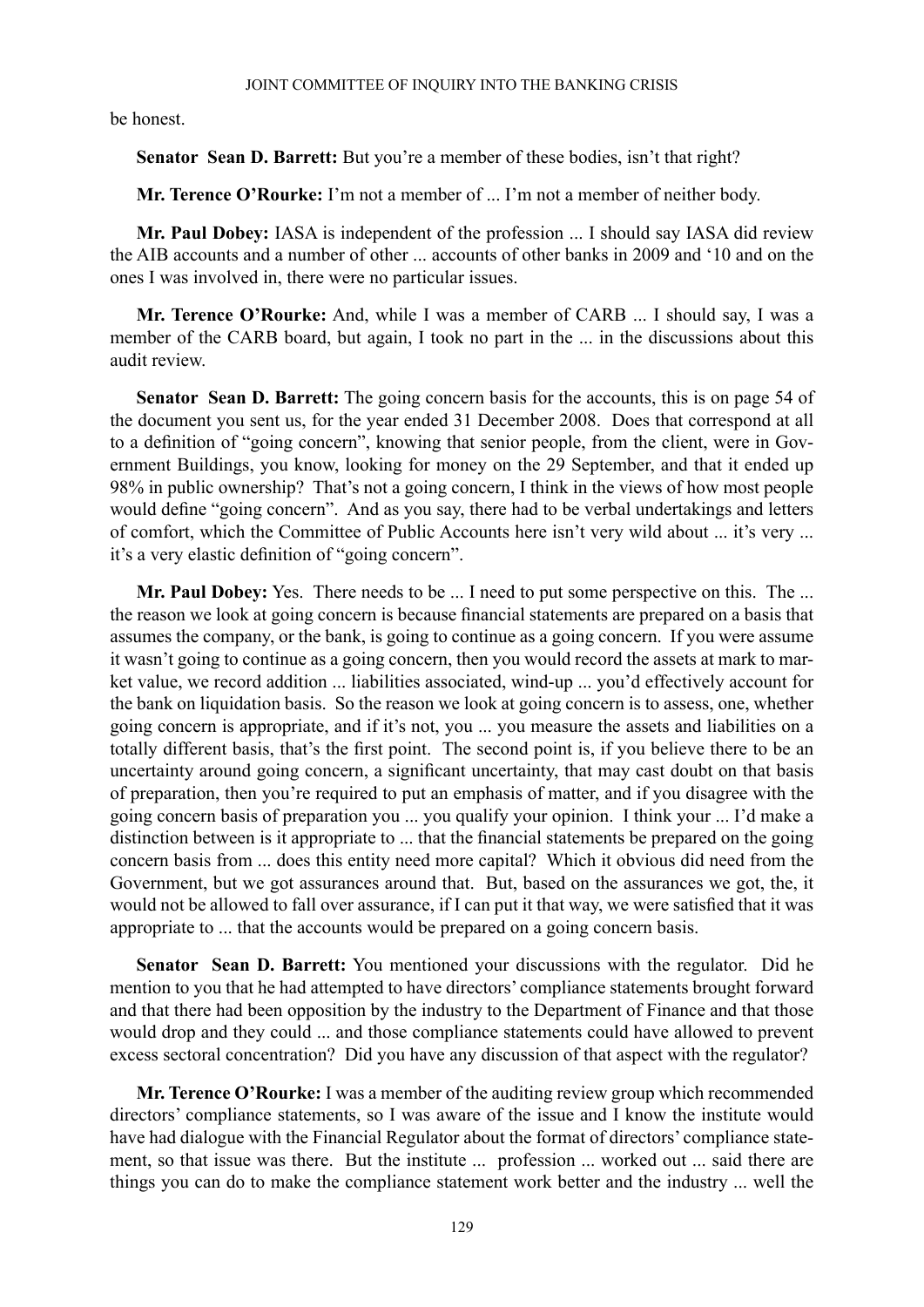industry of the industry took for themselves but they also made representations to the regulator and to the Department and, I mean, they're now there, they're now in the current legislation. At the time, I think there could have been a possibility of getting ... instead of compliance statements that would have worked but that process did not conclude, it just ran into the sand, as far as I remember.

Senator Sean D. Barrett: Is it something when we come to do our report going forward, would that be a good idea to revise that-----

**Mr. Terence O'Rourke:** It's there now, the directors' compliance statements are required now, so that's one of the changes since 2008.

**Senator Sean D. Barrett:** And the ... when you were looking at the documentation in relation to loans, the CIF were here yesterday and they were requiring that NAMA should honour verbal agreements between banks and their customers. Did you come across undocumented loans when you were doing your audit?

**Mr. Paul Dobey:** No, and I don't believe it was a feature of AIB's activity.

**Senator Sean D. Barrett:** And the high discount rate on AIB, I think 56% when it was transferred across to NAMA, was there any indication that was likely to happen when you were doing the audit?

**Mr. Paul Dobey:** Towards the end of our audit in 2009 and there was a dialogue between, I think, Government and AIB, around the concept of a NAMA-type entity. And the working assumption at that time was the discounts may be 20%, a little bit later the working assumption was that they may be as much as 35% and, ultimately, they were 56%. When you go back to the statements that AIB made to the market around the declines in value and they announced that to the market in 2009 based on their stress test, it's not terribly surprising that the NAMA losses were at the level that they were at. Because, as I said earlier, AIB would have planned to hold those loans through the cycle if it could have, but it didn't for reasons we all know and, ultimately, they were disposed of to NAMA at what, with the benefit of hindsight, was the bottom of the cycle.

**Senator Sean D. Barrett:** Lending without income statements, did that come up in the audit?

**Mr. Paul Dobey:** I think it probably did, we were ... particularly in the property construction area ... when we were doing the loan reviews, there wouldn't always have been income statements and you'll understand that in relation to a property loan, it's the cash flow ... the future cash flows that may be available from developing out that property that would give rise to income and there may not have been any income early on.

**Senator Sean D. Barrett:** Did you find regulatory compliance reluctance or reluctance to comply with the regulator in relation to sectoral concentration and in relation to loans to deposits, that the regulator's wishes were quite frequently ignored or disputed? Did you find that?

**Mr. Paul Dobey:** I didn't find that to be a feature. We've pointed out ... discussed earlier the sectoral exposures that went all the way to the AIB board, it was taken extremely seriously by AIB. It was discussed. There were reasons why they continued to breach those limits ... if I can use those words ... that was to do with their view that Basel II was coming. That was done in good faith, I believe, and I wasn't ... it wasn't a feature of our engagement with AIB that they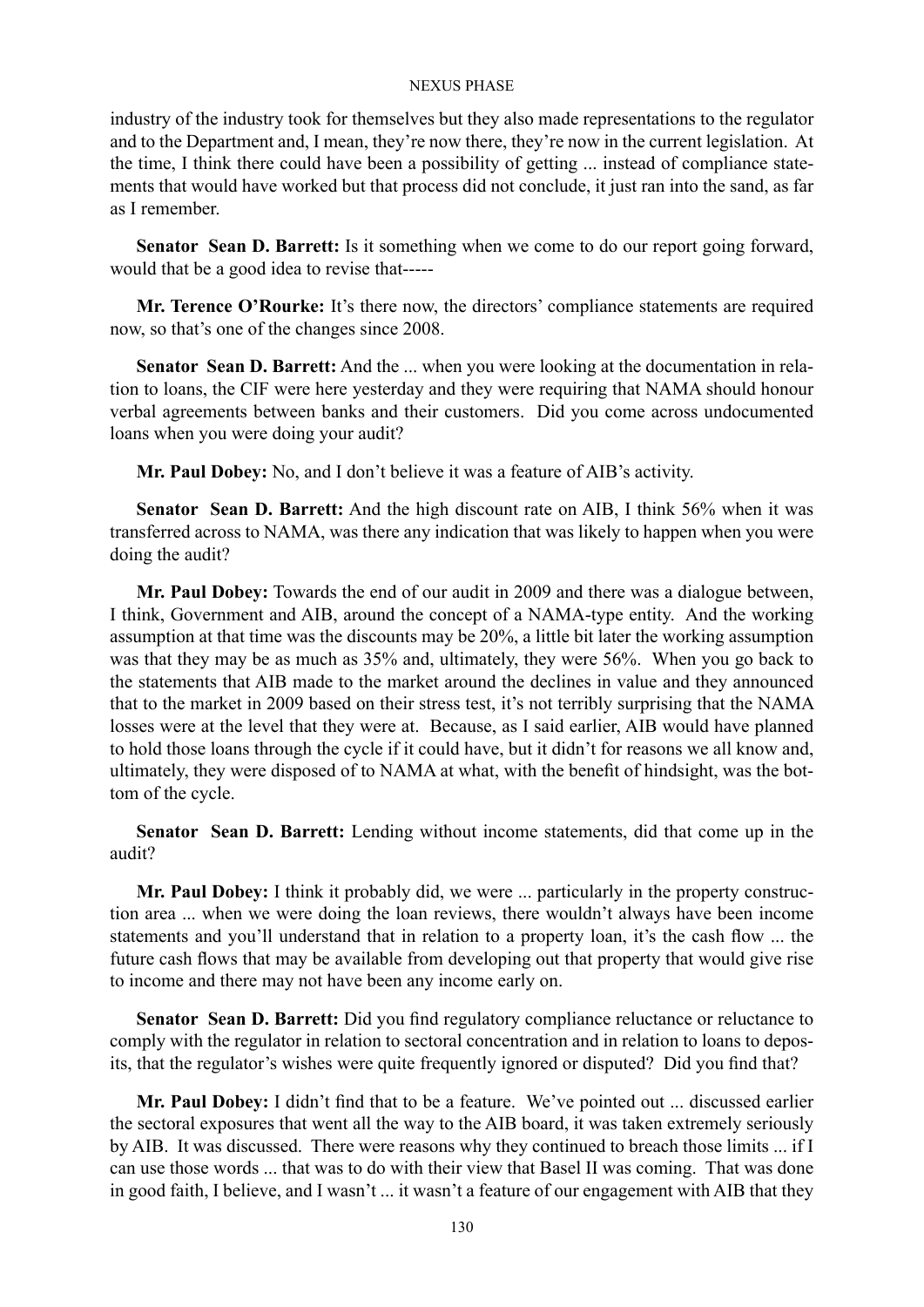were non-compliant if I can put it that way. In fact, they believed compliance was an extremely important aspect of what they did.

**Senator Sean D. Barrett:** I'm sorry to interrupt you there. And the concerns of Jim O'Leary, who is a very eminent economist, as early as 2004 about the sectoral lending by the bank, was that brought to your attention?

**Mr. Paul Dobey:** Yes. We attended all of the AIB audit committee meetings and Jim would have sat on some of those meetings. He raised questions. I assume those questions went into the boardroom and I presume they got discussed and I don't know if Mr. O'Leary got satisfied in the end, but if he had concerns, it was for him to resolve those concerns with his boardroom colleagues.

**Chairman:** Okay, final question, Senator.

**Senator Sean D. Barrett:** You said you were relying on the ESRI and the IMF, the Central Bank and so on, if you like, the wrong people, as it turned out, so Mr. O'Leary's advice was bypassed in favour of the group that you did rely on.

**Chairman:** I'm sorry, if you have a document ... just before ... if you've a document there with regard to Mr. O'Leary, put it on the table, please, Senator. We're kind of having an abstract conversation about comments that somebody was actually making and I would not be inviting the witness into a kind of subjective interpretation of that unless we're dealing with direct evidence before the committee.

**Senator Sean D. Barrett:** Thank you, Chairman.

**Chairman:** Okay, thank you.

**Senator Sean D. Barrett:** That ... its merely in the context he was a board member and I won't raise it any further. Thank you.

**Chairman:** Okay, all right.

**Senator Sean D. Barrett:** And I'd like to thank our two visitors and thank you, Chairman.

**Chairman:** Thank you. Okay, I just want to tidy up with a few matters. I'm going to wrap up and then invite our two lead questioners in to finalise questions today. Just returning to the matter of the regulator and the regulation structure - and Mr. O'Rourke and Mr. Dobey, either of you can answer this - did you feel that the reports issued to the Financial Regulator provided them with enough information to enable them to discern the full regulatory position of the group?

**Mr. Paul Dobey:** By us or by the-----

**Chairman:** By you and by the bank.

**Mr. Paul Dobey:** Well-----

**Chairman:** If you can give a comment on both.

**Mr. Paul Dobey:** Yes. I think I would be making a subjective judgment in relation to the information given by the bank to the regulator. I know they gave extensive information, but if I can maybe comment more-----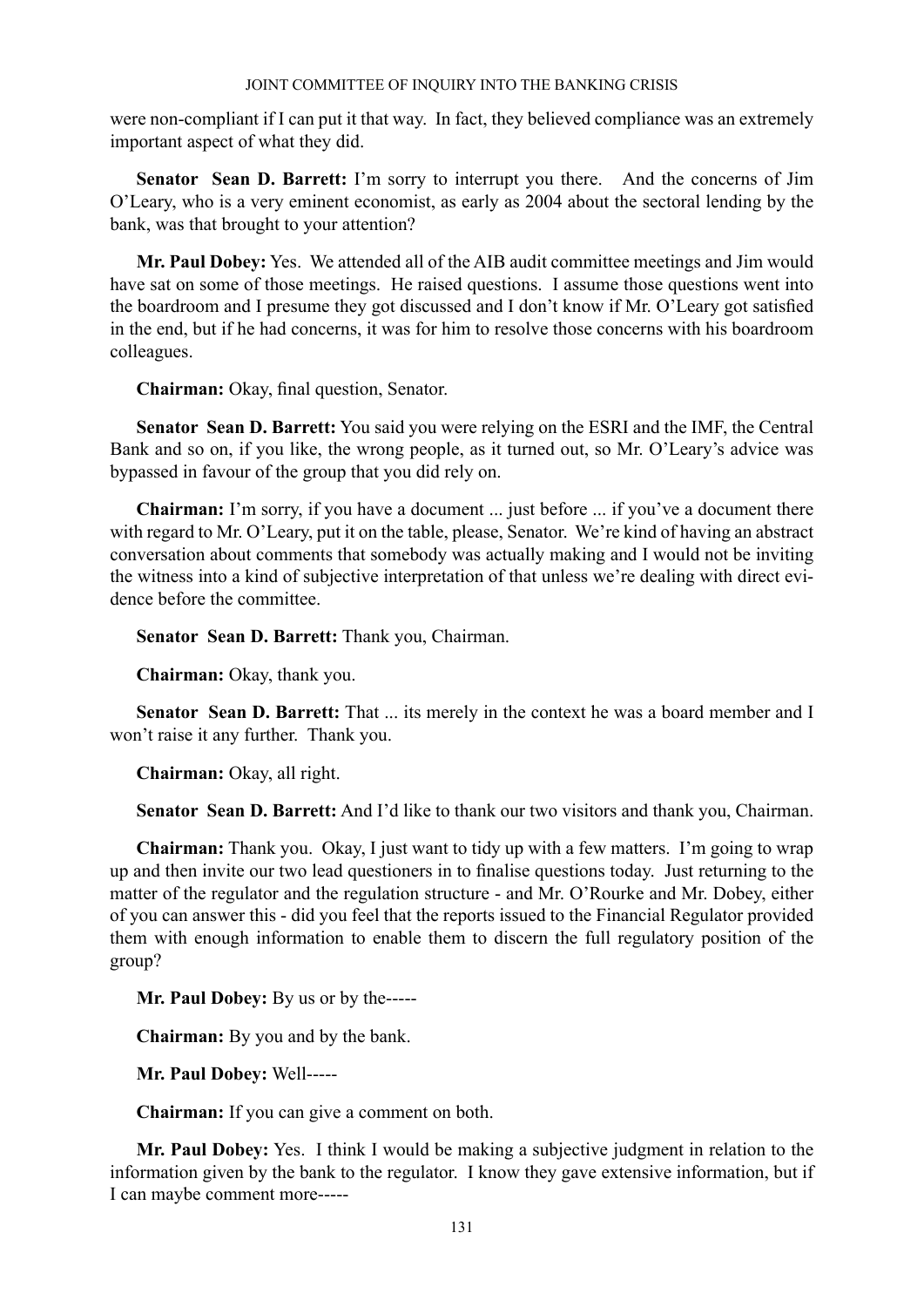### **Chairman:** Sure.

**Mr. Paul Dobey:** -----in a more fulsome way on the information we gave? We prepared very detailed planning documents. We prepared very detailed findings documents from our audits. We prepared very detailed management letters in all of the years. In the more difficult years, we prepared very extensive reports. We would normally report twice a year to the audit committee. In 2008, I think we reported six times, if not seven, and all of those reports went to the regulator and I believe that was a fulsome disclosure to the regulator including ... and we also had dialogue and discussion with the regulator during that period.

**Chairman:** Okay, thank you. In layperson's terms, maybe you could explain to the committee - because I'm coming to wrap things up now - if the auditors did their job properly, according to the rules, why then did the banks fail without warning?

**Mr. Paul Dobey:** I ... at the risk of making another analogy, if ... we audit drug companies and we audit airlines, so we don't tell drug companies what drugs to develop and they don't expect us to tell them what drugs to develop as auditors. We don't have that expertise. We don't tell airlines what airlines ... what aircraft to buy-----

### **Chairman:** Sure.

**Mr. Paul Dobey:** -----and what routes to fly. And we didn't tell AIB what loans to give. So I think ... the question is we did our job, which was a point-in-time financial statement ... report on financial statements. It was not our job to tell AIB what loans to give. That was the board's role.

**Chairman:** But every bank, practically, in Ireland crashed. If every airplane fell out of the sky that was over Irish jurisdiction, there would be a lot, a lot of questions. Every Irish bank failed to a certain extent, Mr. Dobey, Mr. O'Rourke.

## **Mr. Paul Dobey:** Yes.

**Chairman:** Some-----

**Mr. Terence O'Rourke:** Well, if the aircraft fell out of the sky, I don't think they'd be looking at the auditors to be honest, but-----

**Chairman:** Yes, but-----

**Mr. Terence O'Rourke:** The issue-----

**Chairman:** -----we would be looking at the service engineers and the people that would be-----

**Mr. Terence O'Rourke:** Yes.

**Chairman:** -----designing the ships and all the rest of it.

**Mr. Paul Dobey:** Not the auditors.

**Mr. Terence O'Rourke:** Yes. In terms of the crash that happened, go back to what I've said earlier. What happened was ... did the accounts reflect the right numbers and the ... the accounts were accurate. They reflected the loans given, they reflected the sectoral concentration, they reflected the funding make-up. All those items were disclosed. The issue then is whether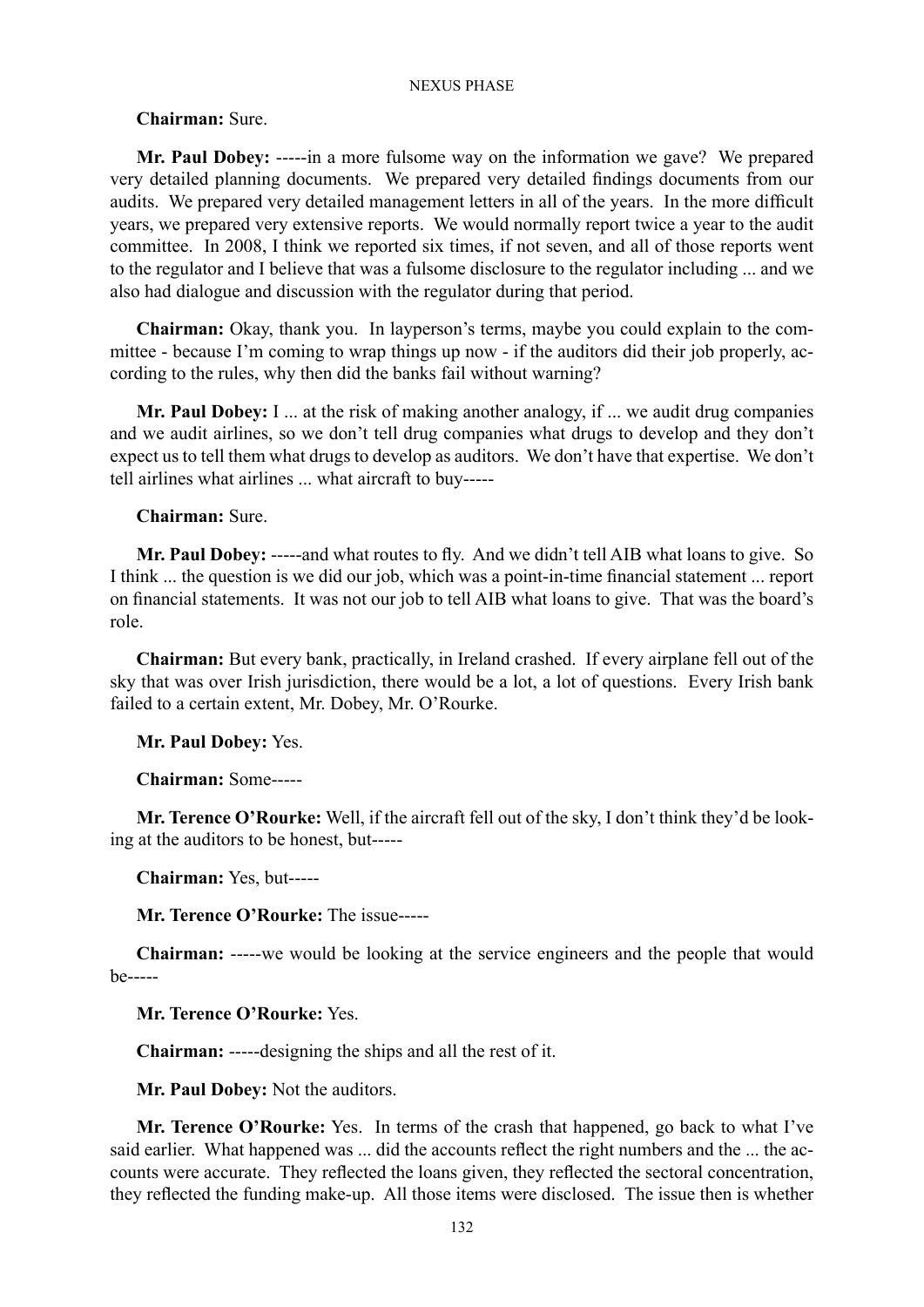the accounts should have provided for losses which subsequently happened and the answer is the accounts, obviously, didn't provide for those losses because they were not foreseen and the answer is because to make provisions for losses you need to be able on an objective basis for saying these losses are going to occur and there was no objective evidence, in any time we did our audits before the crash happened, that those losses were going to occur.

**Chairman:** So, in that regard, was the bank failure a surprise to you, as auditors?

**Mr. Terence O'Rourke:** Of course it is, yes. I mean ... sorry, given the economic circumstance we encountered, the fact that the banks incurred ... is not a surprise, but we didn't anticipate the economic failure, of course not.

**Chairman:** Okay. And would you concur with that view, Mr. Dobey?

**Mr. Paul Dobey:** Yes.

**Chairman:** Okay. So, maybe if ... to wrap that up again, has ... what has actually changed since the crisis period and can bank audit accounts now predict the risk of bank failure, in your opinion?

**Mr. Terence O'Rourke:** Well, there'd be a number of things, a lot of things done internationally, because it wasn't just in Ireland that banks failed, that is a global issue and there's been a lot of work done by a number of groups saying, "How can we enhance corporate reporting?" And one of the issues I said earlier that the chairman of the IASB said is that financial numbers only tell so much about a company. There's other things you need about a company, other than what its assets and liabilities are, what its income and expenditure are. You need to know its business models more, you need to know its risks. You need to be able in some way to measure the environmental impact of a company. You need to be able to measure the social impact of a company. And therefore there's a lot of work being done on can we develop corporate reporting on top of a very sound basis of the numbers being done in a certain way, can we give other information to people that'll help them better understand a business and the risks it face? That work is being done by the international integrated reporting council I talked about. It's being done by the financial stability board of the bank of international ... or the BIS in Basel, which are coming out, enhanced disclosure task force, which again has got a lot of work done on the additional disclosures that banks should make of the risks they're running. And there's now a fairly broad set of additional risk disclosures which are being developed and are being trialled with banks to see can they produce this information in an understandable and consistent manner. And that work is going ahead very well. I think in the future you'll see that banks will report a wider range of things, more than just the numbers. So that looking back on the crisis you'll say, "We believe the numbers were properly prepared in accordance with the rules that were there. The issue was: that was not enough for people to understand what was going on." We need a wider picture, which can't all be captured in numbers. They need to be captured in more narrative, telling the story in a broader sense. And what ... to have that consistent so we compare Bank A with Bank B in different countries and different situations, there needs to be a fairly comprehensive set of things that banks can and can't do, and that work is ongoing at the moment.

**Chairman:** Okay, thank you. Just a final question to both of you so, in your opinion, or in the firm's opinion, did the external audit fulfil its role or not?

**Mr. Terence O'Rourke:** We fulfilled our role in terms of the job that we were given. In